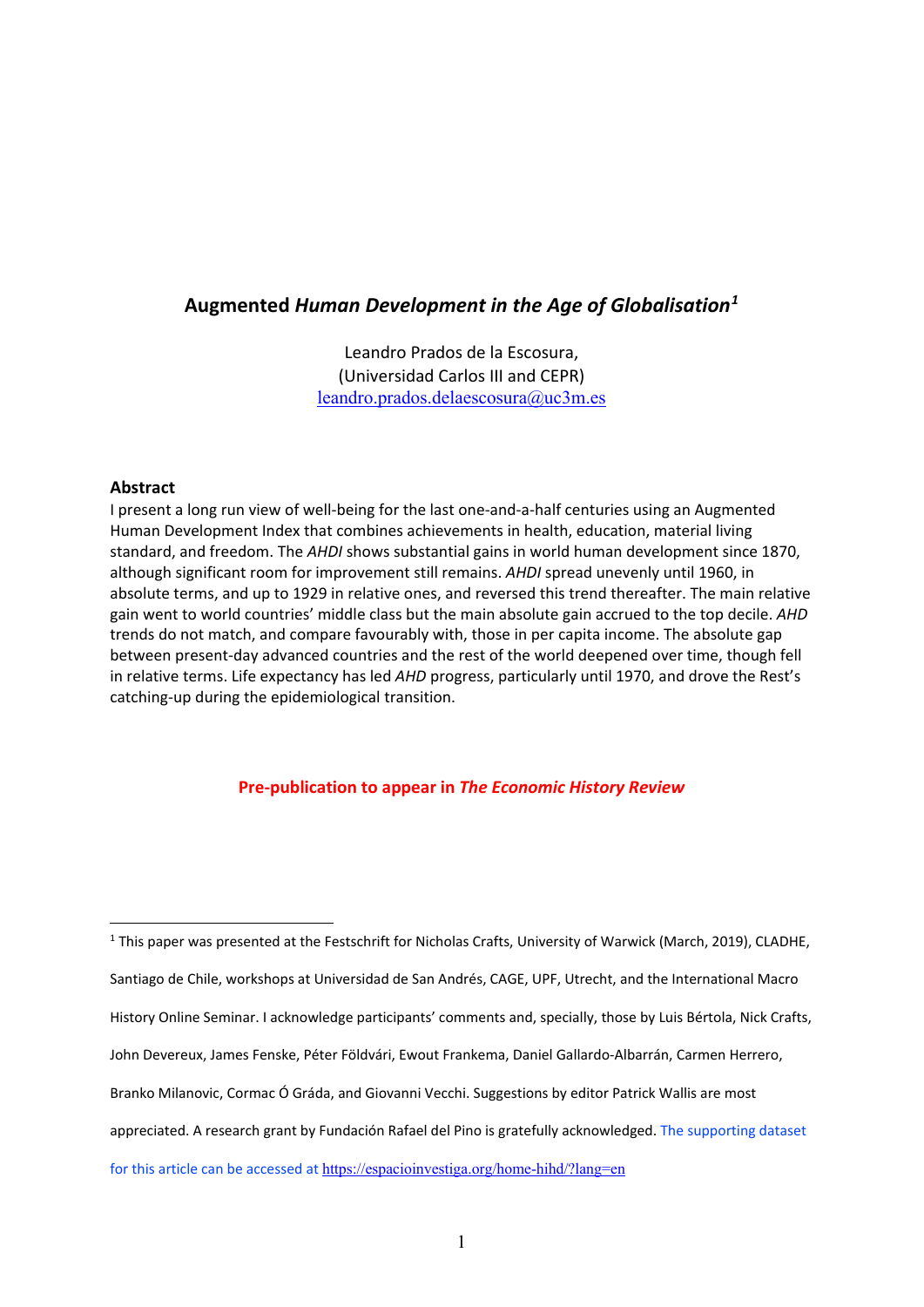#### **Introduction**

Amartya Sen has distinguished three approaches to well-being: utility, opulence, and freedom[.2](#page-1-0) The utility approach uses satisfaction and intensity of desire as its criteria. Studies that weight the various non-monetary dimensions of quality of life and focus on life satisfaction exemplify it.<sup>[3](#page-1-1)</sup> The opulence approach centres on command over commodities, as is the case in real income and wealth studies. The freedom approach stresses capabilities, namely, individuals' ability to choose between various combinations of functionings or achievements (i.e., a consumption bundle, a health condition, a level of education). [4](#page-1-2) The human development paradigm was inspired by the concept of capabilities. Specifically, human development is defined as 'a process of enlarging people's choices', which includes enjoying a healthy life, acquiring knowledge, and achieving a decent standard of living.<sup>[5](#page-1-3)</sup>

In 1990, the United Nations Development Programme introduced the Human Development Index (*HDI*) in an attempt to track the evolution of a set of capabilities across countries and over time, and to provide through this an 'inclusive approach to the measurement of human flourishing'.<sup>[6](#page-1-4)</sup> Thirty years after the launch of the HDI, it is time to take stock. This paper makes three contributions. Firstly, it discusses attempts to construct a measure of well-being that moves beyond GDP, and presents a new Augmented Human Development Index (*AHDI*) that combines measures of achievements in health, education, material living standards, and political and civil liberties. [7](#page-1-5) The time span covered by the AHDI

<span id="page-1-0"></span><sup>2</sup> Sen, 'The Living Standard', p. 76.

<span id="page-1-1"></span><sup>3</sup> For example, Jones and Klenow, 'Beyond GDP?'; Clark, 'Economic of Happiness'.

<span id="page-1-2"></span><sup>4</sup> Alkire, 'Human Development'; Fleurbaey, 'Beyond Income and Wealth'. Freedom is seen here in a positive sense, 'freedom to', not in a negative one, 'freedom from'. Cf. Berlin, *Two Concepts of Liberty*, and Sen, Freedom of Choice.

<span id="page-1-3"></span><sup>5</sup> United Nations Development Programme [UNDP], *Human Development Report 1990*, p. 10; UNDP, *Human Development Report 1993*, p. 105.

<span id="page-1-4"></span><sup>6</sup> Heckman and Corbin, 'Capabilities and Skills', p. 342.

<span id="page-1-5"></span><sup>7</sup> The *AHDI* improves on the 'hybrid' historical index of human development (*HIHD*) (Prados de la Escosura, ' World Human Development', that only considers the first three dimensions.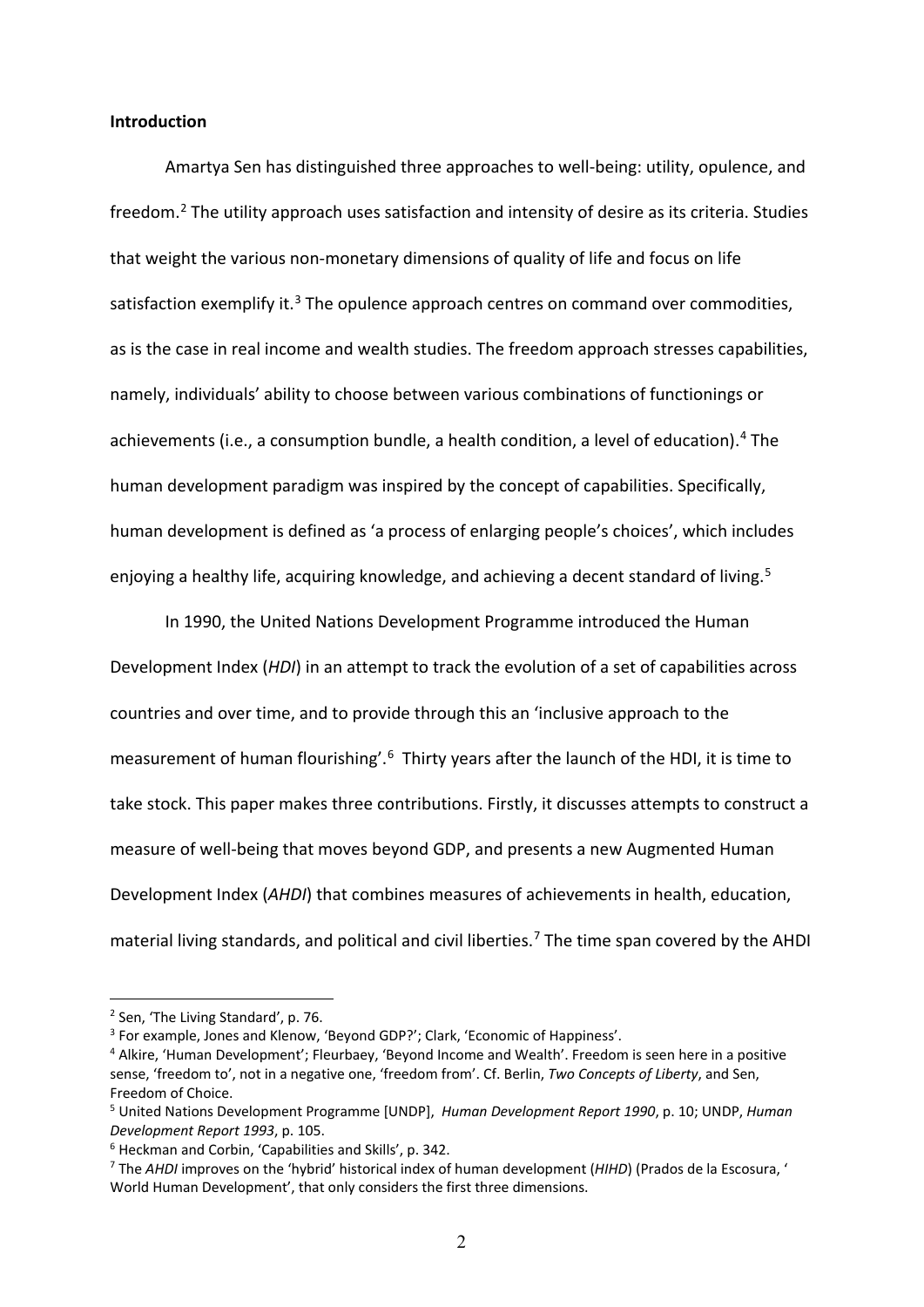runs from the late nineteenth century, when human welfare was being widely affected by improvements in global health and education, to the aftermath of the 2008 Great Recession.<sup>[8](#page-2-0)</sup> Its geographical coverage ranges from 115 to 162 countries that represent most of the world population. Secondly, on the basis of the *AHDI*, the paper provides an overview of international well-being in the age of globalisation, including its distribution, and uses growth incidence curves to show where the gains were located during the different phases of globalisation. Thirdly, it breaks down the *AHDI* to show the contribution of the different dimensions to the long run gains observed over this period. This allows us to identify which dimensions drove gains in different periods, with a further distinction between the drivers of improvements in the *OECD*, or advanced countries, and in the *Rest* of world.

The paper's main findings are that, on average, augmented human development (*AHD*) grew substantially around the world since 1870, in particular, during 1913-70, but significant room for improvement still exists. In terms of distribution, although relative inequality in *AHD*, which depends on the ratio of countries to the mean, increased initially up to World War I, it experienced a steady long run decline from the late 1920s. In absolute terms, that is, in terms of absolute differences between countries and regions, however, inequality in *AHD* rose up to the middle of the twentieth century, and only fell from 1960 onwards. [9](#page-2-1) Middle and low human development countries achieved larger relative gains in the long run, but the top 10 per cent of countries obtained the largest absolute gains, even though *AHD* gains varied in intensity across the distribution during different phases of

<span id="page-2-0"></span><sup>8</sup> Cf. Riley, *Rising Life Expectancy*, and Benavot and Riddle, 'Primary Education'.

<span id="page-2-1"></span><sup>9</sup> Consider, for example, GDP per head in two countries, country A, \$1,000 and country B, \$ 10,000. If GDP per head is doubled in both countries, the absolute difference between country B and country A will widen, from 9,000 (= 10,000- 1,000) to 18,000 (=20,000-2,000), but in relative terms the difference will not change, country B will continue being ten times richer than country A. Cf. Ravallion, 'Competing Concepts of Inequality', pp. 23- 24.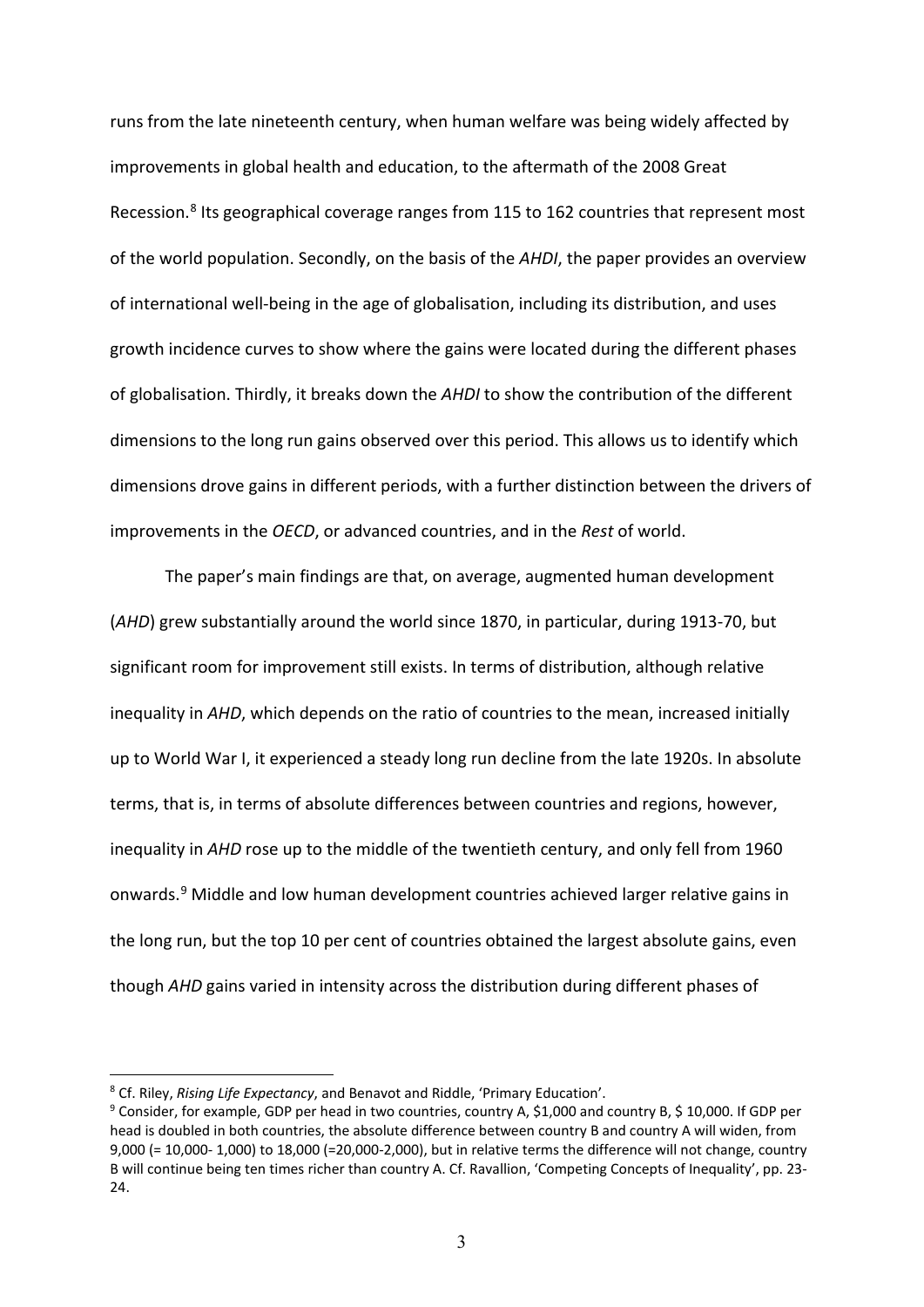globalisation. Human development unevenly spread across world regions. The absolute gap between the *OECD* and the *Rest* deepened over time, although it fell in relative terms from the late 1920s, driven by longevity up to 1970, and, then, by political and civil liberties. This result is at odds with the growing relative gap in average incomes.

The research highlights an apparent development puzzle: GDP per person and human development do not always go hand-in-hand, either in levels or distribution. More specifically, human development experienced major gains across the board during the backlash against economic globalization that occurred in the early twentieth century, resulting from the advance in longevity and education in this period. Furthermore, relative international inequality in per capita income grew until the early 1970s and only fell since the 1990s, while inequality in *AHD* has steadily reduced since the late 1920s.

Life expectancy was the main contributor to human development progress over the one and half centuries considered here, although its greatest contribution was concentrated between 1914 and 1970, as the international diffusion of the epidemiological transition took place. Education was the second most important dimension, being a steady contributor to human development over the entire time span considered. Finally, political and civil liberties added substantially to *AHD* throughout the twentieth century, especially in its last two decades.

The rest of the paper is organized as follows. Section II discusses the concept and measurement of human development. Section III proposes an augmented human development index [AHDI] that introduces a non-linear transformation of its health and education variables and attempts to incorporate freedom to choose by adding a new dimension, political and civil liberties, proxied by an index of liberal democracy, and compares it to alternative (augmented) human development specifications. Section IV

4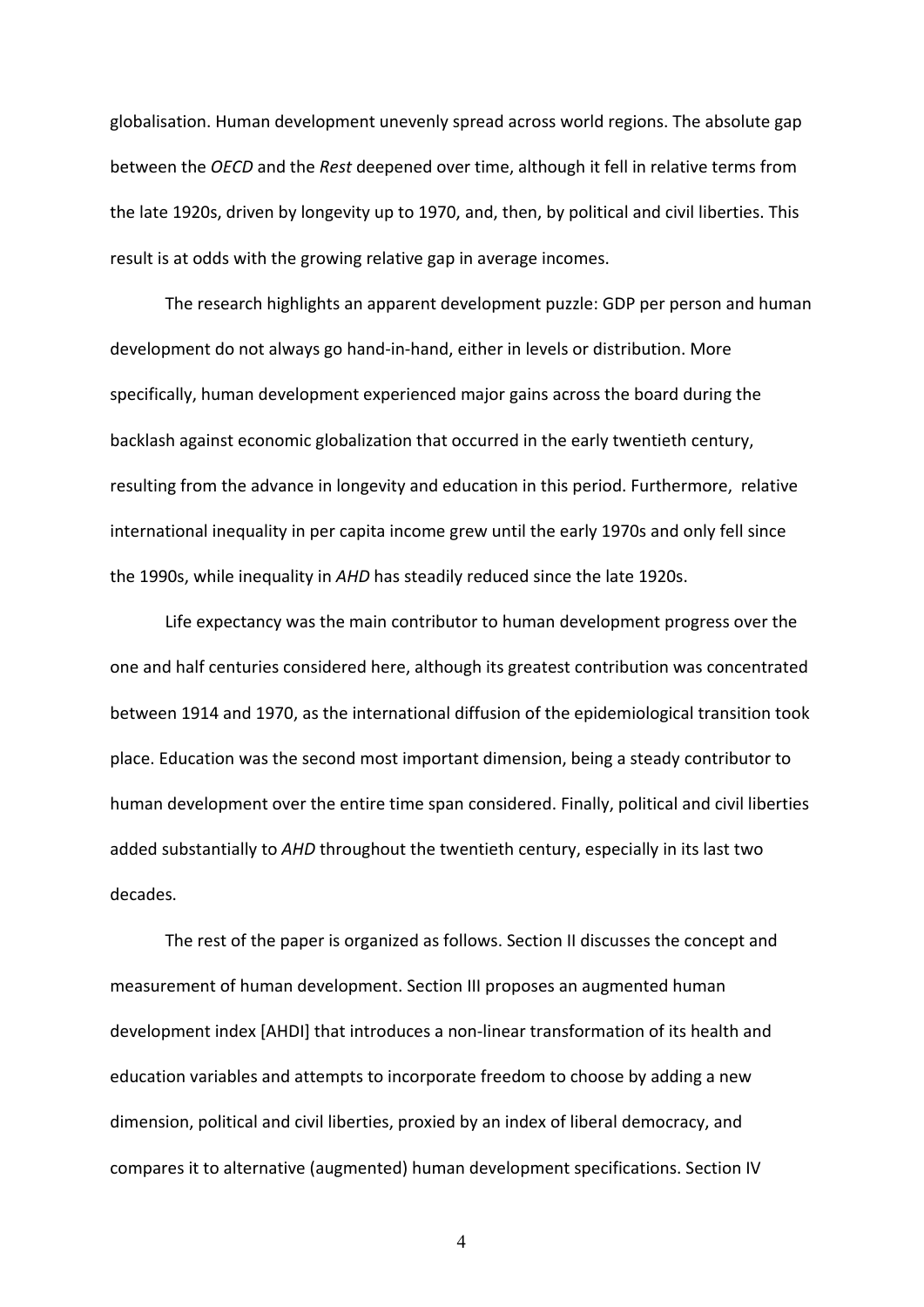presents trends in *AHDI* and examines how its gains have been distributed with special attention to the human development gap between western Europe and its offshoots plus Japan - the *OECD*, as it includes most pre-1995 OECD countries - and the *Rest* of the world. Section V takes a closer look at the drivers of human development. The paper closes with a recapitulation of its main findings.

## **Human Development: from concept to measure.**

Shifting from the conceptual to the practical level in thinking about human development presents a challenge. In order to provide a synthetic measure of human development, proxies for its different dimensions need to be chosen from among the array of available objective measures. In the UNDP's *HDI*, a healthy and long life is proxied by life expectancy at birth; access to knowledge, by years of education; and command over resources needed for a decent living standard, by the logarithmic transformation of per capita income.

An important distinction exists between longevity and education, on the one hand, and per capita income, on the other. The former are measures of achievement but also of capability: namely, avoiding premature death or ignorance. This is not true of the latter. Per capita income is not the ultimate object for individuals, it just represents an input that can be turned into a capability: being able to live a full, meaningful life. This implies that being able to command resources is one ingredient in an individual's ability to lead a freer life. That is why per capita income enters the index at a declining rate, since, in terms of capabilities, its return diminishes as its level raises.[10](#page-4-0) In the *HDI*, the transformed income

<span id="page-4-0"></span><sup>10</sup> Anand and Sen, 'Income Component', p. 100.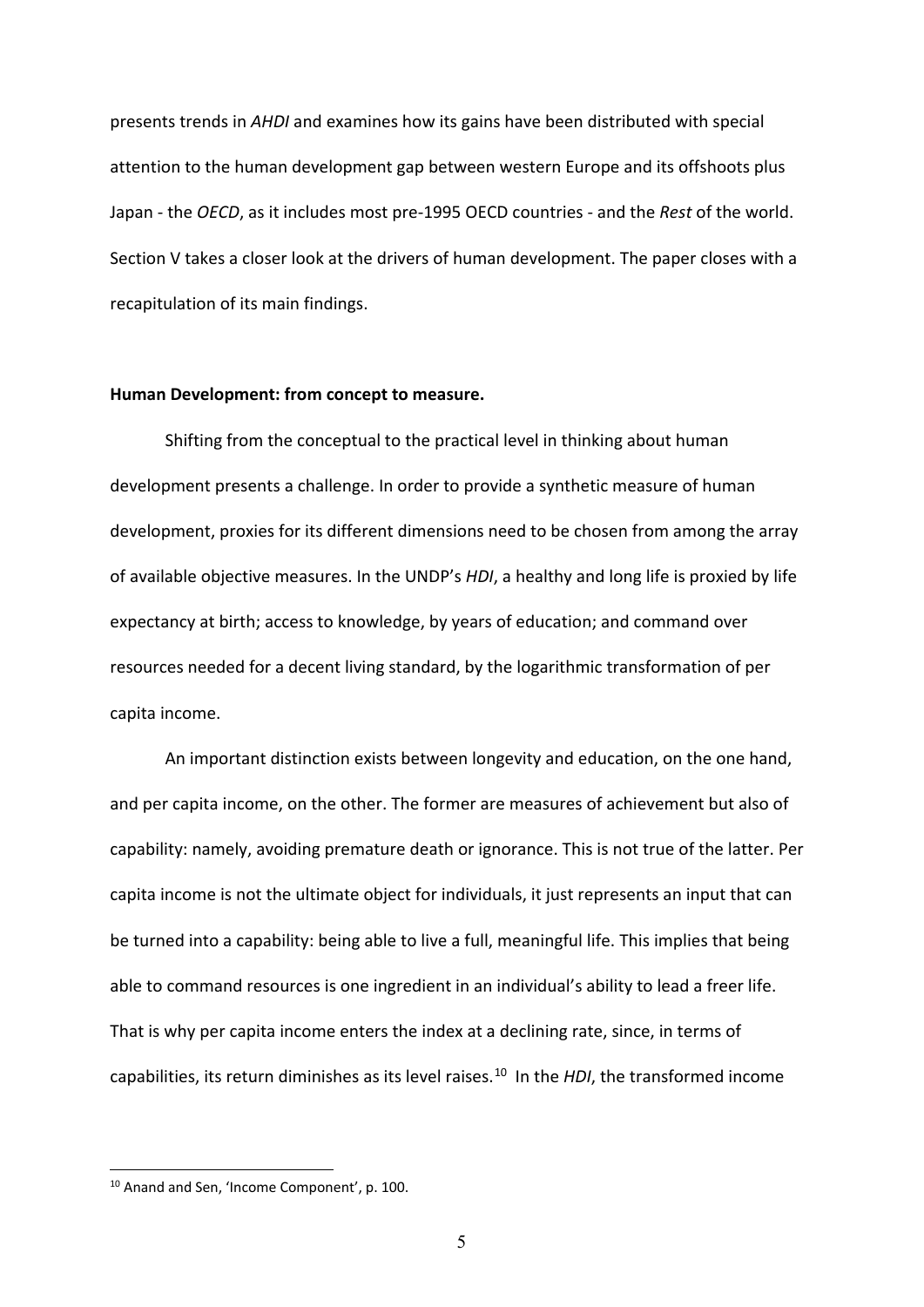index is also intended to provide a surrogate for well-being dimensions aside from health and knowledge.<sup>[11](#page-5-0)</sup>

Although conceptually unaltered, the composition of the *HDI* has varied over time. In 2010, the *Human Development Report* introduced major changes in the indicators used to represent two of the dimensions of human development.<sup>[12](#page-5-1)</sup> For education, the expected years of schooling for a school-age child and the mean years of schooling among the population aged 25 and older were combined using an unweighted arithmetic average.<sup>[13](#page-5-2)</sup> In the income, purchasing-power-parity [PPP] adjusted per capita Gross National Income (GNI) replaced PPP-adjusted GDP per head. This represented an improvement as GNI captures the income accruing to residents of a country, not just the income produced in the country regardless the share retained at home. In health, measured by life expectancy at birth, no changes were made.

In order to homogenize the indicators for the different dimensions, their original values (*I*) are transformed into an index taking the form:

$$
I = (x - M_o) / (M - M_o), [1]
$$

where *x* is the observed value of a given dimension of welfare, and *Mo* and *M* are the minimum and maximum values, or goalposts, to facilitate comparison over time. Each dimension therefore ranges between 0 and 1.

<span id="page-5-0"></span><sup>&</sup>lt;sup>11</sup> Anand and Sen, 'Income Component', p. 99.

<span id="page-5-1"></span><sup>12</sup> UNDP, *Human Development Report 2010*; UNDP, *Human Development Report 2014*.

<span id="page-5-2"></span><sup>13</sup> UNDP, *Human Development Report 2014*. This represented a change with respect to the *Human Development Report 2010*, in which the unweighted average was geometric. Previously, education attainment was usually proxied by rates of total (primary, secondary, and tertiary) enrolment and adult literacy combined in index form as a weighted arithmetic average (two-thirds literacy and one-third enrolment). Mean years of schooling were used instead of enrolment only once before in the UNDP, *Human Development Report 1994*.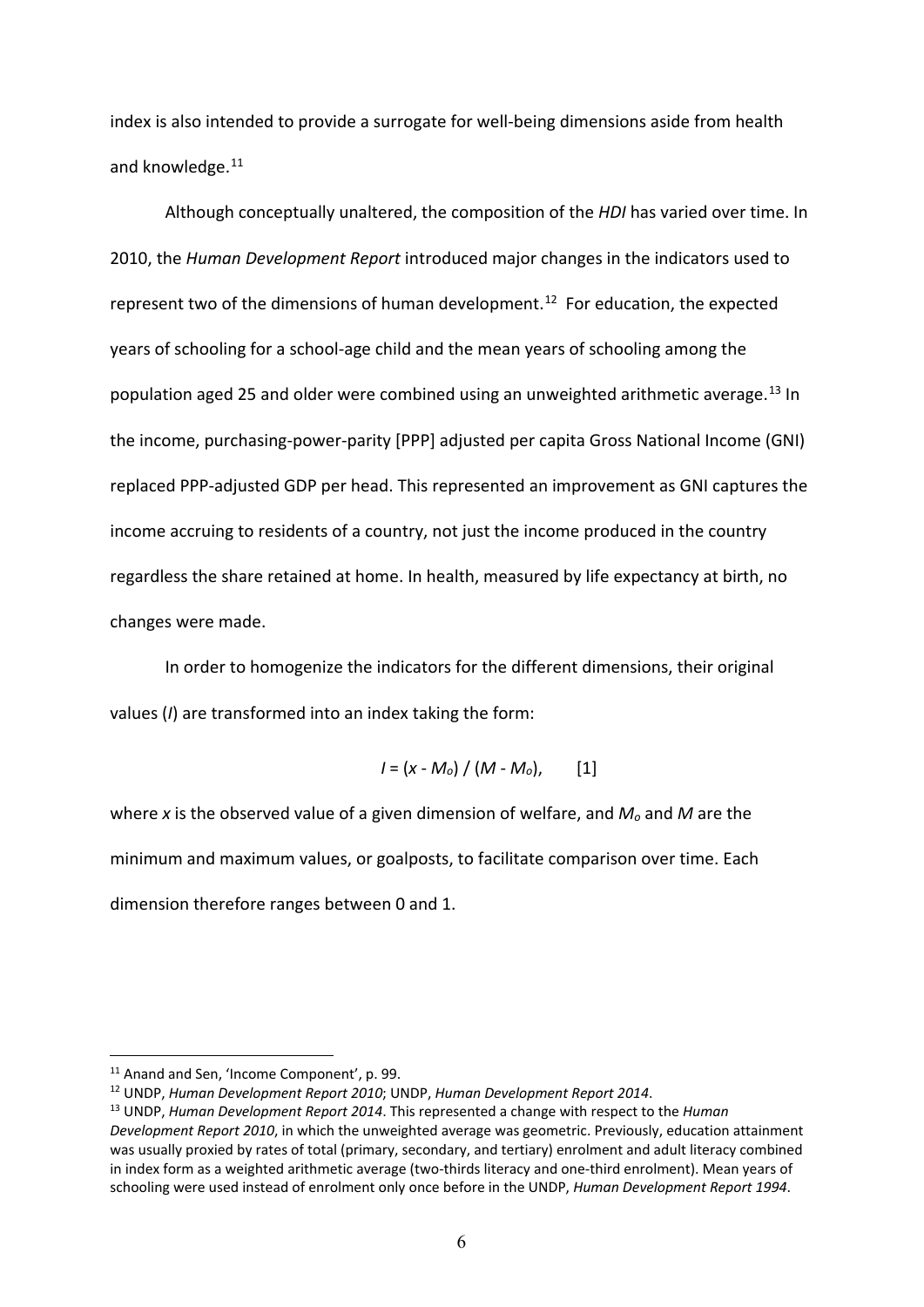New goalposts were introduced by the UNDP in 2014, that replaced for those defined in 2010.<sup>[14](#page-6-0)</sup> For life expectancy at birth, the maximum and the minimum values were established at 85 and 20 years, respectively. For education, maximum values were set at 15 for the mean years of schooling among the adult population and 18 for the expected years of schooling for a school-age child, with the minimum set at 0 for both indicators. For GNI per capita, the maximum and minimum were established at 75,000 and 100 purchasing power parity adjusted [PPP] 2011 dollars.[15](#page-6-1)

An unweighted geometric average of all three dimensions (longevity, education and income) is used to derive a synthetic human development index, replacing the arithmetic mean used until 2010. This approach is an attempt to reduce the substitutability between its different dimensions, to penalise low and uneven achievements, and to portray each dimension as equally indispensable. Thus, the UN index is calculated as:

 $HDI = (I_{Health} \cdot I_{Education} \cdot I_{Income})^{1/3}$  [2]

The human development index aroused criticism since its inception. [16](#page-6-2) The lack of

foundations in welfare economics has been highlighted as its main shortcoming,<sup>[17](#page-6-3)</sup> even

though the *HDI* was explicitly defined as a measure of well-being in terms of capabilities, not

utility. Some of the main critiques are addressed here.<sup>[18](#page-6-4)</sup>

<span id="page-6-0"></span><sup>&</sup>lt;sup>14</sup> The 2010 goalposts were 83.2 and 20 years for life expectancy, 13.2 and 20.6 years as maxima for mean years of schooling and expected years of schooling, respectively, with 0 as the minima. In the case of GNI per capita, 108,211 and 163 PPP dollars were the maximum and minimum goalposts: UNDP, *Human Development Report 2010*, p. 216.

<span id="page-6-1"></span><sup>&</sup>lt;sup>15</sup> The upper limit was set on the basis of Kahneman and Deaton, 'Evaluation of Life', p.16491, finding that "there is no improvement ... in .. emotional well-being" as per capita income goes beyond 75,000\$. The lower limit was supposed to represent a subsistence minimum (UNDP, *Human Development Report 2014*, Technical Notes: 2).

<span id="page-6-2"></span><sup>16</sup> Srinivasan, 'Human Development'.

<span id="page-6-4"></span><span id="page-6-3"></span><sup>&</sup>lt;sup>17</sup> Dowrick et al., 'Social Indicators', p. 502<br><sup>18</sup> I will not consider, however, the concern about combining stocks (life expectancy and schooling years) and flows (per capita income) in the HDI, already discussed extensively by Aturupane *et al*. 'Poverty, Human Development', p. 246; and Klugman *et al*., 'The HDI2010', p. 259.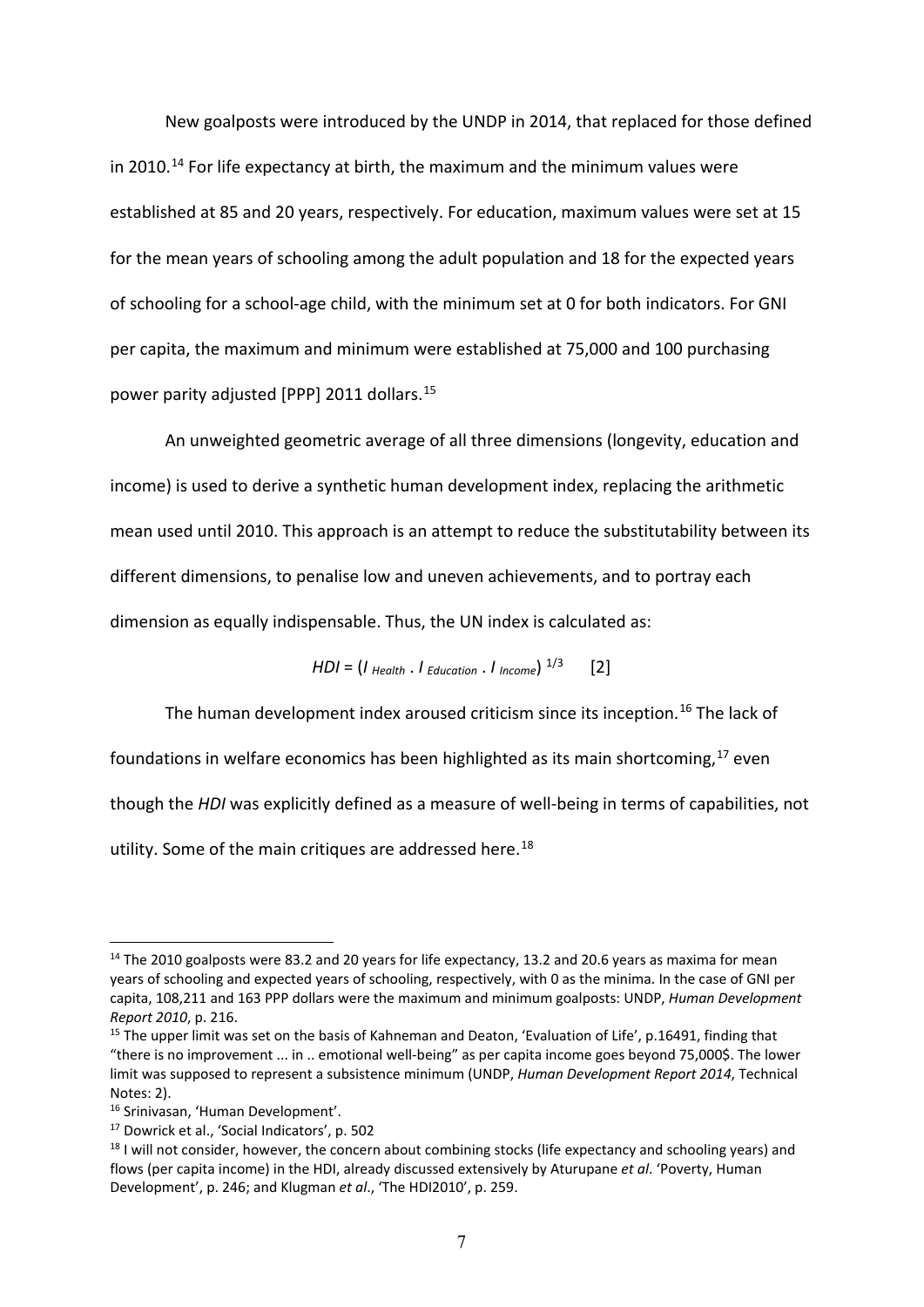#### Longevity and education

The transformation of the original values of the social dimensions (life expectancy, height, literacy, schooling years) into index form presents a challenge. Social variables are often used in their raw form.<sup>[19](#page-7-0)</sup> Yet, the fact that these non-income variables are bounded raises concerns about the use of their original values to make comparisons over space and time.

In the HDI, the linear transformation of the indicators for the social dimensions reduces the size of the denominator by introducing maximum and minimum values (goalposts) and, thus, widens the index's range (see equation [1]). Nonetheless, the values assigned to the goalposts have been challenged as being discretionary. For example, Herrero, Martínez, and Villar reject the use of arbitrarily fixed minimum values that, they claim, penalise poorer performers and may determine countries' ranking. They instead propose expressing each dimension *x* as a share of some maximum set value, *M*. [20](#page-7-1)

$$
I = x / M \qquad [3]
$$

It can be argued, nonetheless, that as a natural floor often exists, lower goalposts simply aim at capturing subsistence levels. For example, historical evidence on life expectancy at birth indicates that 20 years was most probably a floor in human societies going back to Neolithic times.<sup>[21](#page-7-2)</sup> This is also so the case for per capita income, as human life cannot survive below a basic level of physiological subsistence.<sup>[22](#page-7-3)</sup>

<span id="page-7-0"></span><sup>19</sup> Acemoglu and Johnson, 'Disease and Development'; Hatton and Bray, 'Heights'; Lindert, *Growing Public*; Morrison and Murtin, 'Century of Education'.

<span id="page-7-1"></span><sup>20</sup> Herrero et al., 'Newer Human Development index' ,pp. 54-55.

<span id="page-7-2"></span><sup>&</sup>lt;sup>21</sup> Fogel, 'Biotechnology', p. 13; Steckel, 'Anthropometric History', p. 34.

<span id="page-7-3"></span><sup>&</sup>lt;sup>22</sup> Milanovic et al., 'Pre-Industrial Inequality', p. 262. Sagar and Najam, 'Human Development Index', p. 254, chose a minimum value for per capita income of \$300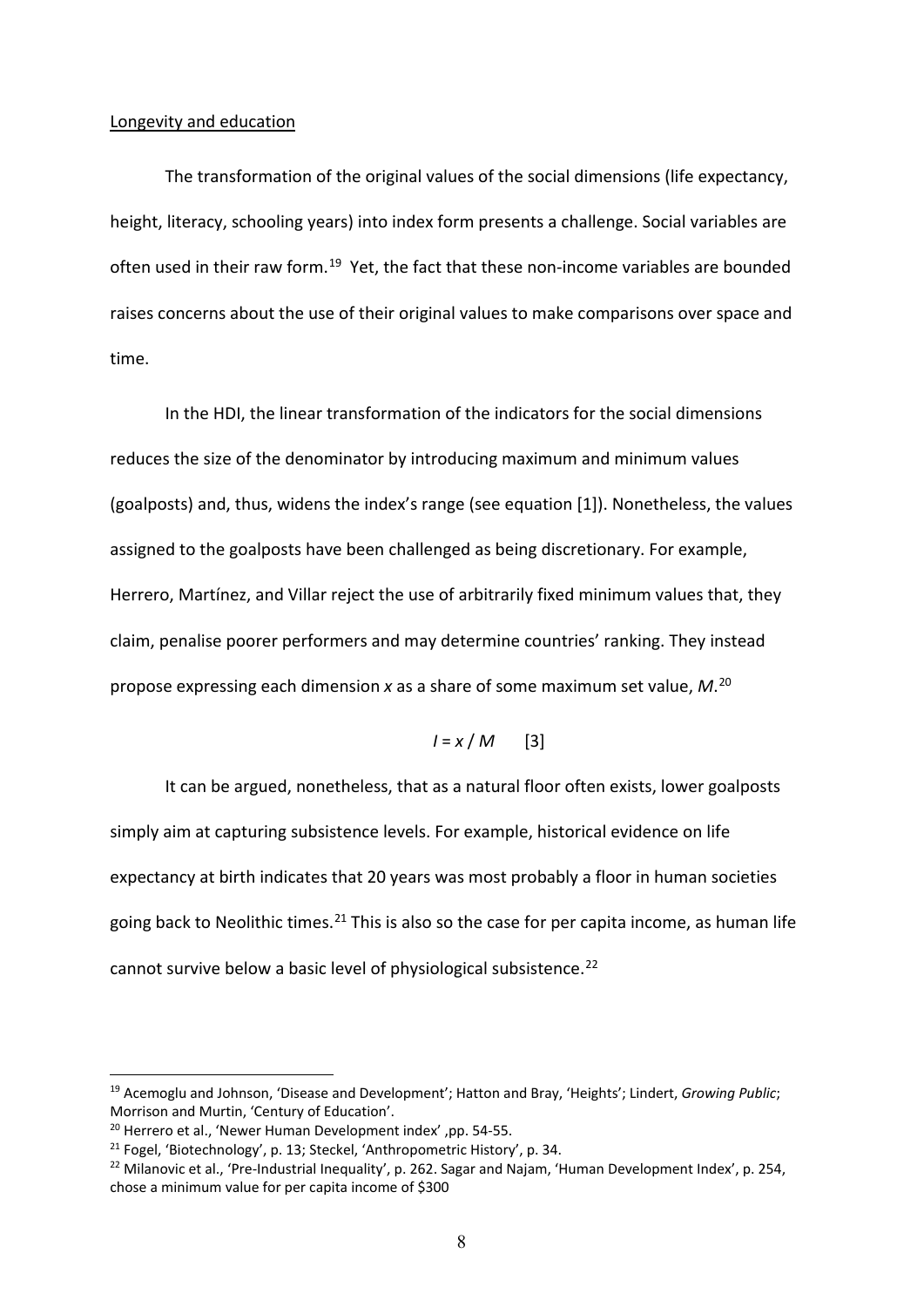However, when linearly transformed social variables (as in both the UNDP's HDI and Herrero *et al*.'s proposal), are used to compare countries (or time periods), identical absolute changes result in a smaller proportional improvement for the country (time period) with the higher starting level (as would also be the case if we were using their original values). Consider, for example, a 10-year improvement in life expectancy at birth, in one case, from 30 to 40 years, and in another, from 70 to 80 years. Although these changes are identical in absolute terms, the second is smaller relative to the initial level. Put into the index for health used in the 2014 UN *HDI*, the first country would see a 100 percent improvement from 0.15 to 0.31, while the second would see a 20 percent improvement from 0.77 to 0.92. Therefore, a linear transformation does not solve the problem of the comparability of bounded social dimensions across countries or over time.

For health, there is a further problem. In poor countries, the main reduction of mortality takes place among children, as infectious disease declines, whereas in rich countries, mortality falls among the elderly as a result of better treatment of cardiovascular and respiratory diseases. Thus, if minimum original values of life expectancy at birth are employed and absolute changes of the same magnitude therefore receive a larger weight when the starting level is lower, the index will arbitrarily give more weight to saving the lives of younger people over the lives of older people.<sup>[23](#page-8-0)</sup>

The limitations of linearly transformed measures become more evident when quality is taken into account. Life expectancy at birth and years of schooling are just crude proxies for the actual goals of human development: a long and healthy life and access to knowledge. Alas, data on health-adjusted longevity, 'healthy life expectancy', only exist since 1990.<sup>[24](#page-8-1)</sup>

<span id="page-8-0"></span><sup>23</sup> Deaton, Global Patterns, p. 9.

<span id="page-8-1"></span><sup>&</sup>lt;sup>24</sup> Healthy life expectancy at birth (HALE) is a summary measure of health computed using age-specific death rates and years of life lived with disability per capita. Cf. Murray *et al*., 'Global Burden of Disease'.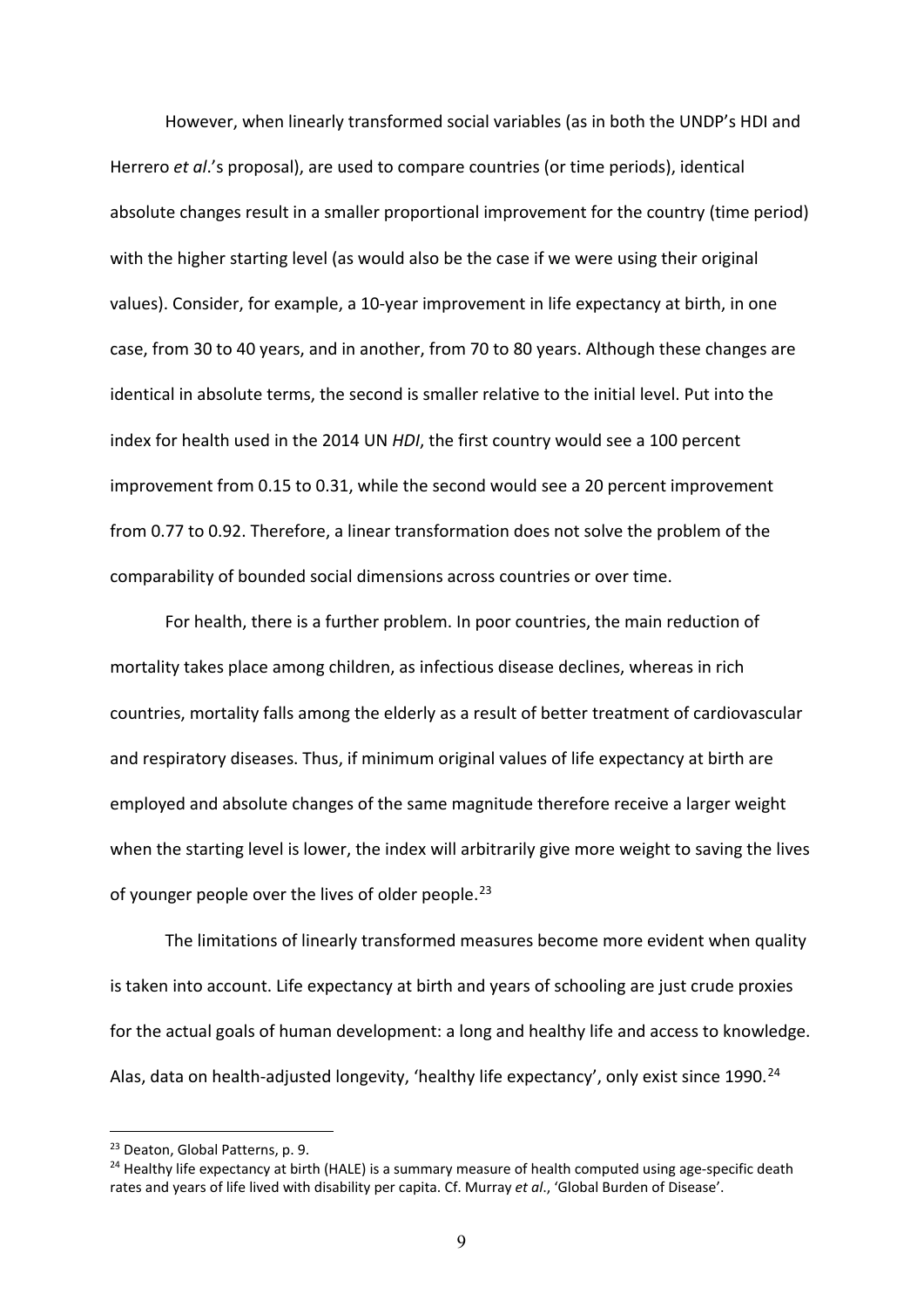Reassuringly, the Global Burden of Disease Study 2016 allows us to compare healthy life expectancy at birth (HALE) with conventional life expectancy at birth (LEB) for the period 1990-2016. This shows that healthy life expectancy at birth rises with raw life expectancy at birth (Figure 1).<sup>[25](#page-9-0)</sup>

## **Figure 1**

The available evidence for the last three decades indicates that, although morbidity

increased in absolute terms, it experienced a relative compression: the proportion of years

lived in disability fell.<sup>[26](#page-9-1)</sup> As life expectancy rose, disability for each age-cohort declined.<sup>[27](#page-9-2)</sup>

More specifically, longer lives - due to a rapid decline in years of life lost - together with a

more modest age-adjusted decline in years lived with disability, have led to lower age-

standardised disability-adjusted life years rates across the board.<sup>[28](#page-9-3)</sup> In other words, the

quality of life improves for each age cohort as life expectancy at birth increases.<sup>[29](#page-9-4)</sup> Thus, the

apparent ethical-measurement conflict observed by Dasgupta fades away.<sup>[30](#page-9-5)</sup>

## **Figure 2**

<span id="page-9-0"></span><sup>25</sup> Four benchmark estimates for 1990, 2000, 2006, and 2016 from Murray *et al*., 'Global Burden of Disease' are pooled in Figure 1. Canning, 'Progress in Health', reports a similar finding.

<span id="page-9-1"></span><sup>26</sup> Murray *et al*., 'Global Burden of Disease'.

<span id="page-9-2"></span><sup>&</sup>lt;sup>27</sup> Mathers et al., 'Healthy Life Expectancy'; Salomon et al., 'Healthy Life Expectancy'; Murray et al., 'Global Burden of Disease'

<span id="page-9-3"></span><sup>28</sup> Murray *et al*., 'Global Burden of Disease', p. 1331.

<span id="page-9-4"></span> $29$  The decline in age-specific disability as life expectancy at birth increases is compatible, however, with years lost to disability (YLD) rising with life expectancy because YLD tend to concentrate at the end of life (Salomon *et al*., 'Healthy Life Expectancy'). So, perhaps, the view that while longevity increases, periods of ill-health can be longer, but are lived in better health and less disability, due to advances in medical technology (Manton, "Morbidity and Mortality'), qualifies Fries' morbidity compression hypothesis (Fries, 'Ageing'; Fries *et al*., 'Compression of Morbidity'; Lindgren, 'Rise in Life Expectancy'). Nonetheless, Cutler *et al*., 'Evidence', and Chernew *et al*., 'Improvement', find that the reduction in disabled life expectancy runs parallel to the increase in healthy life expectancy, suggesting a compression of morbidity for the U.S. between 1990 and 2010. A note of historical caution is warranted as evidence for a stable association between death and ill health prior to 1990 is scant and inconclusive (Riley, 'Risk of Being Sick'; Howse, 'Increasing Life Expectancy'; Bleakley, 'Disease and Development' and 'Malaria Eradication'; Cutler *et al*., 'Malaria').

<span id="page-9-5"></span><sup>&</sup>lt;sup>30</sup> Dasgupta, 'Well-Being', p.23, asserts, 'Equal increments are possibly of less and less ethical worth as life expectancy rises to 65 or 70 years and more. But we are meaning performance here. So it would seem that it becomes more and more commendable if, with increasing life expectancy, the index were to rise at the margin'.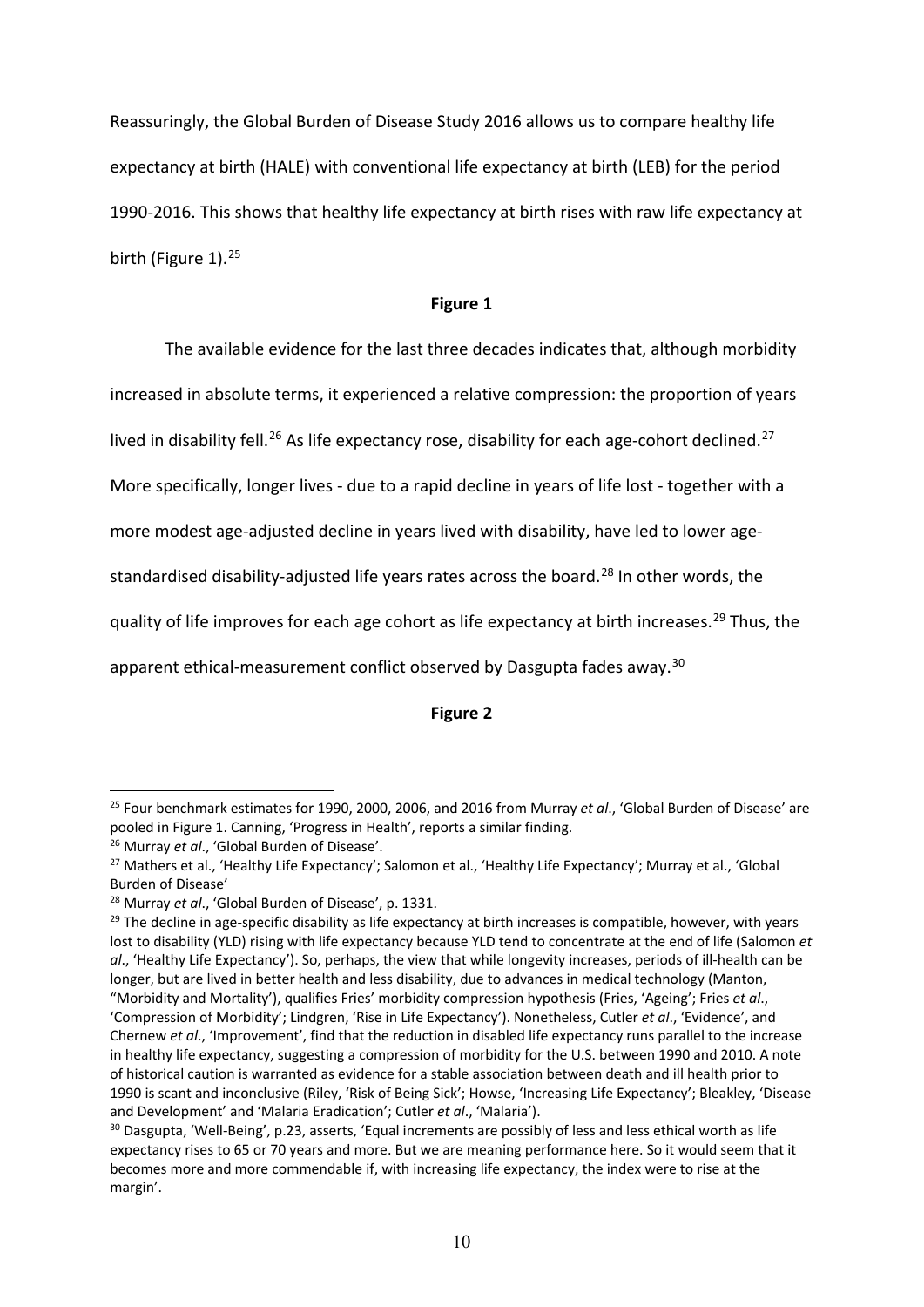Similarly, the quality of education grows as the quantity of education increases. A comparison between quality-adjusted and quantity indices of education suggests a convex association between them, with quality-adjusted education increasing more than proportionally at higher levels (Figure 2). $31$ 

To sum up, on the basis of the available evidence for the last decades, it can be claimed that more years of life expectancy and schooling imply higher quality of health and education, respectively, during childhood and adolescence. Hence, when transforming the original values of the health and education variables one needs to allow for the fact that they are bounded and that their quality improves along their quantity. The non-linear transformation proposed by Kakwani provides a way to achieve this.<sup>[32](#page-10-1)</sup>

Using an axiomatic approach, Kakwani constructed a normalised index from an achievement function in which an increase in the standard of living of a country at a higher level implies a greater achievement than would have been the case had it occurred at a lower level: [33](#page-10-2)

$$
I = (\log (M - Mo) - \log (M - x)) / \log (M - Mo)
$$
 [5]

The same notation used in equation [1] applies: *x* is an indicator of a country's standard of living; *M* and *Mo* are the maximum and minimum values, respectively; and *log*

<span id="page-10-0"></span><sup>&</sup>lt;sup>31</sup> The measure of quality-adjusted years of education used here is derived as the product of normalised indices (namely, expressed relative to its maximum value) of cognitive skills (as a measure of quality), provided by Altinok *et al*. 'Global Data Set' and years of schooling (as a measure of quantity) is each country's average over 1965-2015 (see Online Appendix). A word of caution is needed, though, as no evidence about the relationship between quality-adjusted years of education and quantity of education exists prior to 1965. <sup>32</sup> Kakwani, 'Living Standards'.

<span id="page-10-2"></span><span id="page-10-1"></span><sup>&</sup>lt;sup>33</sup> Kakwani, Living Standards', p. 313-15, drawing on Atkinson, 'Measurement of Inequality', uses an achievement function,  $f(x, Mo, M) = ((M - Mo)^{1-\epsilon} - (M - x)^{1-\epsilon}) / ((M - Mo)^{1-\epsilon})$ , for  $0 \le \epsilon \le 1$  [4], being  $\epsilon$  an inequality-aversion parameter, and opts for  $\varepsilon$  =1 that satisfies all the axioms of the improvement index, that is, the difference between the values of the achievement index between two periods, while it does not satisfy them for  $0 < \varepsilon < 1$ . The UNDP social dimensions' transformation represents a particular case, for  $\varepsilon = 0$ , which yields equation [1].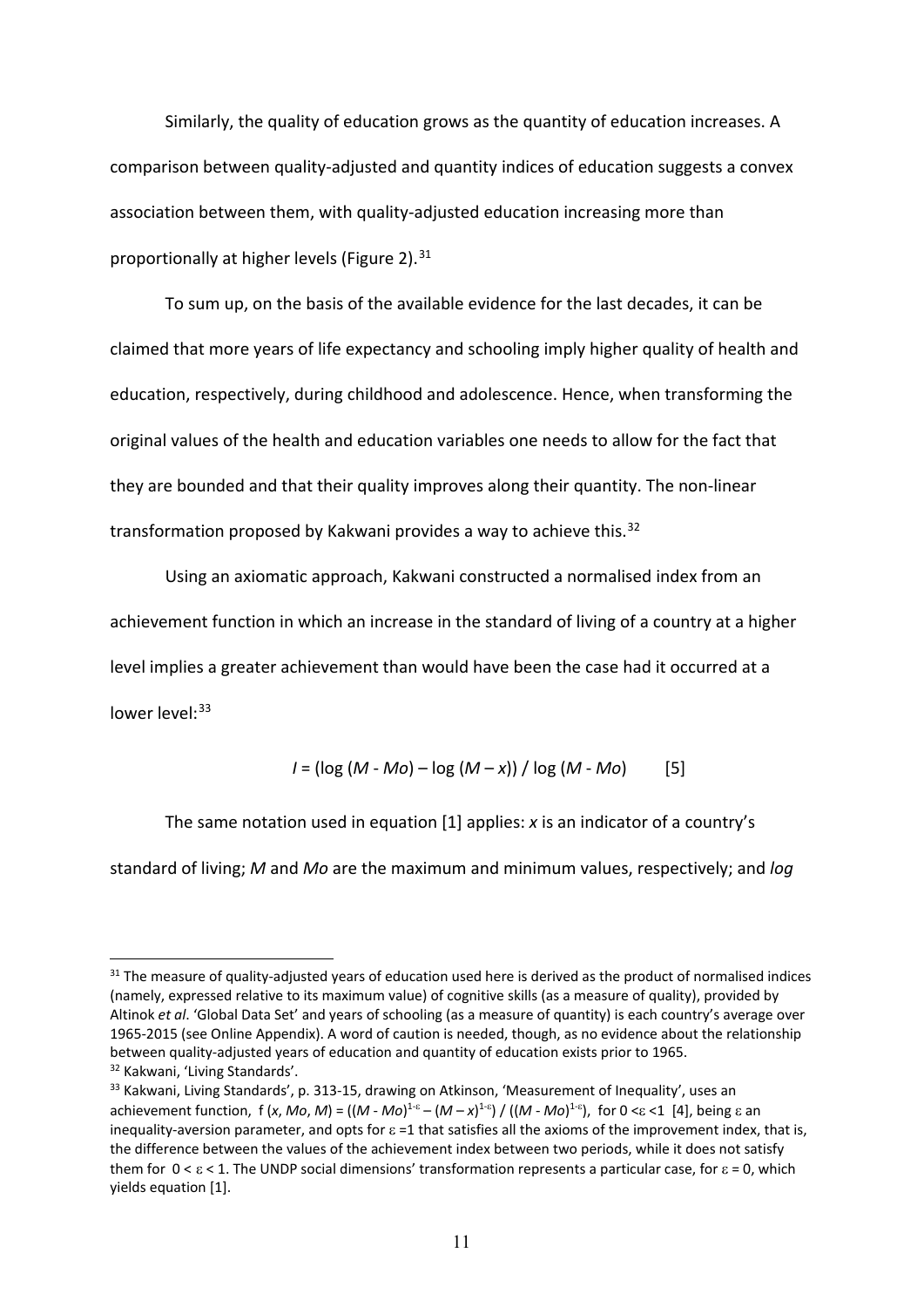stands for the natural logarithm. The achievement function proposed by Kakwani is a convex function of *x*. It is equal to 0 if *x* = *Mo*, and equal to 1 if *x* = *M*, ranging, thus, between 0 and 1.

## **Table 1**

How do the non-linearly transformed variables compare to their original, linearly transformed, values, or other approaches to transformation? For world average years of schooling and life expectancy at birth during 1870-2015 Table 1, cols. 2-6, presents, respectively, the non-linearly transformed (Kakwani) indices, alongside their conventional UNDP linearly transformed indices, and linear indices that present the share of maximum values, as suggested by Herrero, Martinez, and Villar (HMV). <sup>[34](#page-11-0)</sup> These indices are computed using the UNDP 2014 maximum goalposts. In the case of schooling the HMV index is, by construction, identical to the UNDP transformation, so it is not reported separately. It can be observed that the Kakwani indices show systematically lower values but also faster growth.

## Income

The UNDP use of the log of per capita income to proxy a decent standard of living has been challenged since the early stages of the HDI. One alternative proposal has been to use a simple linear transformation without logarithms (equation [1]), which would arguably add another equally valuable dimension of human development and avoid underestimating per capita differences across countries as their levels increase.<sup>[35](#page-11-1)</sup> Another suggestion has been to express countries' real per capita income as a percentage of an established maximum level.<sup>[36](#page-11-2)</sup> Recently, Zambrano has proposed a way to normalise per capita without using the

<span id="page-11-0"></span><sup>&</sup>lt;sup>34</sup> Herrero et al., 'Newer Human Development index'.

<span id="page-11-1"></span><sup>35</sup> Bértola et al., Human Development, pp. 3-4.

<span id="page-11-2"></span><sup>&</sup>lt;sup>36</sup> Gormely, 'Human Development index'; Herrero et al., 'Newer Human Development index', p. 258.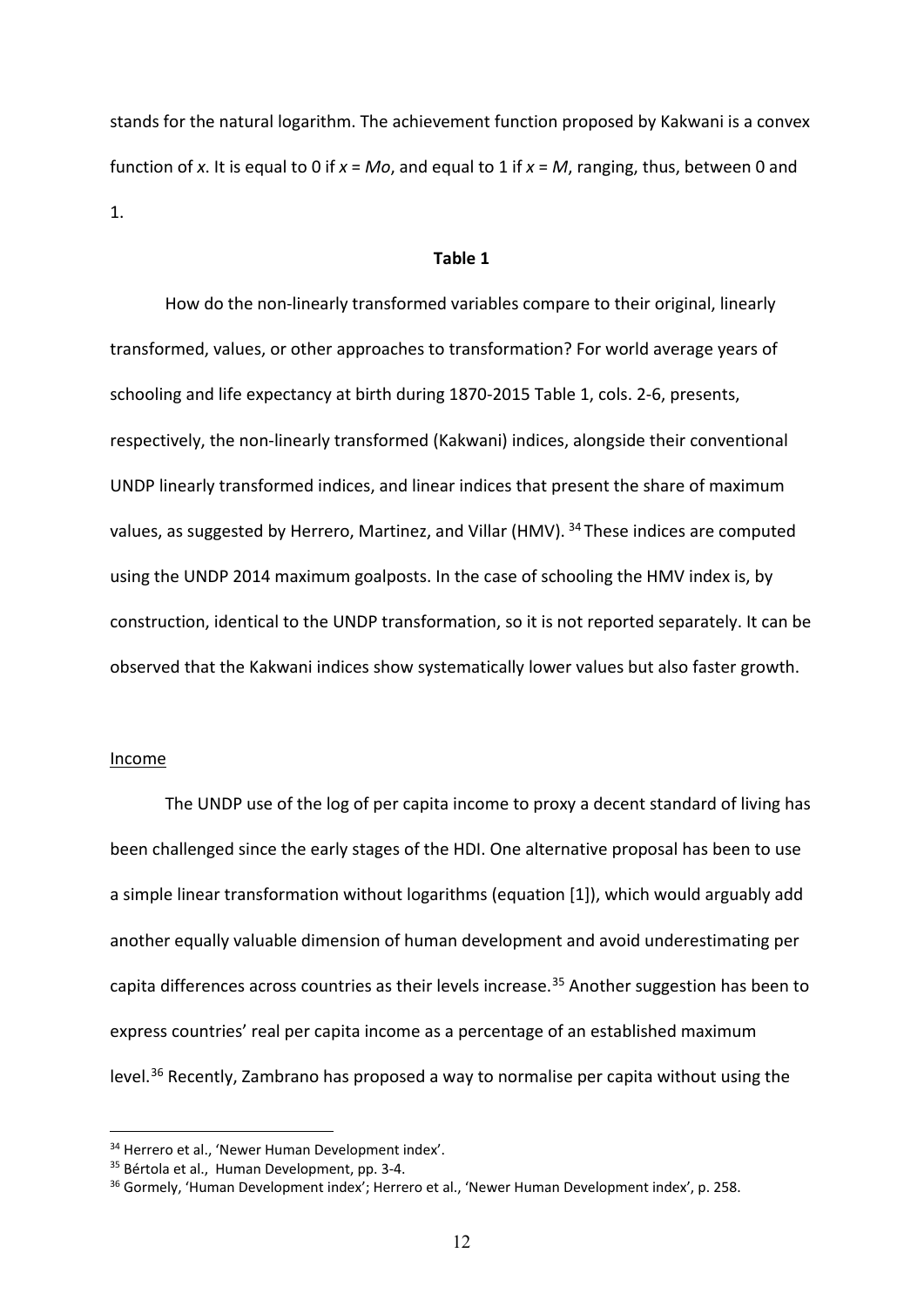logarithmic transformation.<sup>[37](#page-12-0)</sup> Unlike the social dimensions (health and education) of the *HDI*, for which a growth in the level achieved causes a proportional increase in terms of capabilities, Zambrano claims that per capita income growth translates less than proportionally in terms of capabilities; namely, in a fraction of it (*r*), with *r* varying within 0 and 1 and being the same for all income levels:

$$
I = (x^{r} - M_{o})^{r} / (M^{r} - M_{o})^{r},
$$
 [6]

In the particular case of *r* = 0, the result is the UNDP log transformation of income. However, as the value assigned to *r* is largely discretionary, an element of arbitrariness is introduced in the estimates.

The alternatives to the logarithmic transformation of per capita income (with the exception of Zambrano's proposal) do not address the very different nature of income compared to the other dimensions in the *HDI*, which are bounded in the cases of longevity and education, and without known upper limit in the case of real per capita income. Although the convex transformation of the indicators of longevity and education dimensions mitigates the difference between these bounded variables and unbounded variables such us GDP per capita, it does not put them on a level playing field, and some form of compression of the income dimension of human development is required to make it comparable to its social dimensions.<sup>[38](#page-12-1)</sup> Furthermore, the logarithmic transformation of average income may be interpreted as a multiple of the subsistence level, *Mo*, that is, in terms of the size of the income gap, *M*/*Mo*, to be bridged by a country whose average income is at subsistence level.[39](#page-12-2) Therefore, although a logarithmic transformation of per capita income, as employed

<span id="page-12-0"></span><sup>37</sup> Zambrano, 'Troubling Tradeoffs', p. 535.

<span id="page-12-1"></span><sup>&</sup>lt;sup>38</sup> Sagar and Najam, 'Human Development Index', p. 254. This reasoning leaves aside the interpretation of per capita income in terms of capabilities.

<span id="page-12-2"></span><sup>&</sup>lt;sup>39</sup> Zambrano's original notation has been changed to match that of equation [1] Cf. Zambrano, 'Axiomatization', p. 863-64.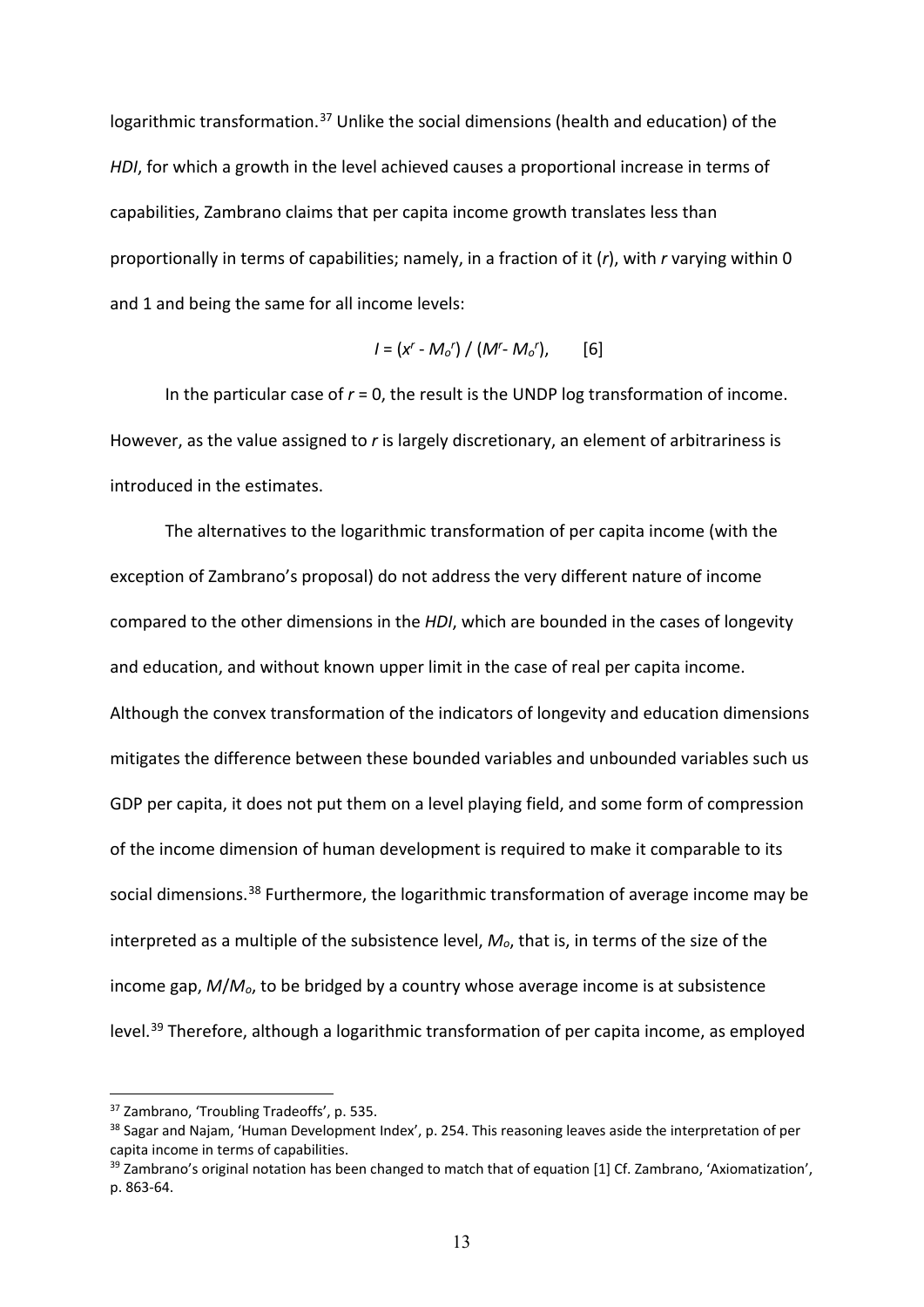in the *HDI*, is a second best solution, I have adopted it here in the absence of a superior alternative. [40](#page-13-0)

Table 1, cols. 7-11, presents indices of real per capita income for the world between 1870 and 2015. It shows the conventional UNDP log-linear transformed index, along with four of the different alternatives that have been suggested: an index employing the linear but non-logarithmic transformation, as proposed by Bértola et al. and Vecchi et al.(Bértola-Vecchi)[41](#page-13-1); an index expressing each country's average incomes as a share of an upper bound - here defined as the UNDP's 2014 maximum goalpost, 75,000 dollars - as suggested by Herrero et al. (HMV)<sup>[42](#page-13-2)</sup>; an index based on a further adjustment also proposed by Herrero et al. (HMV-eei), the *egalitarian equivalent income*,  $y^e$ , derived as  $y^e = y^*$  (1- G), where *y* represents per capita income and G represents the Gini<sup>[43](#page-13-3)</sup>; and finally an index based on the non-logarithmic transformation proposed by Zambrano, here with an *r* value of 0.5.[44](#page-13-4) It can be observed that compared to the UNDP logarithmic transformation, these indices exhibit much lower levels and higher growth rates which imply larger differences across countries and over time.

<span id="page-13-0"></span><sup>40</sup> Zambrano, 'Troubling Tradeoffs', proposal does not seem to me a less discretional and more intuitive and simpler option. Kakwani, 'Living Standards', p. 324, considers the logarithm of GDP per head an adequate measure of economic welfare in the absence of income distribution information.

<span id="page-13-1"></span><sup>41</sup> Bértola et al., Human Development, pp. 3-4; Vecchi et al., 'Human Development', p.468.

<span id="page-13-2"></span>Herrero et al., 'Newer Human Development index', p. 256.

<span id="page-13-3"></span><sup>43</sup> As Herrero *et al*. 'Newer Human Development index', establish a maximum level for the inequality-adjusted income of GEKS \$ 2011 60,000, over a maximum unadjusted income of GEKS \$2011 75,000, I applied their ratio (60/75) to the maximum income in G-K\$1990 47,000, obtaining a maximum inequality-adjusted income of \$37,600. Global income inequality comes from van Zanden *et al*., 'Global inequality', p. 294, completed with Lakner and Milanovic, Global Income Distribution', p. 229, and Milanovic, 'Global Income Distribution', p. 10, for the post-2000 years.

<span id="page-13-4"></span><sup>44</sup> Zambrano, Troubling Tradeoffs', p. 536, uses a value of 0.5 as an example and this is the value I have used it here.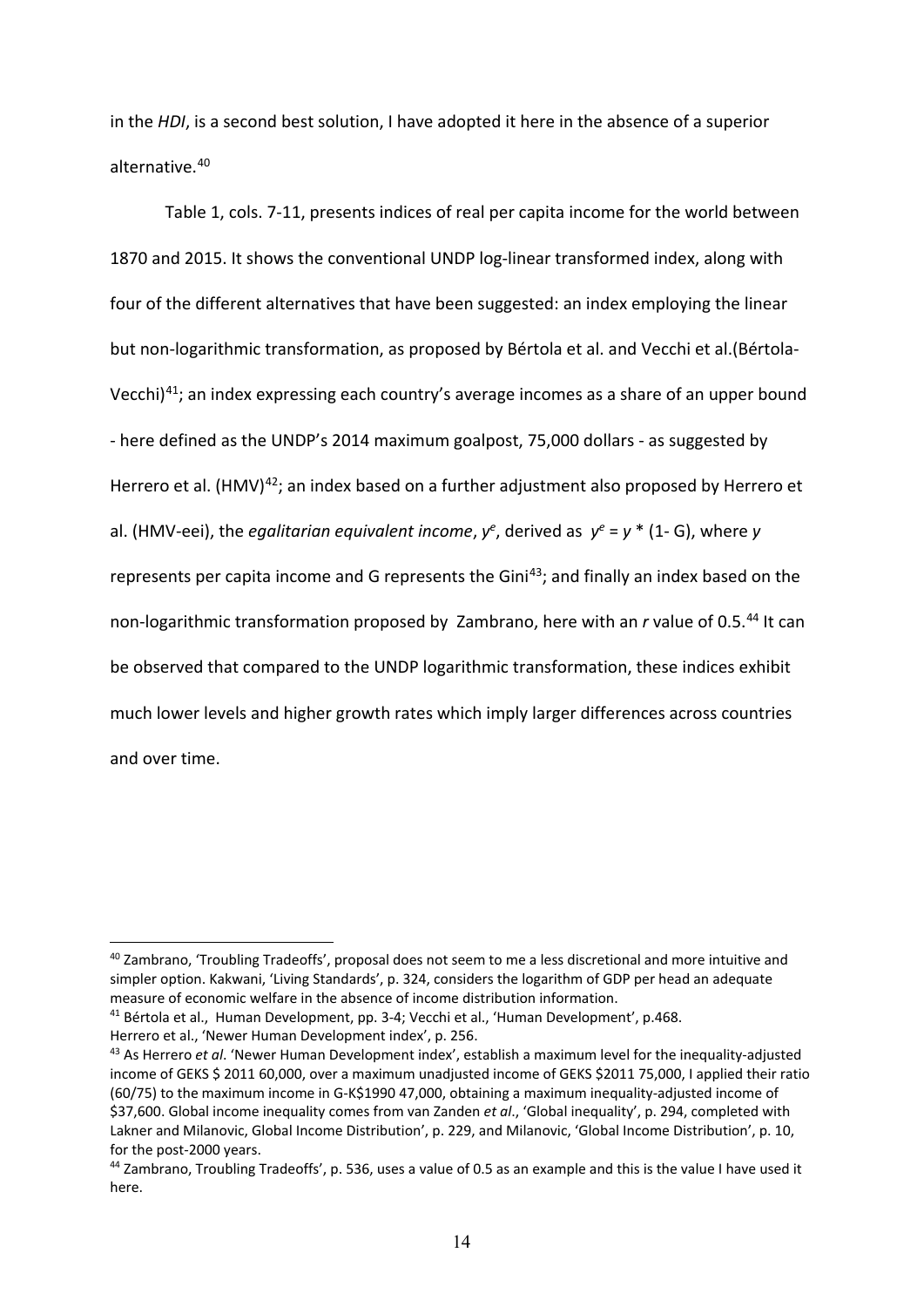#### Freedom

An objection to the choice of *HDI* components has been the absence of an equity dimension. [45](#page-14-0) Since 2010, the Human Development Report has included an inequalityadjusted index, but a dearth of reliable historical data on inequality for most countries of the world precludes the use of this approach here.<sup>[46](#page-14-1)</sup>

A more relevant issue is that, so far, attempts to portray human development in index form have only been made in terms of achievements or functionings.<sup>[47](#page-14-2)</sup> However, the ability to choose between alternative bundles of functionings, a defining feature of human development as a measure of capabilities, is not considered in the *HDI*. But without agency – that is, the ability to pursue and realize the goals a person has reason to value – and freedom, any index falls short of being even a reduced form measure of human development and simply becomes another 'basic needs' metric.<sup>[48](#page-14-3)</sup> However, attempts to incorporate agency and liberty into the *HDI* have been discouraged by threats from totalitarian countries.[49](#page-14-4)

Unlike inequality, for which no comprehensive historical data are available, the

inclusion of freedom into a historical human development index is feasible. Dasgupta and

<span id="page-14-0"></span><sup>45</sup> The income dimension was adjusted for inequality in the early stages of the *HDI* but this was then abandoned because of the lack of reliable data across countries, while no attempt was made to compute inequality for the social dimensions (UNDP, *Human Development Report 1993*). Cf. Hicks, 'Inequality-Adjusted Human Development'.

<span id="page-14-1"></span><sup>46</sup> Cf. Klugman *et al.*, 'The HDI2010', pp. 280-82, and Herrero *et al*., 'Newer Human Development index', pp. 256-58, for critical assessments of the UNDP attempt. Herrero *et al*., 'Newer Human Development index', p. 257, note, in particular, that since the available data on longevity and education are unrelated to the social and economic stratification behind income inequality, the inequality-adjusted HDI is difficult to interpret. They introduced, nonetheless, an inequality adjustment to income (an egalitarian equivalent income) that can be interpreted as a "capability measure that transforms income into material wellbeing". Bértola *et al*., Human Development', attempt to include inequality in the three dimensions of human development for a group of Latin American and Western European countries over the long run.

<span id="page-14-2"></span> $47$  At least, directly, since it could be argued that functionings in health and education imply also capabilities. Security is also an important dimension that deserve to be included (I owe this remark to Ewout Frankema). However, the inclusion of civil and political rights in the freedom index partially offset it.

<span id="page-14-3"></span><sup>48</sup> Ivanov and Peleah, 'Centrally Planned Development', pp. 17-18.

<span id="page-14-4"></span><sup>49</sup> Klugman *et al.*, 'The HDI2010', p. 265.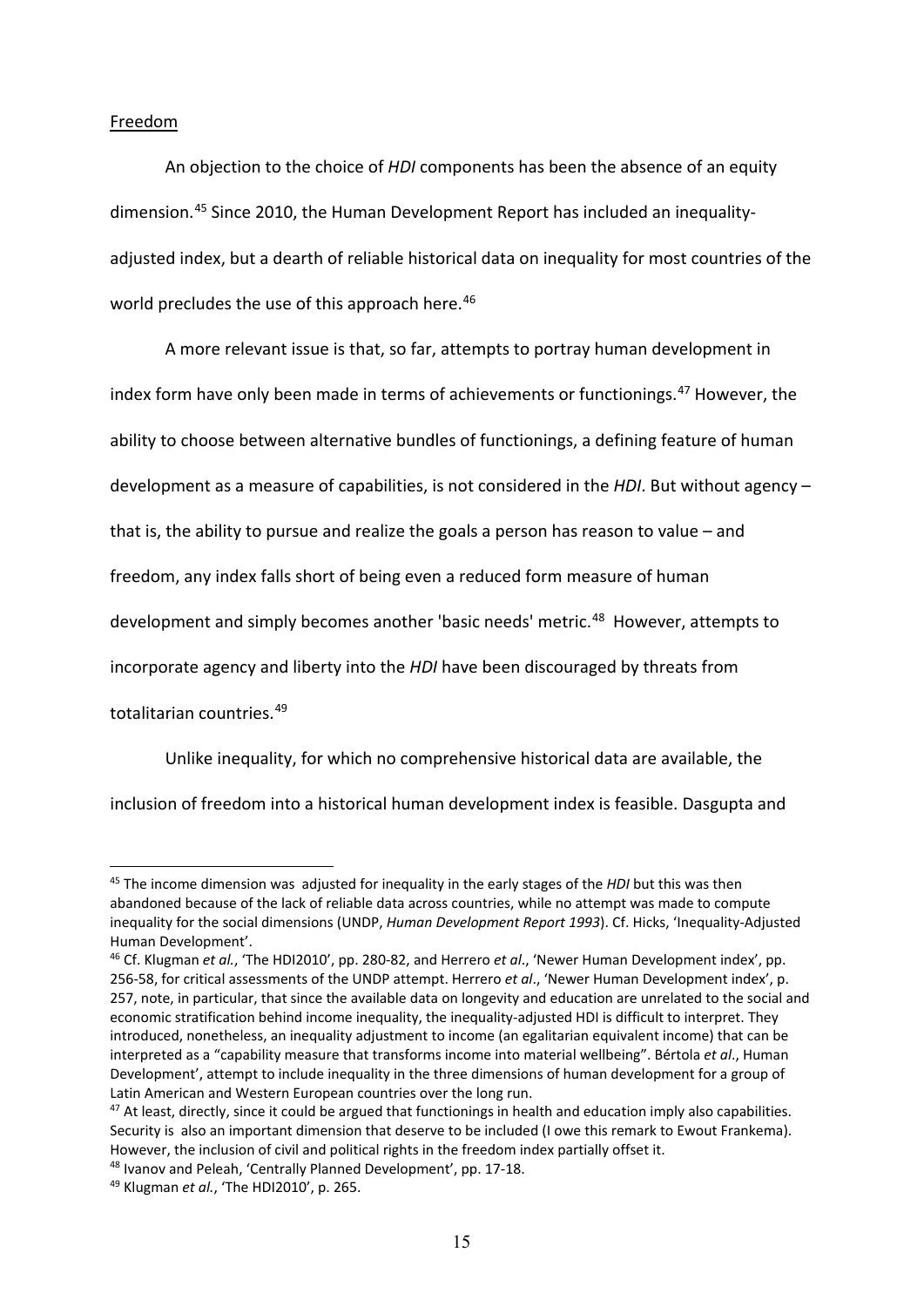Weale added civil and political liberties to a set of demographic and educational indicators in order to provide a comprehensive view of well-being, and Crafts expanded the exercise to Britain and other western European countries during the industrial Revolution <sup>[50](#page-15-0)</sup> More recently, Bértola *et al*. and Vecchi *et al*. have respectively added democratization and political and civil rights as a fourth dimension to their HDI historical estimates.<sup>[51](#page-15-1)</sup>

Agency and freedom cover a wide range of capabilities, from civil to economic and political liberties, for which unfortunately there is no enough comprehensive data at a global level over the last 150 years. A partial solution is to consider a variable representing political and civil liberties.

One practical issue is the choice of the variables that may serve to proxy political and civil liberties. *Varieties of Democracy* [*V-Dem*], the latest and most complete database encompassing 201 countries over 1789-2018, provides a *Liberal Democracy Index*, which combines electoral democracy (including free competition, extensive participation, and rulers' responsiveness to citizens), a collective and positive freedom, with civil liberties (protection of individual and minority rights and limits on government including the rule of law, an independent judiciary, and effective checks and balances), a measure of negative freedom. [52](#page-15-2) The *Liberal Democracy Index* is more comprehensive than historical indices such as Polity IV Project's *Polity2* index and Vanhanen's *Index of Democratization*. [53](#page-15-3)

Table 1, col. 12, shows the evolution of a population-weighted index of liberal democracy in the world since 1870. Three main spurts are noticeable, in the early twentieth

<span id="page-15-0"></span><sup>50</sup> Dasgupta and Weale, 'Measuring the Quality of Life', pp. 120-22; Crafts, 'Quality of Life', pp. 621-22

<span id="page-15-1"></span><sup>51</sup> Bértola et al., Human Development, p. 5; Vecchi et al., 'Human Development', pp.. 475-80.

<span id="page-15-2"></span><sup>52</sup> Coppedge *et al*., Varieties of Democracy.

<span id="page-15-3"></span><sup>53</sup> Cf. Knutsen *et al*., Historical Varieties of Democracy Dataset. Polity2 (Marshall *et al*., Polity IV) and the Index of Democratization (Vanhanen, Measures of Democracy) can be depicted as de jure and de facto measures of political institutions, that is, formal rules and outcomes, respectively (Fóldvari, 'Political Institutions', p.760).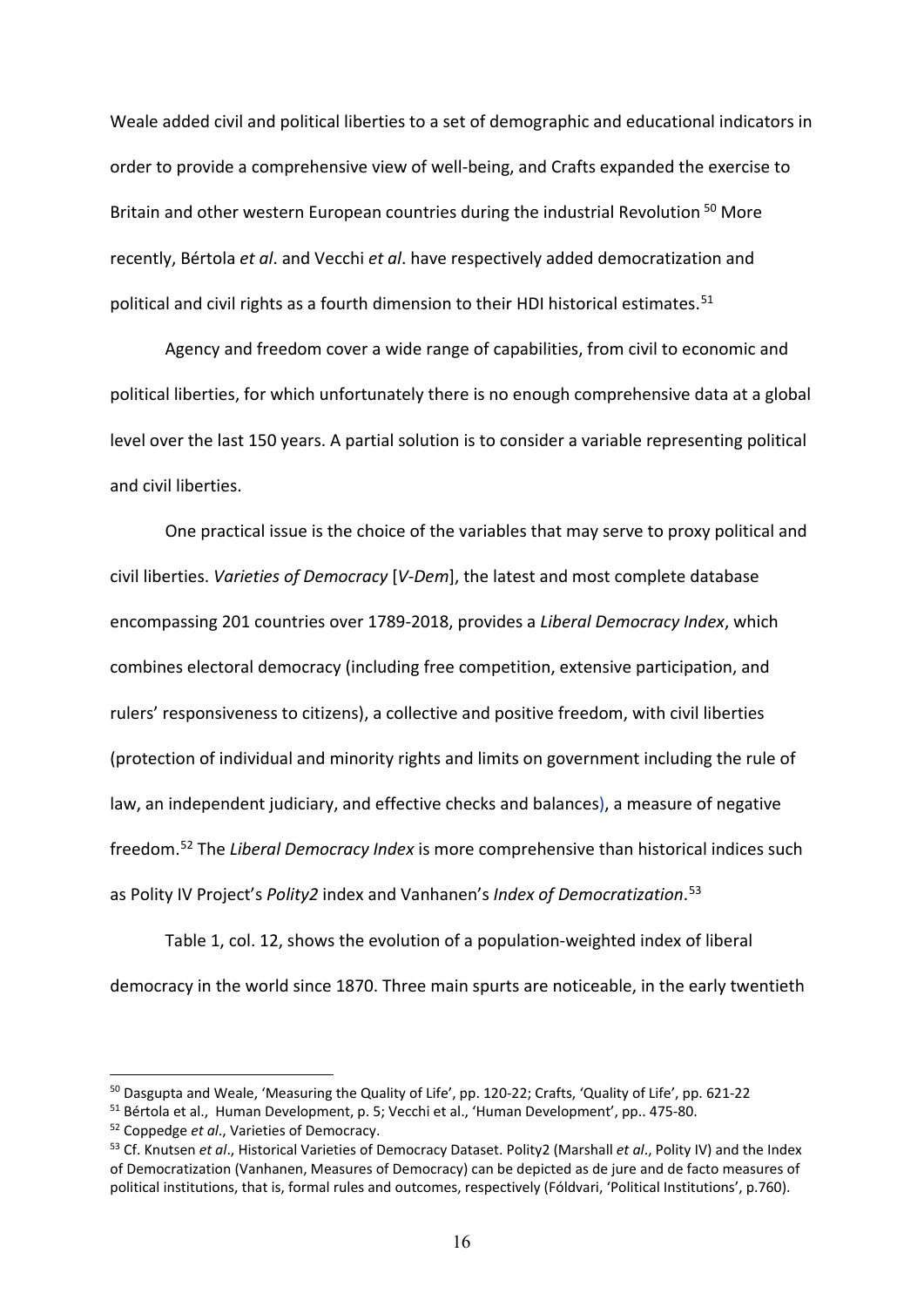century, the aftermath of World War II, and following the demise of socialism in Russia and Eastern Europe. By the early twentieth-first century, the index reaches a level four times that of the late nineteenth century.

#### Aggregation

The decision to aggregate the different dimensions of human development into a synthetic index has provoked adverse reactions. Ravallion argued against the use of composite indices due to their limited theoretical underpinning and implicit trade-offs.<sup>[54](#page-16-0)</sup> The alternatives that have been suggested include: addressing each dimension's indicator separately (Aturupane *et al*.), resorting to a 'dashboard' of indicators (Ravallion), and producing an ordinal, rather than a cardinal measure (Dasgupta and Weale).<sup>[55](#page-16-1)</sup> In defence of an aggregate index of wellbeing, it has been argued that summarising a set of indicators into a single number avoids the risk of divergence between different well-being dimensions and offers an alternative to per capita income.<sup>[56](#page-16-2)</sup>

Two aspects of the process of aggregation have also been the focus of debate. First, the equal weighting given to the dimensions in the human development index has been questioned. Why should each dimension (longevity, education, and income) receive the same weight in the index over space and time?<sup>[57](#page-16-3)</sup> A substantive objection to the use of fixed weights is that the relative values of the index components are not necessarily the same across countries (or individuals) or over time.<sup>[58](#page-16-4)</sup> Moreover, it has been argued that the

<span id="page-16-1"></span><span id="page-16-0"></span><sup>&</sup>lt;sup>54</sup> Ravallion, 'Mashup Indices' and 'Troubling Tradeoffs'.<br><sup>55</sup> Aturupane *et al*. 'Poverty, Human Development'; Ravallion, 'Mashup Indices'; Dasgupta and Weale, 'Measuring the Quality of Life'.

<span id="page-16-2"></span><sup>56</sup> Krishnakumar, 'Trade-Offs'.

<span id="page-16-3"></span><sup>&</sup>lt;sup>57</sup> Hopkins, 'Human Development Revisited', p. 1471; Kelley, 'Human Development Index', p. 319.

<span id="page-16-4"></span><sup>58</sup> Srinivasan, 'Human Development', p. 240..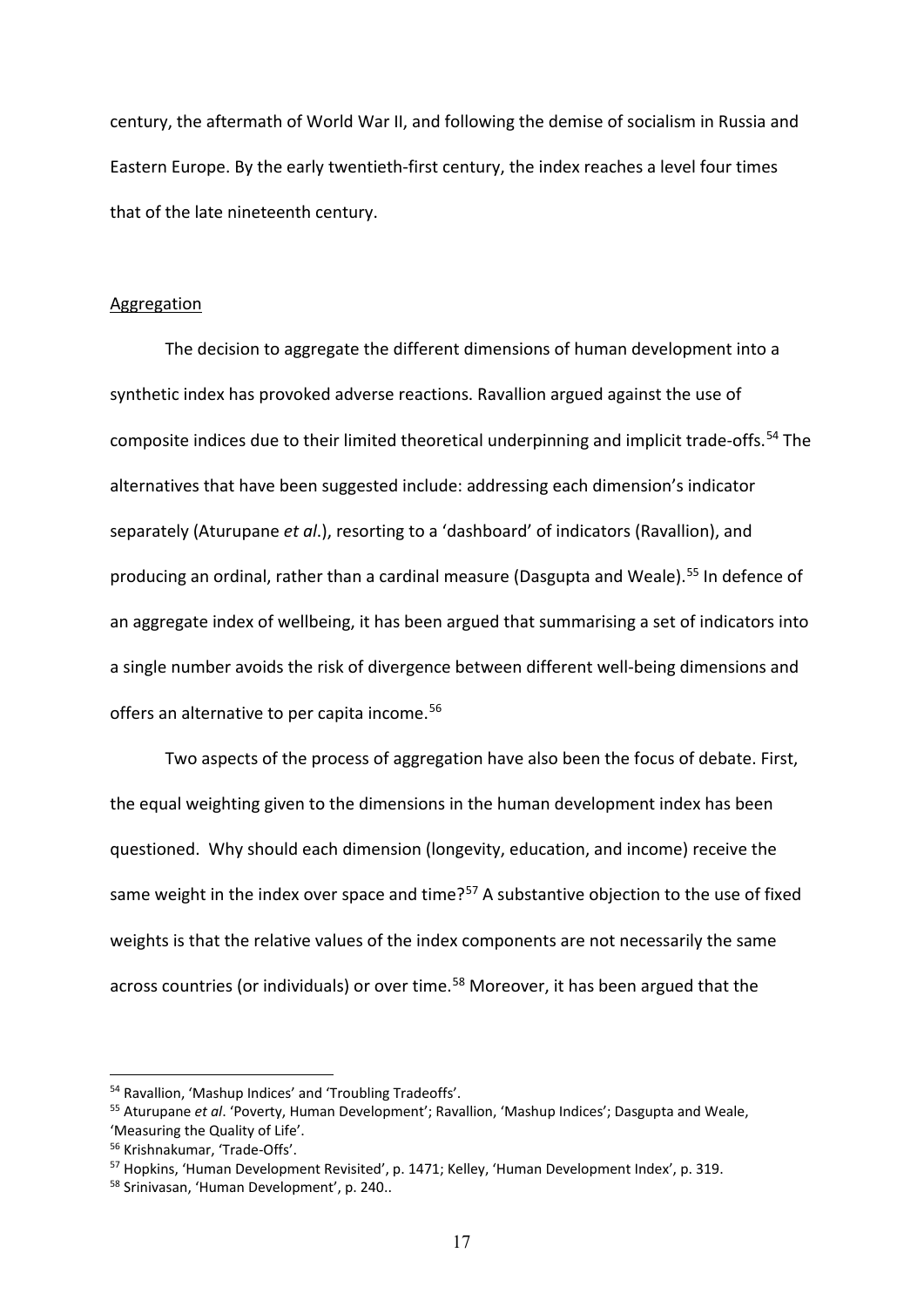weights used in the *HDI* are based on judgment rather than on welfare theory.<sup>[59](#page-17-0)</sup> However, the notion that each of the dimensions is equally essential in determining the level of human development is one of the main attributes of the concept.<sup>[60](#page-17-1)</sup> A technical test of the validity of this approach has been developed based on applying Principal Component Analysis (PCA) to the *HDI.* PCA estimates the optimal weights for each *HDI* component over time by weighting attributes by their variance. Perhaps counterintuitively, the results obtained from using PCA suggest stable one-third weights are appropriate for each dimension of the index, offering some support for the UNDP methodology.<sup>[61](#page-17-2)</sup>

The second substantive debate about the aggregation of the dimensions of the *HDI* centres on the shift from additivity to multiplicativity of the index's components introduced in 2010.<sup>[62](#page-17-3)</sup> The reason for the change was that the assumption of perfect substitutability between dimensions implicit in the arithmetic average was deemed to be in flagrant contradiction with the notion that each dimension was equally crucial in determining the human development index. Substitutability among the components of the index could be restricted by using their geometric average.<sup>[63](#page-17-4)</sup> Yet, even though the geometric average favours a more balanced combination of human development dimensions, it is less intuitive than the arithmetic average.<sup>[64](#page-17-5)</sup>

Several harsh criticisms of the multiplicative method of aggregation have been put forwards. [65](#page-17-6) Critically, Ravallion attacks the implicit trade-offs between the new index's

<span id="page-17-0"></span><sup>59</sup> Dowrick et al., 'Social Indicators', p. 503.

<span id="page-17-1"></span> $60$  Desai, 'Human Development'; Sagar and Najam, 'Human Development Index', p. 251..

<span id="page-17-2"></span><sup>61</sup> Cf. UNDP, *Human Development Report 1993*; Ogwang, 'Principal Components'; and Nguefack-Tsague *et al*. 'On Weighting the Components'.

<span id="page-17-3"></span><sup>62</sup> Cf. UNDP, *Human Development Report 2010*.

<span id="page-17-4"></span> $63$  Desai, 'Human Development', p. 356; Sagar and Najam, 'Human Development Index', p. 252. 64 Klasen, 'Human Development Indices', p. 8.

<span id="page-17-5"></span>

<span id="page-17-6"></span><sup>&</sup>lt;sup>65</sup> Ravallion, 'Troubling Tradeoffs'; Chakravarty, 'Reconsideration of the Tradeoffs'; Anand, 'Recasting Human Development'.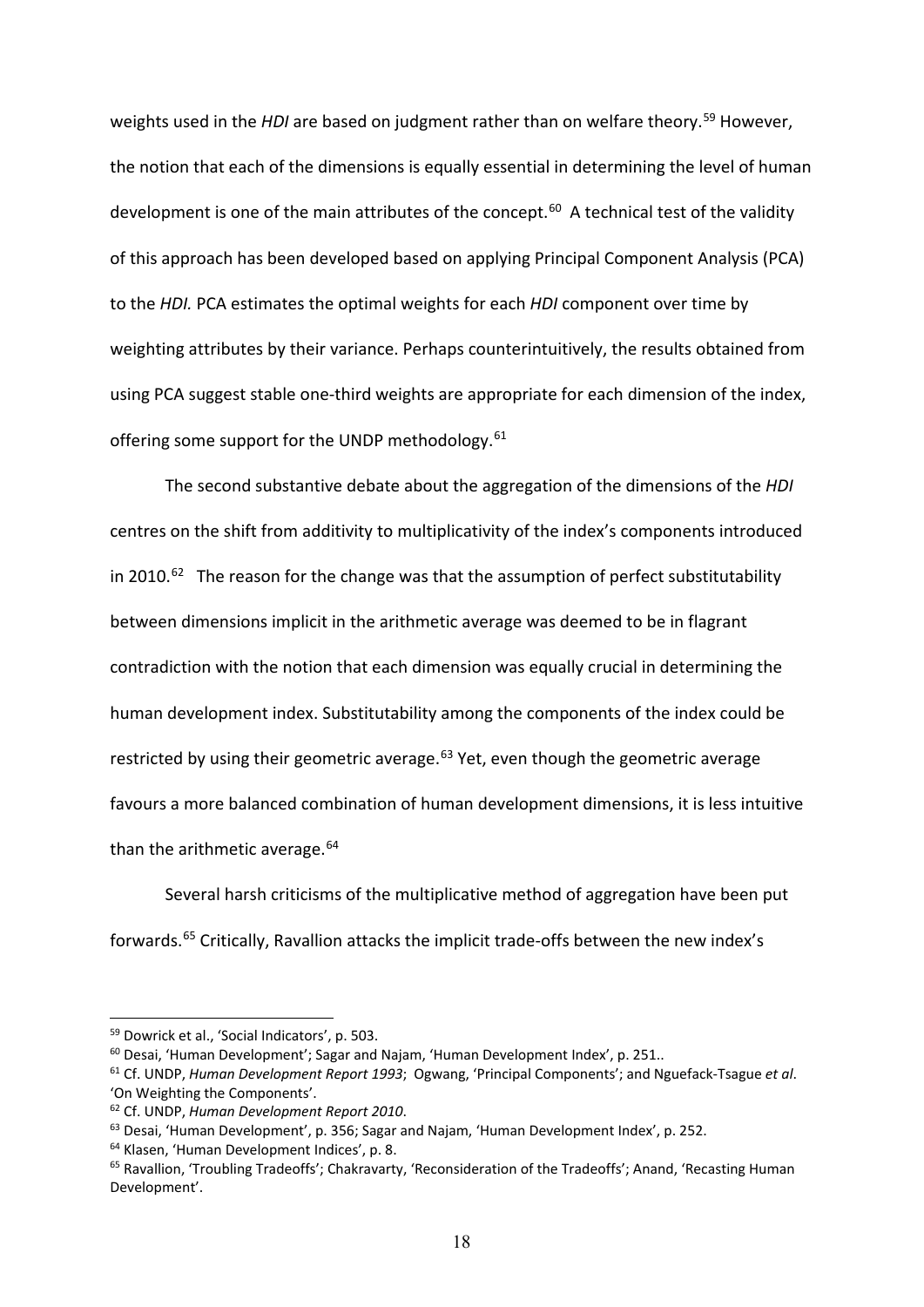dimensions, measured by their marginal rate of substitution (MRS).<sup>[66](#page-18-0)</sup> The 2010 *HDI*, he argues, "generates a steep income gradient in the index's implicit valuations of life expectancy and schooling".<sup>[67](#page-18-1)</sup> In particular, the value assigned to longevity relative to average income rises with per capita income, reaching a value 17,000 times higher for the richest countries than for the poorest ones.<sup>[68](#page-18-2)</sup> Ravallion's bottom line is that the embodied social values of the new *HDI* imply that we value longevity (or education) more in rich countries than in poor ones.<sup>[69](#page-18-3)</sup> Thus, he suggests, the HDI's implicit trade-offs lead to the unacceptable conclusion that "the most promising way to promote human development in the world would be by investing in higher life expectancy in rich countries".<sup>[70](#page-18-4)</sup> In response to Ravallion's objection, it can be argued that, for rich countries, the high value of longevity in terms of income simply means that per capita income contributes negligibly to increasing capabilities.[71](#page-18-5)

<span id="page-18-0"></span> $66$  Ravallion, 'Troubling Tradeoffs', pp. 202-07, claimed that, in comparison with the additive method, the new multiplicative method downgrades life expectancy, penalising poor countries. He recommended keeping the arithmetic average and using Chakravarty's, ' Generalized Human Development Index', proposal to reduce substitutability.<br><sup>67</sup> Ravallion, 'Troubling Tradeoffs', pp. 206.

<span id="page-18-1"></span>

<span id="page-18-2"></span> $68$  Interestingly a similar argument about hidden (and questionable) trade-offs was already used by Ravallion ('Good and Bad Growth') to criticise arithmetic aggregation. He claimed the implicit monetary valuation of an extra year of life expectancy rises dramatically with income as, by construction, the UNDP *HDI* implicitly values life relatively less in poor than in rich countries. It is worth stressing that the logarithmic transformation of income is about five times more important than the geometric average in explaining the trade-off between life expectancy and income across countries (Zambrano, 'Troubling Tradeoffs', p. 522). This point was actually already made by Ravallion himself long ago, when he argued that the striking trade-off between per capita income and longevity arises 'from the fact that the marginal effect on the HDI of longer life is a constant', while at the same time, 'the marginal effect of extra income falls very sharply as income increases' (Ravallion 'Good

<span id="page-18-3"></span>and Bad Growth', p. 633).<br><sup>69</sup> Interestingly, in their utility approach to welfare, Jones and Klenow, 'Beyond GDP?', p. 2439, also find the "implied value of life … substantially lower in poor countries".

<span id="page-18-5"></span><span id="page-18-4"></span><sup>&</sup>lt;sup>70</sup> Ravallion, 'Troubling Tradeoffs', pp. 208.<br><sup>71</sup> Klugman et al., 'The HDI 2010', pp. 278-80. Whether a social welfare approach is appropriate to assess human development seems the issue at stake. Canning, 'Progress in Health', p. 1786, provides a clarifying illustration by comparing two metrics for health status, QALY and DALY. QALY (quality adjusted life years) uses a utilitarian social welfare function in which health is valued in terms of individuals' willingness to trade them off. Alternatively, DALY (disability adjusted life years) depends on adjustments for disability based on objective criteria. In the capabilities approach, well-being is measured by the objective size of the choice set, and not by the utility of the choices, as a healthy lifespan represents a constraint on individuals' choice.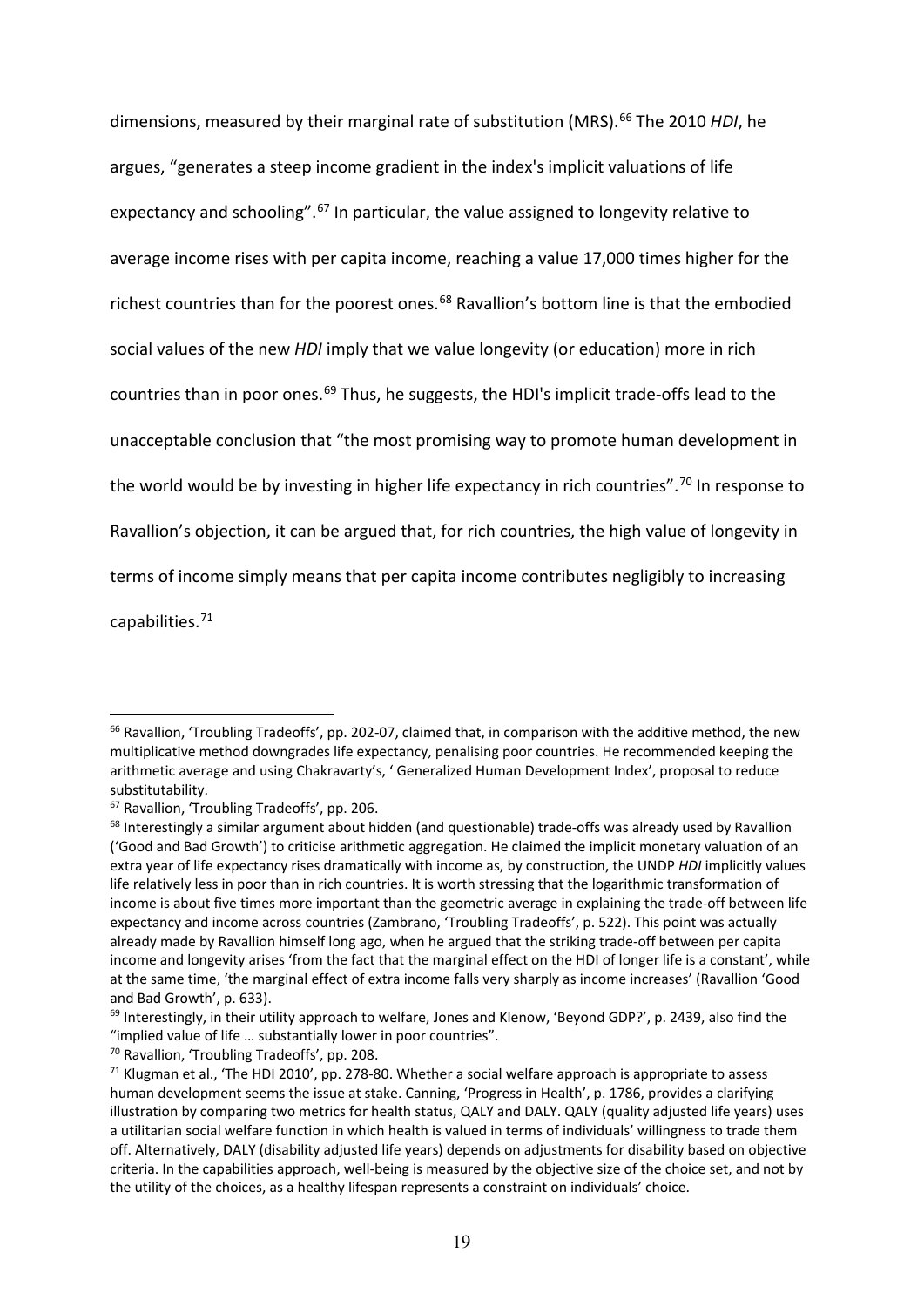'The move to employing a geometric average for the HDI has two further consequences that should be recognized. First, the combination of the logarithmic transformation of per capita income in this multiplicative framework makes the HDI, according to Zambrano, 'very conservative in allowing income to be transformed into capabilities at high income … and very aggressive in allowing capabilities to shrink as income losses take place at very low income levels'.<sup>[72](#page-19-0)</sup> In addition, the geometric mean gives the HDI a cardinal dimension that allows comparing its change over space and time.<sup>[73](#page-19-1)</sup>

## **An Augmented Human Development Index**

After surveying the issues at stake in the construction of a synthetic index to capture the dimensions of human development, I propose a historical index on the basis of a new world dataset of life expectancy at birth, years of schooling for population 15 and older,<sup>[74](#page-19-2)</sup> per capita GDP,<sup>[75](#page-19-3)</sup> plus a new dimension, political and civil liberties, represented by the *Liberal Democracy Index*, that aims to capture agency and freedom so that the resulting augmented human development index provides a crude measure of capabilities.

In designing the new index, I accept the goalposts (maximum and minimum values) set in the 2014 Human Development Report, that replaced those in place since 2010.<sup>[76](#page-19-4)</sup> For life expectancy at birth, the maximum and the minimum values are 85 and 20 years,

<span id="page-19-0"></span><sup>72</sup> Zambrano, 'Axiomatization', p. 864

<span id="page-19-1"></span><sup>73</sup> Herrero *et al*., 'Newer Human Development index', p. 251. This view is at odds with the characterization of the index as purely ordinal (Vecchi *et al*., 'Human Development', p. 467).

<span id="page-19-2"></span> $74$  Note that due to dearth of data, this specification differs from that in the UNDP (2010) HDI, which measures education as the unweighted geometric average of expected years of schooling and mean years of schooling. Nonetheless, making a virtue out of necessity, I could argue along Herrero *et al*., 'Newer Human Development index', pp. 249-250, that using one single indicator for education facilitates the interpretation of the human development index.

<span id="page-19-4"></span><span id="page-19-3"></span><sup>&</sup>lt;sup>75</sup> This is due to the lack of historical estimates of per capita GNI.<br><sup>76</sup> UNDP, *Human Development Report 2014*. The 2010 goalposts were used in the 'hybrid' historical index of human development in Prados de la Escosura, 'World Human Development'.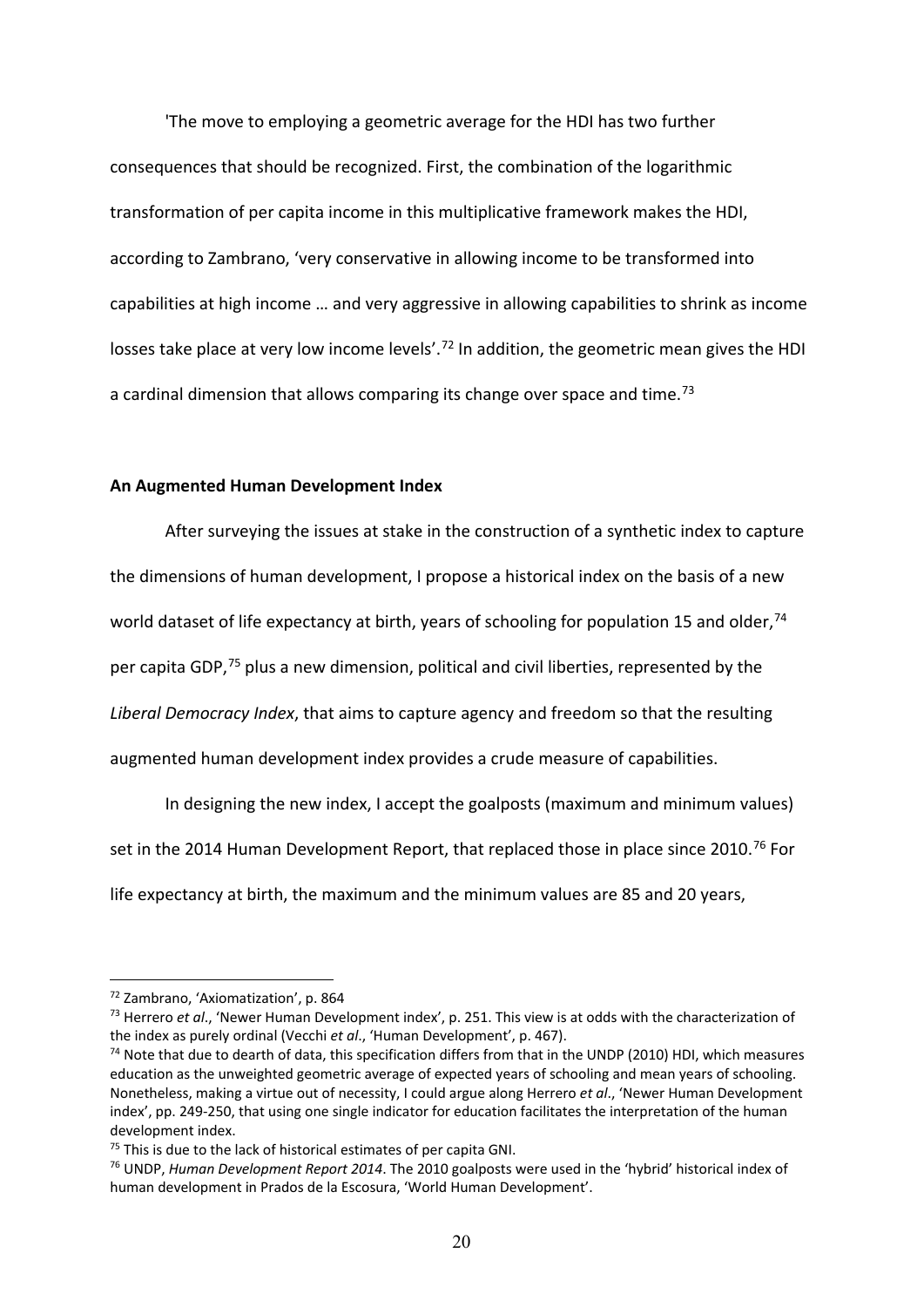respectively. For education, the maximum and minimum values of average years of total schooling (primary, secondary, and tertiary) are 15 and 0, respectively. For liberal democracy, 0 and 1 are the lower and upper bounds. In addition, arbitrary 'floor' values have been adopted in order to allow the inclusion of countries for which no data exist in earlier periods and, at the same time, to avoid zero values in the transformed variables. Thus, 25 years of life expectancy at birth, 0.1 years of schooling, and a value of 0.01 for liberal democracy have been used as 'floor' levels. Per capita GDP is expressed in Geary-Khamis (purchasing power parity) 1990 dollars (G-K 1990\$, hereafter), to adjust for the difference in price level across countries, and the goalposts are set at \$100 and \$47,000, respectively.[77](#page-20-0) I have assumed G-K 1990\$ 300 equates to a basic level of physiological subsistence and use this value as an adequate 'floor' for income.<sup>[78](#page-20-1)</sup>

Indices for education and life expectancy are obtained following Kakwani (1993), through a convex transformation as in equation [5]. In the case of political and civil liberties, a linear transformation (derived with equation [1]) has been adopted. The reason is that, unlike the other bounded variables considered here, the *Liberal Democracy Index* measures quality as well as quantity. Lastly, the adjusted per capita income index has been derived with equation [1], but with all its terms expressed in logs.

Then, following the 2014 *Human Development Report*, the indices for each dimension have been combined as an equally weighted geometric average using a modified version of equation [2], in which  $I_k$  represented the indices derived with Kakwani's non-linear (convex)

<span id="page-20-0"></span><sup>77</sup> Sagar and Najam, 'Human Development Index', p. 254; Milanovic *et al*., 'Pre-Industrial Inequality', p. 262. G-K 1990\$ \$47,000 corresponds to 2011 GEKS \$75,000, that is, the maximum set in UNDP, *Human Development Report 2014*. In the case of the minimum, \$100, I have kept it without adjusting it for price variation, as a higher 'floor' has been introduced for countries' per capita income.

<span id="page-20-1"></span> $78$  In general terms, the upward bias the 'floor' introduces for the poorest countries does not vary the overall picture.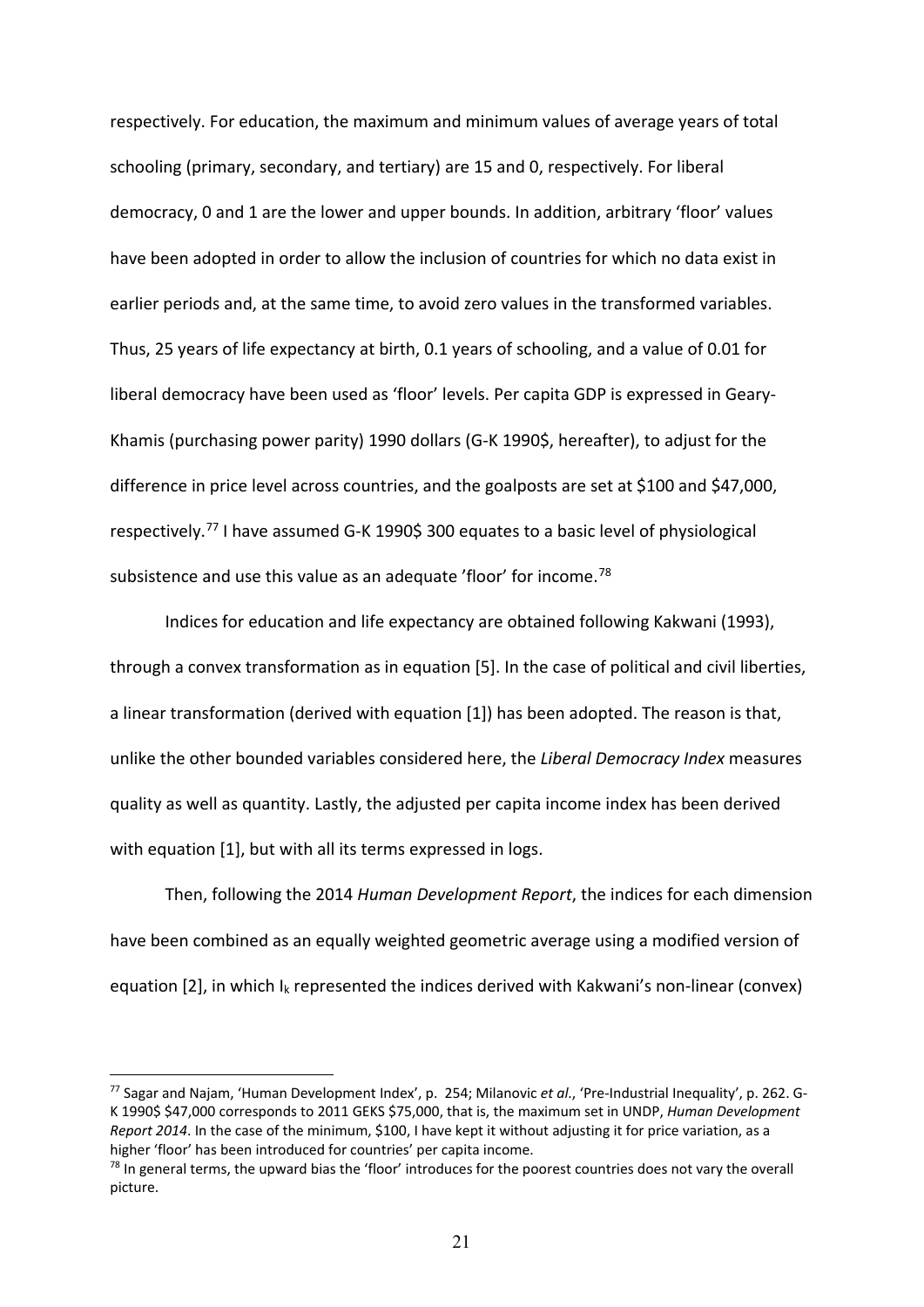transformation for longevity and education. The Augmented Historical Human Development Index [*AHDI*] is thus defined as:

$$
AHDI = (Ik Health . Ik Education . I income . I Liberal Democrac) 1/4 [7]
$$

Data constraints mean that the country coverage varies over the time span considered here. From 1870 onwards, 115 countries are considered, with the number rising to 121, 146, 161, and 162 countries in samples starting in 1913, 1950, 1980, and 1990, respectively. The countries in these samples represent over 90 per cent of the world population, and nearly 100 per cent after 1950 (the sources and procedures are presented in the Online Appendix). Regional and world averages for the original values of each variable have been transformed into indices for each dimension and, then, combined to derive human development indices.

When the coverage of countries varies between the five regional and world samples, splicing was applied using the more recent period, for which the coverage is larger, as the benchmark. Thus, the new series (*YR*) results from using the level provided by the series closer to the present (that has wider spatial coverage) at the year *T* in which the two series overlap  $(Y_T)$ , and re-scaling the earlier series  $(X_t)$  with the ratio between the two series for the year (*T*) at which they overlap  $(Y_T/X_T)$ :

$$
Y_{t}^{R} = (Y_{T} / X_{T}) * X_{t} \qquad \text{for } 0 \leq t \leq T
$$
 (8)

Given the strong reaction from a range of researchers against the use of a geometric average to combine the dimensions of human development in the *HDI*, it seems reasonable to compare the performance of indices obtained alternatively as arithmetic and geometric averages. Thus, I have also computed an version of the augmented index using an unweighted arithmetic average of its dimensions [*AHDIa*], which implies increasing their substitutability: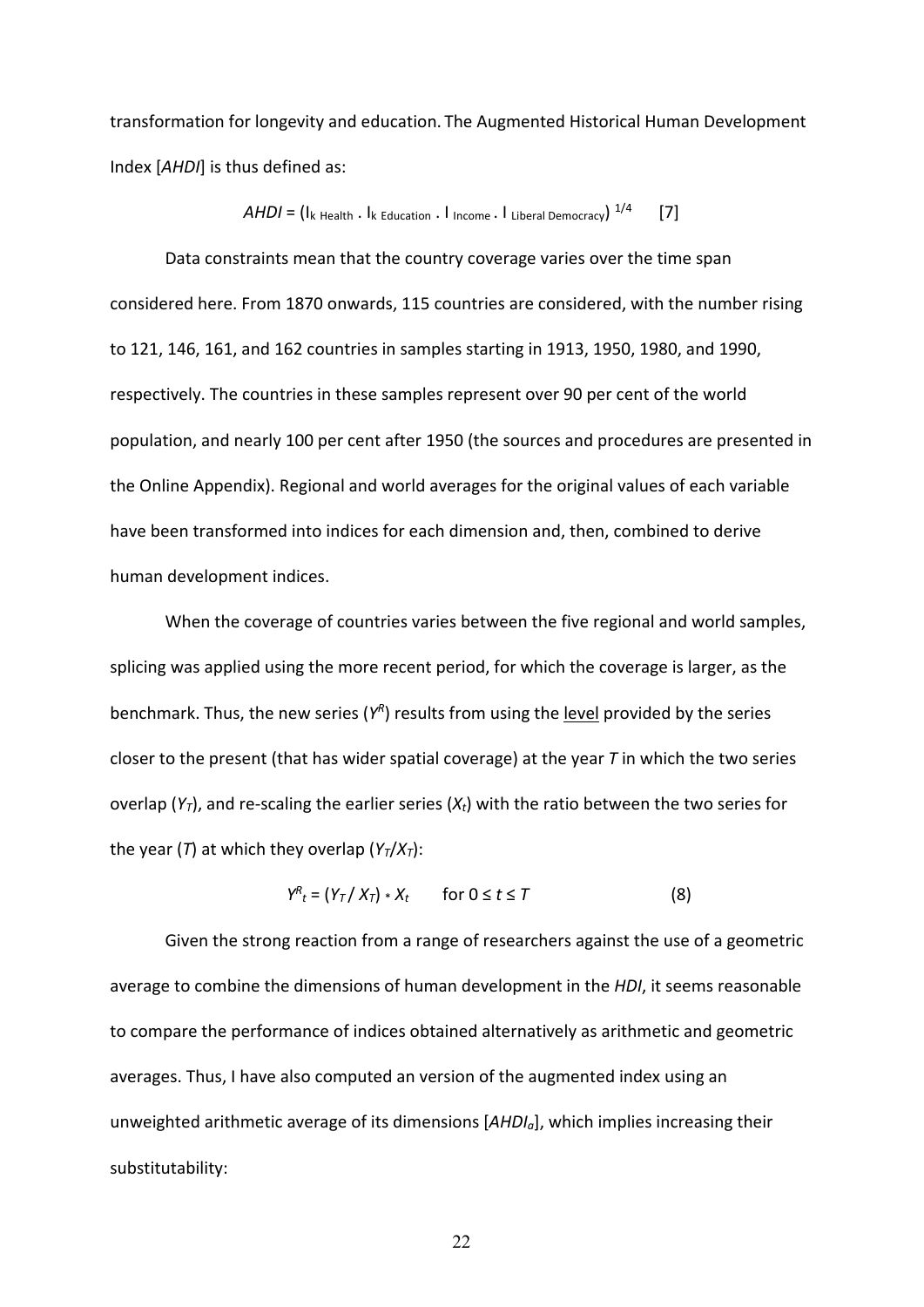$AHDI_a = (I_k_{\text{Health}} + I_k_{\text{Education}} + I_{\text{Income}} + I_{\text{Liberal Demoracy}}) / 4$  [9]

#### **Table 2**

Although both indices share the same trends, the geometric-average index has a lower initial level and faster growth.<sup>[79](#page-22-0)</sup> The contrast between the two indices for average world AHD over 1870-2015 is visible in Table 2. This confirms the penalisation of low and uneven levels of dimensions when the geometric formula is used, a feature that is consistent with the indispensability of each dimension to human development.

#### **Table 3**

How does this new historical index compare to alternative specifications for a multiplicative human development index that incorporates political and civil liberties alongside the standard dimensions? Table 3 shows the *AHDI* alongside six other possible approaches to constructing the index. The first two historical indices are derived using the UNDP (col. 2) and Zambrano (col. 3) specifications for the three conventional dimensions (longevity, education, and income) plus the addition of the fourth dimension, political and civil liberties, as incorporated in the *AHDI*; these are labelled *UNDP* and *Zambrano*, respectively.[80](#page-22-1) It is noticeable that the *AHDI* exhibits systematically lower levels than these alternative methodologies, as a result of the Kakwani transformation of the education and health dimensions, which also translates into faster growth over time. The *Zambrano* specification produces intermediate values that fall between the *UNDP* specification and the *AHDI*.

<span id="page-22-0"></span> $79$  These results largely confirm those of Klasen, 'Human Development Indices', p. 9, who emphasises the stability of country ranking using alternatively the arithmetic and geometric aggregation.

<span id="page-22-1"></span><sup>80</sup> Note that *Zambrano* specification shares with *UNDP* specification the transformation of all dimensions except that for income in which equation [6] is used in the *Zambrano* specification.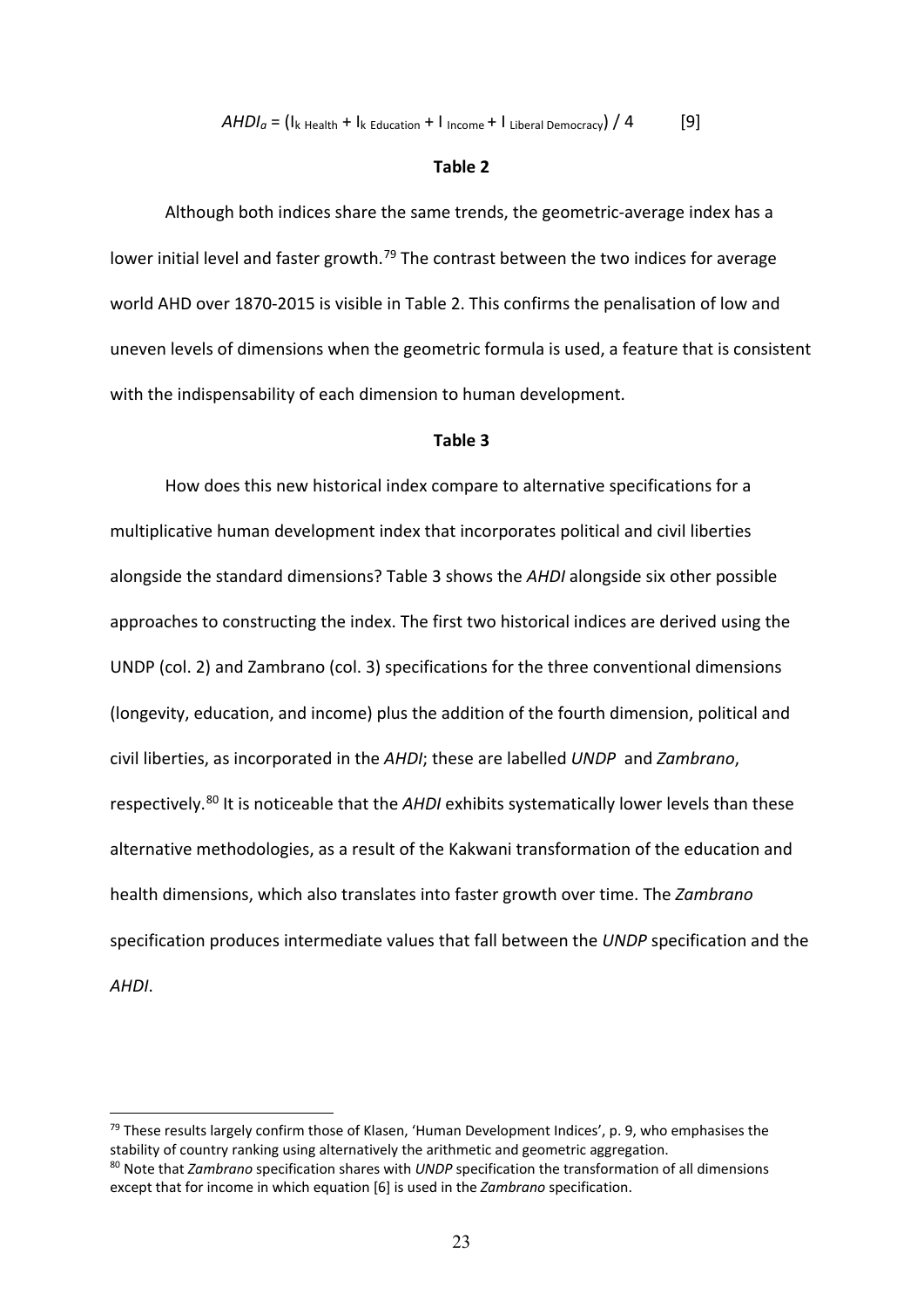Table 3 presents four other alternative specifications for an AHDI. The *Bértola-Vecchi* specification (col. 4) is obtained using the UNDP linear transformation of the non-income dimensions and a non-log linear transformation of per capita income, as suggested by Bértola *et al.* and Vecchi *et al.* "extended" human development index<sup>81</sup>. The *HMV* (col. 5) specification results from taking on board Herrero *et al*.'s proposal to transform the original values of the human development dimensions by computing them as shares of maximum values.[82](#page-23-1) Counter-intuitively, these two indices are highly coincidental with the *AHDI*, as the higher values for the transformed non-income dimensions in *Bértola-Vecchi* and *HMV* specifications offset the lower value for the transformed income dimension.

The fifth alternative specification (col. 6 corresponds to Bértola *et al*. full proposal, with a geometric average of Kakwani indices for life expectancy and years of schooling, and linear indices for per capita income (with no log transformation) and political and civil liberties, labelled *Bértola-Kakwani*. [83](#page-23-2) Finally, the last alternative, labelled *HMV-eei* (col. 7), includes Herrero *et al*.'s "newer" HDI components, which transforms the original values of the human development dimensions (health, education, political and civil liberties) by computing their shares of maximum values, and adjusts per capita income for inequality, using the *egalitarian equivalent income* formula  $y^e = y^*$  (1- G).<sup>[84](#page-23-3)</sup> It can be seen that my proposed *AHDI* specification produces higher values, with the absolute difference increasing as the levels get higher, even though their growth rates are similar, while the *Bértola (Kakwani)* specification presents the lowest level across time.

<span id="page-23-0"></span><sup>81</sup> Bértola et al., Human Development; Vecchi et al., 'Human Development'. Note that as the *Bértola-Vecchi* specification employs the UNDP transformation of social dimensions, it actually follows Bértola and Ocampo, *Economic Development*, p. 43, Relative Index, RI1.<br><sup>82</sup> Note that the *HMV* specification only partially follows Herrero *et al.*, 'Newer Human Development index',

<span id="page-23-1"></span>since it is not adjusted for income for inequality.

<span id="page-23-2"></span><sup>83</sup> Note that *Bértola-Kakwani* specification actually follows very closely Bértola *et al*., Human Development, and Bértola and Ocampo, *Economic Development*, Relative Index RI2.<br><sup>84</sup> Herrero *et al.*, 'Newer Human Development index'.

<span id="page-23-3"></span>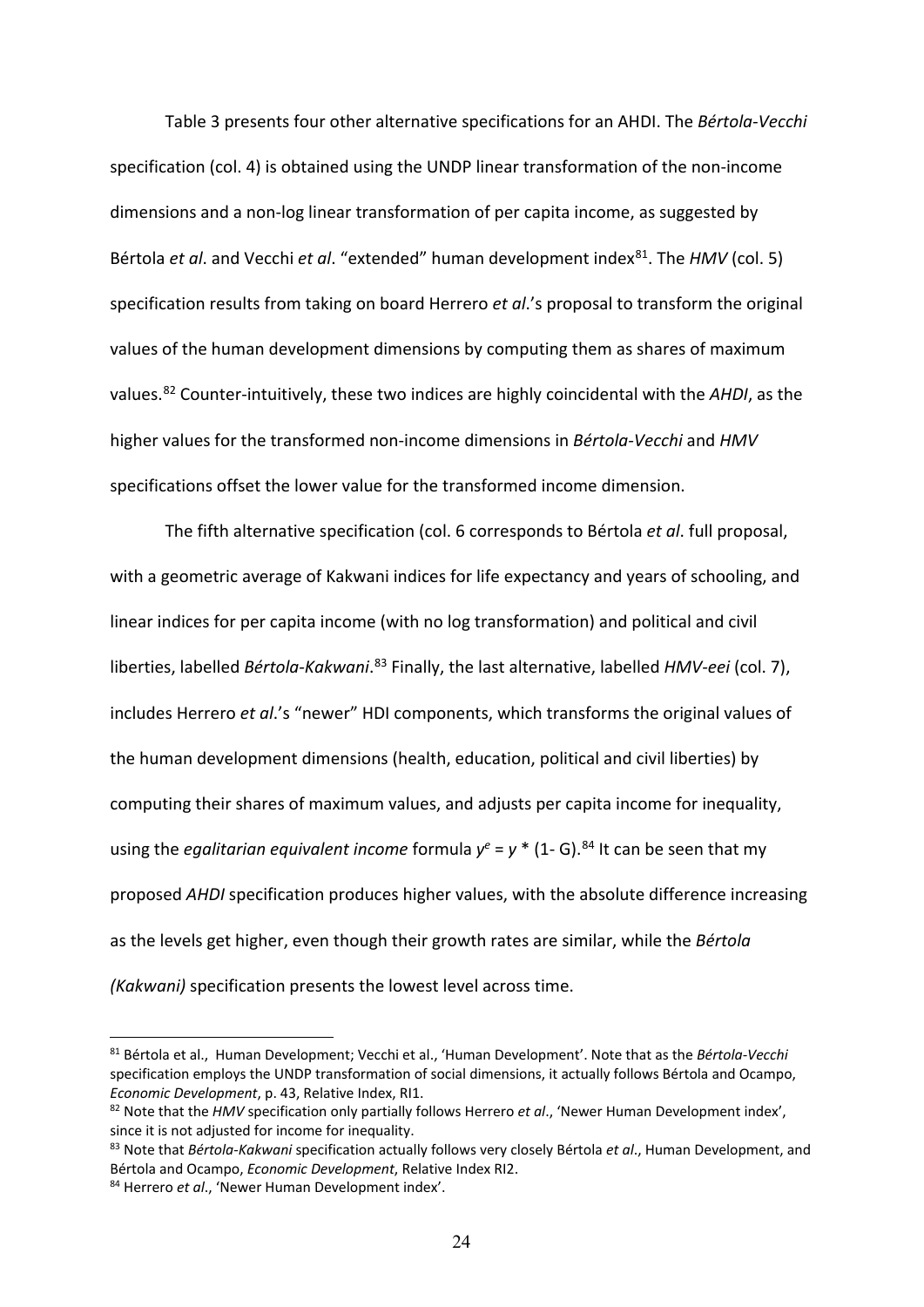In conclusion, the different specifications for an augmented human development index share common trends. The *AHDI* proposed here uses a specification that results in an intermediate position among the alternative options for an augmented human development index.

## **Trends in Augmented Human Development**

Augmented human development has improved substantially over the last one and a half centuries reaching in 2015 a level 5.3-fold that of 1870, which implies a cumulative growth rate of 1.2 per cent per year. Nonetheless, as the world average in 2015 remained below 0.5 (on a 0-1 scale), there is still significant room for improvement (Table 3, col. 1). Different phases can be observed in world human development's long-run upward trend: milder growth before World War I, followed by acceleration up to 1970 (aside for a slowdown in the 1930s), and a gradual slowdown in the growth rate thereafter.

These results represent the population-weighted average of countries' mean levels of augmented human development and, just as the pace of its progress varied through time, we should also expect it to have been unevenly distributed across countries. Inequality in the international distribution of augmented human development increased up to the end of the nineteenth century and experienced a steady long-run decline from the late 1920s, except for a partial reversal in the 1940s (Figure 3, continuous line). <sup>[85](#page-24-0)</sup>

#### **Figure 3**

This account of the evolution of AHD inequality focuses on inequality measured in relative terms: it depends on countries' ratios to the international mean, meaning inequality

<span id="page-24-0"></span><sup>&</sup>lt;sup>85</sup> I measure inequality using the MLD (mean logarithm deviation) or Theil L index, that is, the natural logarithm of the ratio of the arithmetic mean AHDI to the geometric mean AHDI (Theil, 'International Inequality', p. 147, which is sensitive to changes at the bottom of the distribution.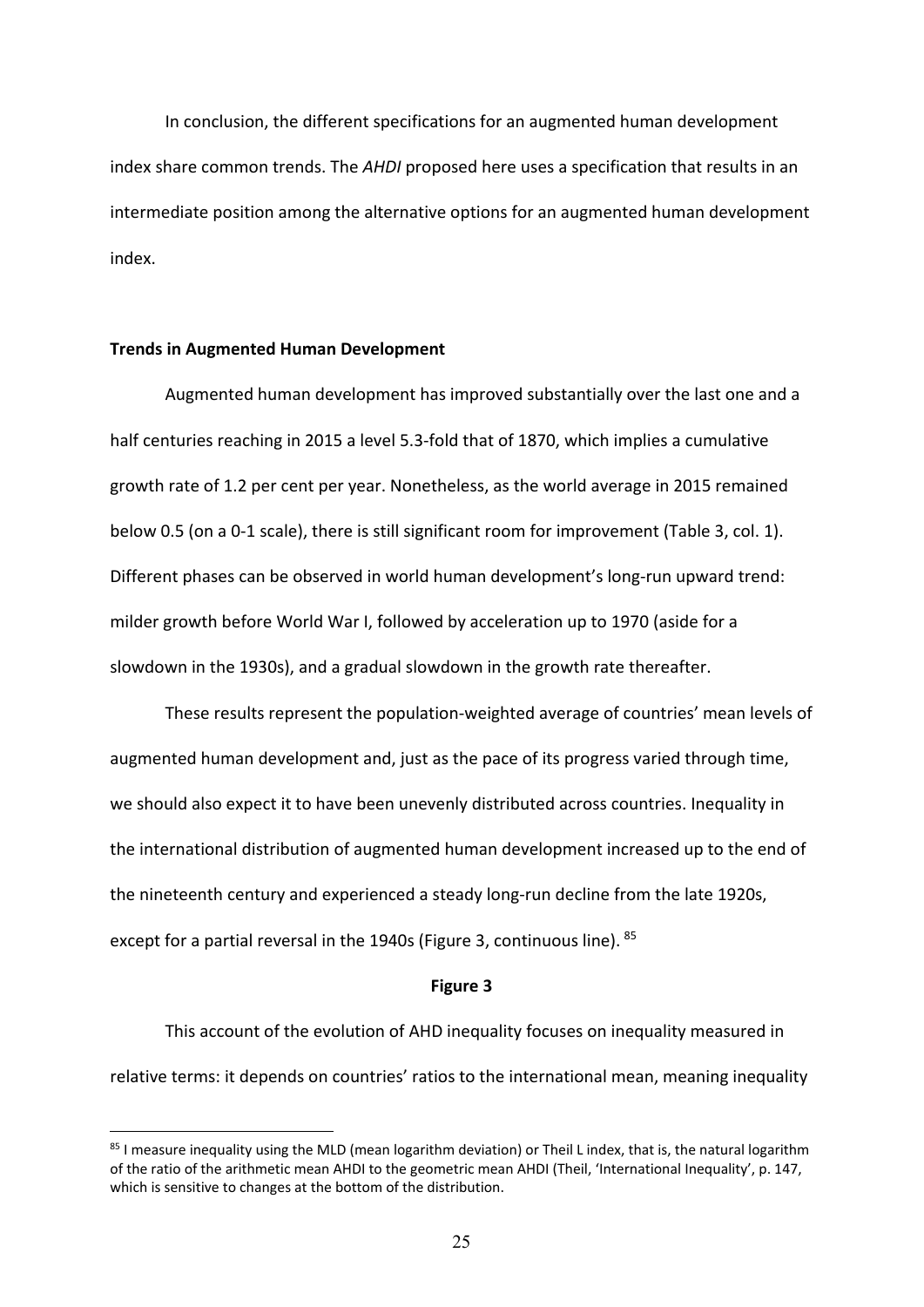does not alter if AHD changes by the same proportion around the globe. However, if such a global change does occur it could widen absolute differences in *AHD*. [86](#page-25-0) For this reason, focusing on absolute differences in inequality is often preferred. Figure 3 also presents an absolute measure of AHD inequality, based on the absolute distance between high and low AHD countries (the dotted line), that allows us to compare relative and absolute AHD inequality. While relative inequality fell since the late 1920s, in absolute terms AHD inequality continued rising until the 1950s and only declined after 1960.

So much for the aggregate evolution of inequality, but how did augmented human development vary across the distribution? The annual cumulative growth rate by country deciles, from bottom to top (the so-called Growth Incidence Curve) shown in Figure 4 provides a nuanced picture of the distribution of progress in AHD. It can be observed that, in the long run, the middle deciles (45th-60th) experienced the main relative gains (the continuous line in Figure 4), followed by those in the lower part of the distribution. The more than proportional improvement of AHD in middle- and low-human development countries is consistent with the reduction in relative *AHD* inequality discussed above.

However, a glance at the absolute gain in human development achieved by each decile between 1870 and 2015 (the dotted line in Figure 4) indicates that the absolute size of the increase was directly related to the initial level at which countries began. Deciles in the middle of the distribution achieved higher absolute gains than those at the bottom, but still saw lower absolute gains than the top deciles. In other words, the gap or distance between high and low *AHD* countries widened over this period. In particular, absolute gains were

<span id="page-25-0"></span><sup>86</sup> Relative inequality depends on proportionate differences in AHDI, while absolute inequality depends on the absolute differences, namely, the distance or gap between high and low AHDI countries. The absolute inequality measure is derived as the mean AHDI times the relative inequality measure (Cf. Anand and Segal, 'Global Distribution of Income', p. 967). See fn. 8 for an example of absolute and relative inequalities.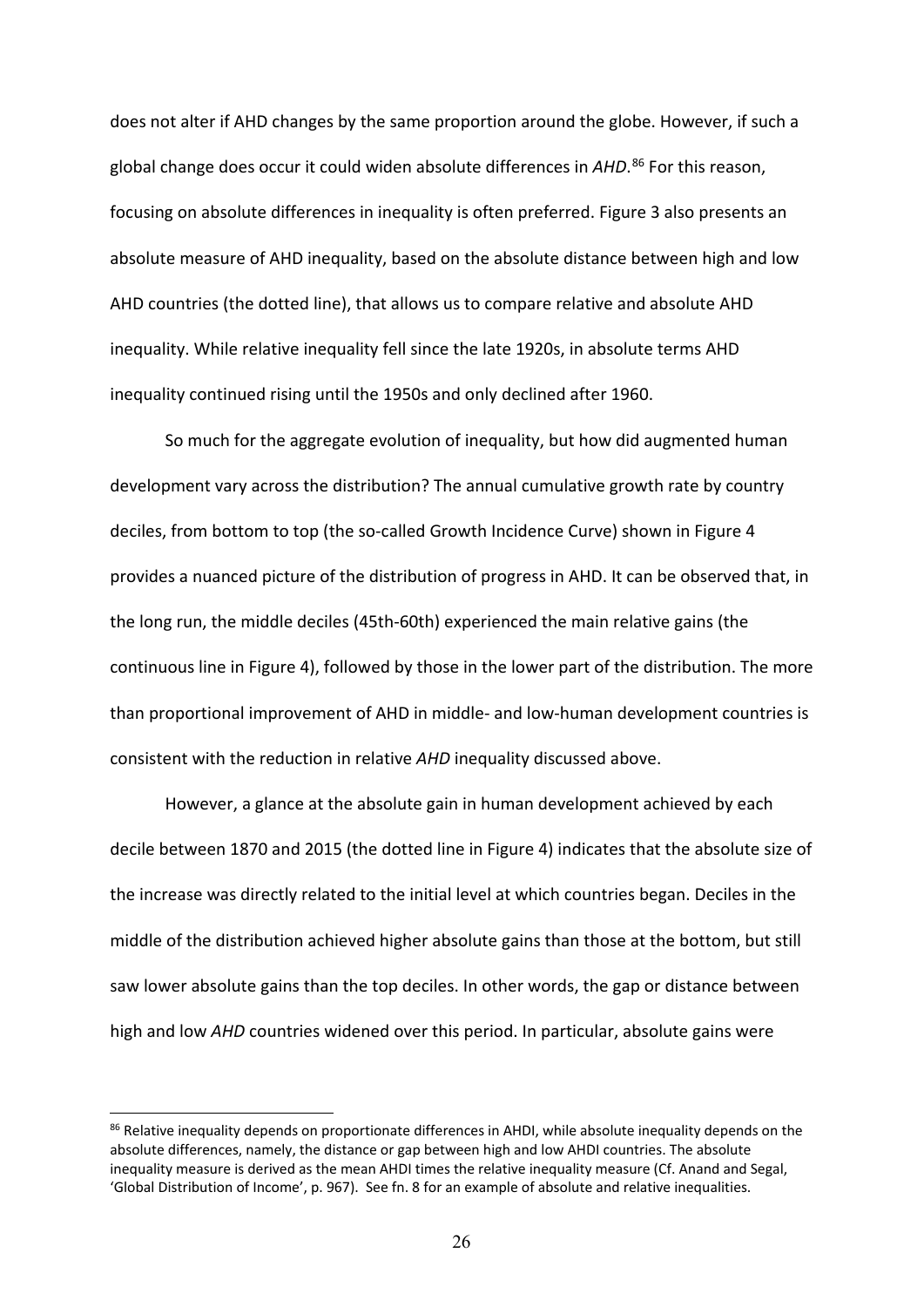significantly larger for countries in the top 10 per cent. Between 1870 and 2015, middle-level countries in terms of augmented human development (those in the 45th-60<sup>th</sup> percentiles) grew at 1.5 per cent per year, while those in the top 10 per cent grew at 0.8 per cent; however, for the middle countries the absolute improvement in their AHDI level was only 0.336, while the top 10 per cent saw an increase of 0.577.

Gains in augmented human development were spread unevenly across the world. When and to what extent did different world regions share in them? Table 4 shows that absolute differences widened between the most advanced regions, Western Europe, the European offshoots - or nations outside Europe largely from European stock - and Japan (labelled here the *OECD* for its resemblance of this organization membership before 1995), on the one hand, and the rest of the world (the *Rest*, for short), on the other (Table 4, cols. 14-15). In relative terms, however, the gap waned since the beginnings of the twentieth century, especially in its central decades and, again, from 1990 onwards. As a result, by 2015, although the level of augmented human development in the *Rest* only equalled half that seen in the *OECD*, this was double the ratio that existed a century earlier, when AHD in the *Rest* was at a quarter of the level found in the *OECD*.

#### **Table 4**

How does Augmented Human development compare to GDP per head? It is widely assumed that real GDP per head adequately captures trends in welfare.<sup>[87](#page-26-0)</sup> Does historical evidence confirm this assumption? Augmented human development (excluding the income dimension to avoid duplication) exhibits slightly slower long-run growth than GDP per capita: 1.4 per cent per annum compared to 1.6 per cent, respectively, across 1870-2015.<sup>[88](#page-26-1)</sup>

<span id="page-26-1"></span><span id="page-26-0"></span><sup>&</sup>lt;sup>87</sup> See, for example, Oulton, Hooray for GDP!.<br><sup>88</sup> The rate of growth of human development falls to 1.2 when all dimensions, income included, are considered.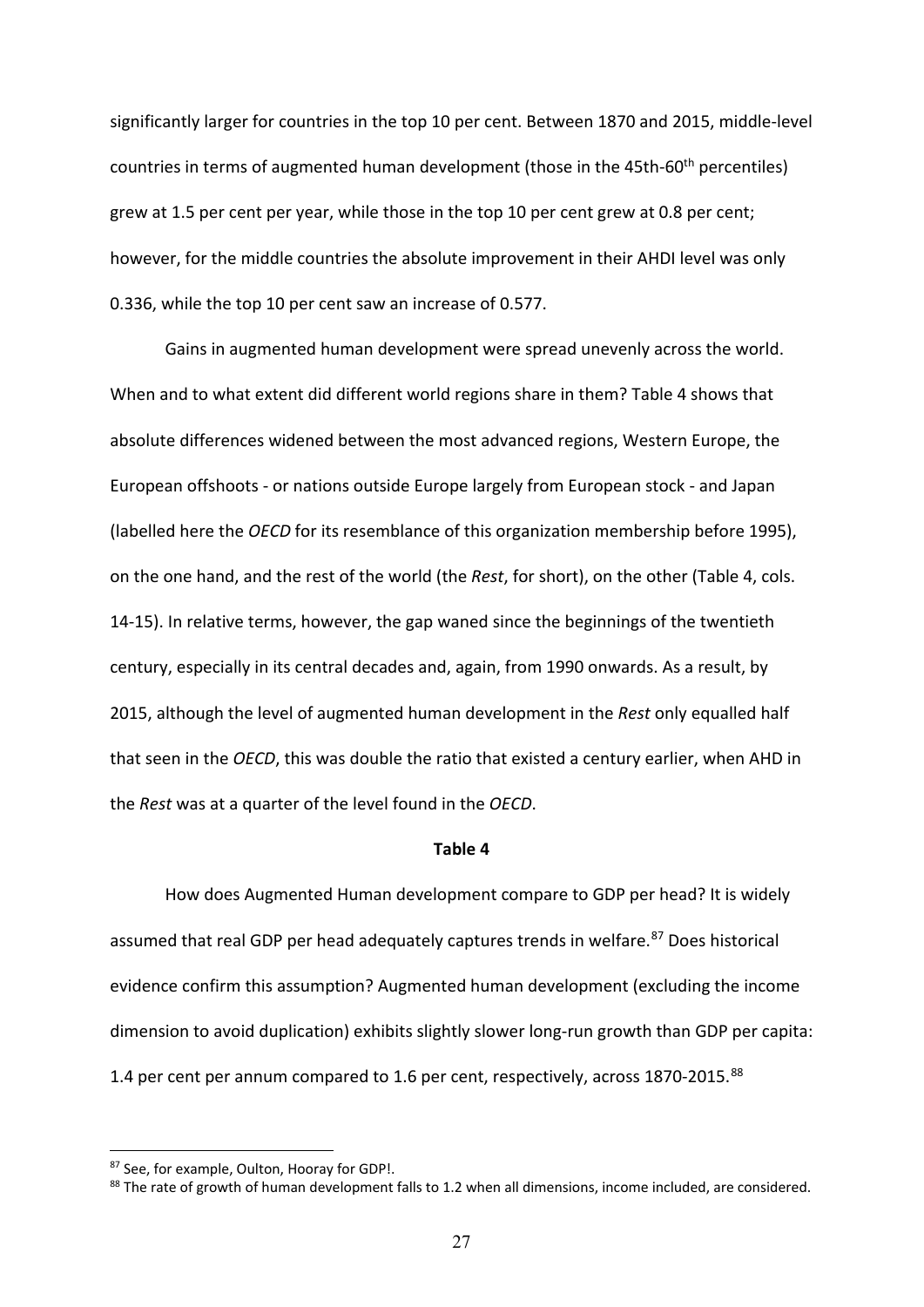However, a closer look reveals an apparent development puzzle: progress in economic growth and human development do not match (Figure 5). During the backlash against economic globalization between 1914 and 1950, while real per capita GDP growth slowed down as world commodity and factor markets disintegrated, human development experienced major gains across the board. The paradox increases further when we consider that research on subjective well-being suggests that economic uncertainty -as would have been the case during the interwar years- hurts well-being in a broad sense (i.e., health).<sup>[89](#page-27-0)</sup> In the post-1950 era, however, augmented human development advanced significantly less rapidly than real GDP per capita. For example, during the Golden Age (1950-73), while real per capita income grew faster and international income differences widened, augmented human development progressed at a slower but more egalitarian pace.

#### **Figures 5**

If we take a glance at the evolution of AHD and income in the *Rest* vis-à-vis the *OECD* over this long period further discrepancies appear (Figure 6). In terms of per capita income, we observe a sustained deterioration in the ratio between the *Rest* and the *OECD*, aside for a reversal in the 1930s. Per capita income in the *Rest* equalled nearly one-third of the *OECD* level in 1870, but had fallen to less than 15 per cent of the *OECD* level in 2000, although it reversed thereafter. This long downward trajectory contrasts sharply with the *Rest's* steady catching-up of the *OECD* in terms of human development since 1929.

#### **Figure 6**

## **Drivers of Augmented Human Development**

The comparison between the historical trajectories of per capita income and human development may inform current controversies. Should policy in developing societies give

<span id="page-27-0"></span><sup>89</sup> I owe this remark to Nick Crafts.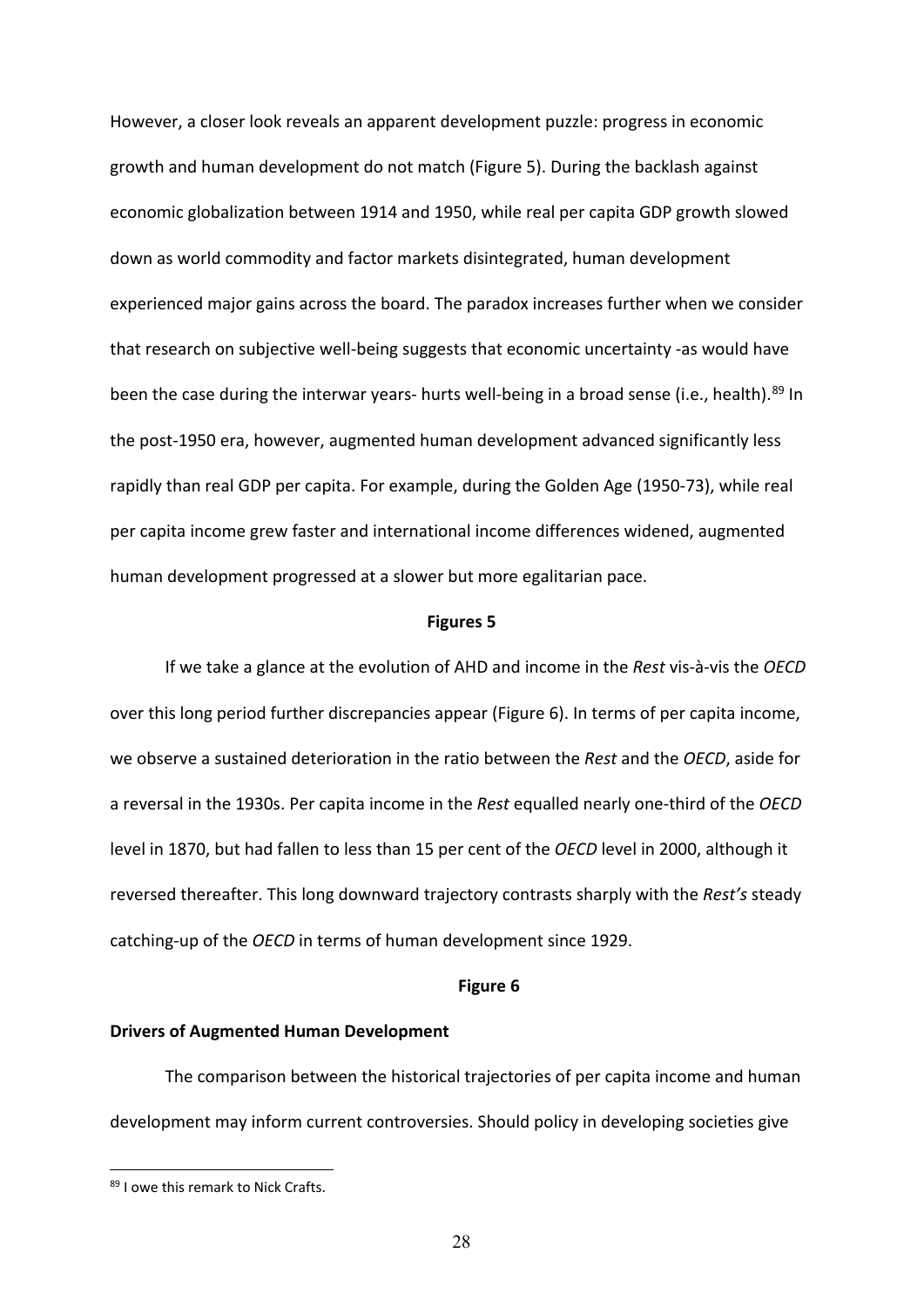priority to economic growth on the grounds that it will automatically promote access to a healthier and longer life, knowledge, and political and civil liberties? The finding that trends in GDP per capita and human development were uncorrelated for quite lengthy periods challenges this view. Exploring the specific drivers, or proximate determinants, of human development over the long run may provide a more precise answer.

Given the *AHDI's* multiplicative structure, in which dimensions enter with equal weights, growth in the *AHDI* equals the weighted sum of each dimension's growth rate, with the weights set at 1/4 for each dimension. Thus, using the lower case for rates of variation:

 $abdi = \frac{1}{4}$  i<sub>k Health</sub> +  $\frac{1}{4}$  i<sub>k</sub> Education +  $\frac{1}{4}$  i<sub>l</sub> Income +  $\frac{1}{4}$  i Liberal Democracy [10]

#### **Figure 7**

It is the non-income dimensions that have driven the majority of the world's human development gains over time (Figure 7 and Table A.1 in the Online Appendix 1). Life expectancy was the main contributor to progress in human development through the one and half centuries considered (37 per cent), closely followed by education (32 per cent). Moreover, life expectancy's contribution concentrated in the 1914-50 period and in the 1960s, when it provided about half of the gains in human development. Education led the late nineteenth-century advance and was a steady contributor to human development over the entire time span considered (except for the 1940s). Political and civil liberties made substantial contributions to growth in the 1950s and during the last two decades of the twentieth century.

What explains the timing and depth of life expectancy and schooling's contributions to human development? It is commonly assumed that economic progress largely explains this, as higher levels of income per capita facilitate the allocation of more resources to social services that improve people's health and education. However, over the last one hundred

29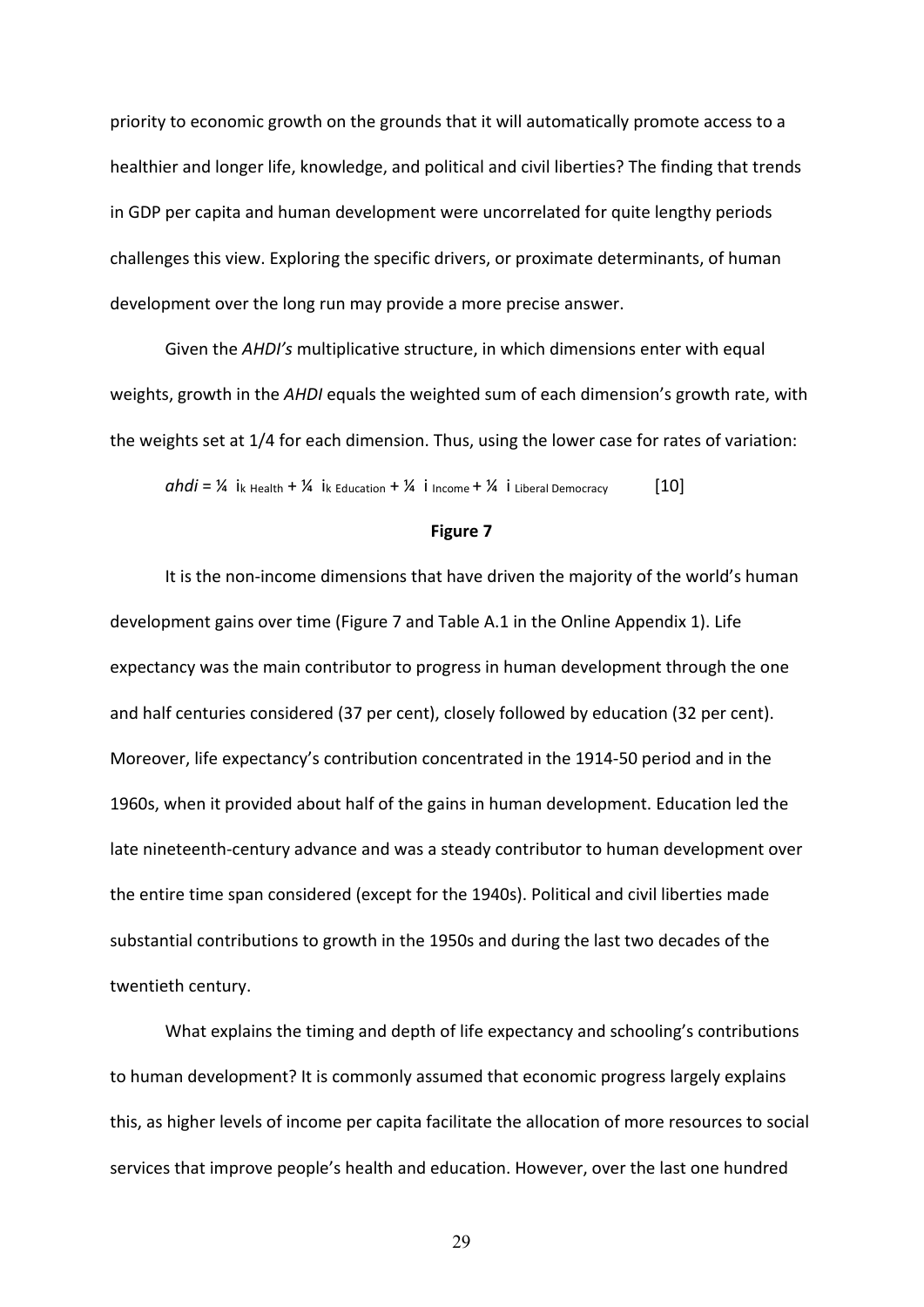years, gains in longevity and education have taken place across the board, including countries where social spending has hardly expanded and growth in income has faltered.

Another stylised fact that is often found in the literature is that global health improvements only occurred after World War II era, with the help of international institutions, new drugs from the West diffused across the rest of the world.<sup>[90](#page-29-0)</sup> However, in developing countries, life expectancy provided half the gains in human development between 1914 and 1950 (Figure 8 and Table A.2 in the Online Appendix 1). This suggests that the epidemiological transition spread beyond advanced countries much earlier than has been presumed, and this too requires an explanation.

#### **Figure 8**

Health improvements can be depicted in terms of a health function.<sup>[91](#page-29-1)</sup> Movements along the function represent gains attributable to economic growth and result in improving nutrition -- which strengthen the immune system and reduce morbidity<sup>[92](#page-29-2)</sup> -- and increases in the public provision of health.<sup>[93](#page-29-3)</sup> This has often been the focus of country studies. However, we also need to consider shifts in the position of the health function.

Outward shifts in the health function that derive from improvements in medical knowledge have been the main source of the sustained increase in life expectancy since the late nineteenth century.<sup>[94](#page-29-4)</sup> The major improvement in longevity between 1920 and 1970 originated in the discovery and diffusion of the germ theory of disease that led to the epidemiological or health transition.<sup>[95](#page-29-5)</sup> Persistent gains in lower mortality and higher survival

<span id="page-29-0"></span><sup>90</sup> Acemoglu and Johnson, 'Disease and Development', pp. 935-36.

<span id="page-29-1"></span><sup>91</sup> Preston, 'Mortality'; Easterlin, 'How Beneficient is the Market'.

<span id="page-29-2"></span><sup>92</sup> Stolnitz, 'Mortality Trends'; McKeown et al., 'Decline of Mortality', and 'Interpretation'; Fogel, *Escape from Hunger*.

<span id="page-29-3"></span><sup>93</sup> Loudon, 'Maternal Mortality'; Cutler and Miller, 'Public Health'.

<span id="page-29-4"></span><sup>94</sup> Riley, *Poverty and Life Expectancy*; Cutler et al., 'Determinants of Mortality'.

<span id="page-29-5"></span><sup>95</sup> Preston, 'Mortality'.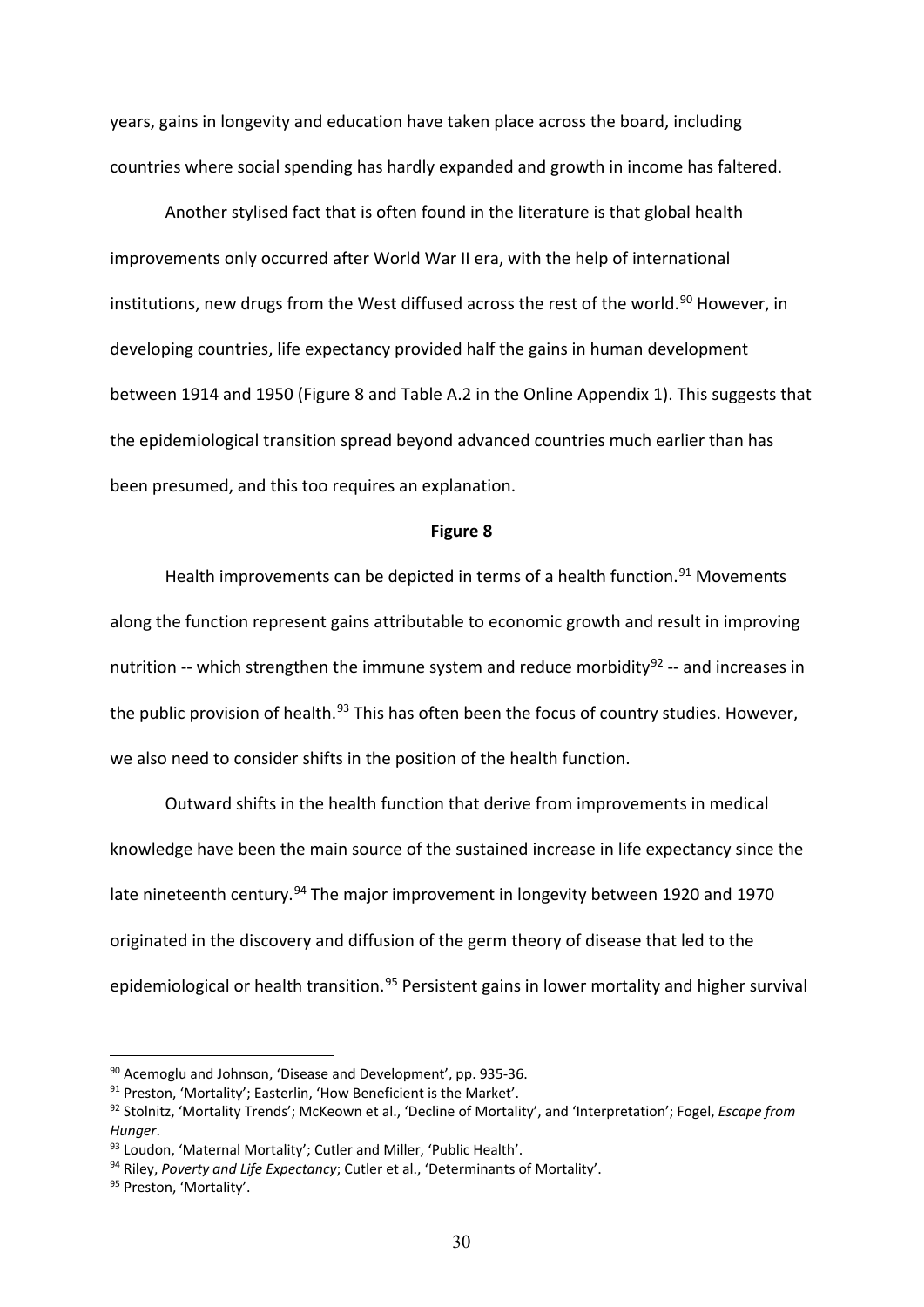rates were achieved throughout the epidemiological transition as infectious disease gave way to chronic disease as the main cause of death.<sup>[96](#page-30-0)</sup> Two main consequences resulted from the diffusion of the germ theory of disease. On the one hand, germ theory led to the introduction of new vaccines (since the 1890s) and drugs to cure infectious diseases (sulphonamides since the late 1930s, and antibiotics since the 1950s) along with chemicals such as DDT, which is instrumental in battling malaria.<sup>[97](#page-30-1)</sup> On the other hand, it led to the diffusion of preventive methods that lower disease transmission, including knowledge dissemination through schooling and the introduction of low cost improvements in public health, even where low incomes precluded the purchase of the new drugs. The latter has been stressed much less in existing research, but had a deep impact in less developed regions. The result was to reduce mortality throughout the life course, but especially infant mortality and maternal death.<sup>[98](#page-30-2)</sup> This helps explain why the epidemiological transition in developing countries began in the first half of the twentieth century, at a time when a large proportion of the *Rest* was still under colonial rule and the new drugs were largely unaffordable for the population.

Although a second episode in which longevity, along with education, made a massive contribution to human development took place in the 1960s, decades of governmental activism in the developing world, by 1970, the diffusion of the epidemiological transition was largely exhausted in the *Rest*. This helps to explain the weakened contribution of life expectancy to improving human development after 1970.

<span id="page-30-0"></span><sup>96</sup> Omran, 'Epidemiological Transition'; Riley, *Rising Life Expectancy*.

<span id="page-30-1"></span><sup>97</sup> Easterlin, 'How Beneficient is the Market'; Jayachandran et al., 'Modern Medicine'; Lindgren, 'Rise in Life Expectancy'; Desowitz, *Malaria Capers*.

<span id="page-30-2"></span><sup>98</sup> Riley, *Rising Life Expectancy*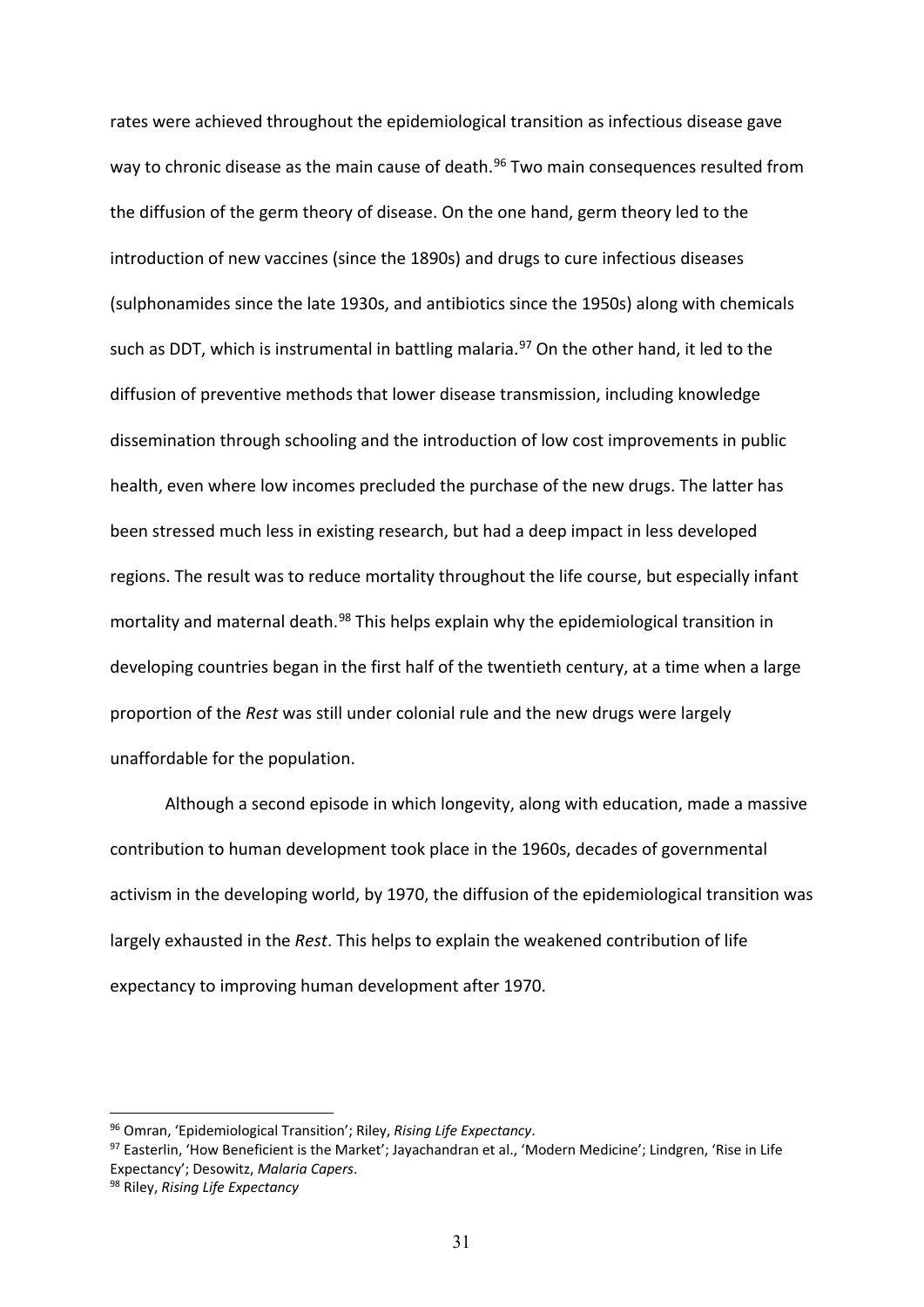Schooling, which had contributed to progress in human development in the *Rest* during the 1930s and the Golden Age (1950-70), became the main driver during the 1970s and through the turn of the century. Political and civil liberties led human development gains in the 'long' decade up to World War I, the 1950s, and the years 1980-2000.

The renewed contribution of life expectancy to human development since 1990, largely restricted to the *OECD*, is associated with a *second health transition* which has led to mortality falling among the elderly as a result of better treatment of respiratory and cardiovascular disease and vision problems, helped by better health and nutrition in their childhood.[99](#page-31-0) The diffusion of new technologies has resulted in longer and healthier life years.[100](#page-31-1) The fact that the *Rest* has not participated so far in the second health transition, along with the AIDS-HIV pandemic in Sub Saharan Africa and the collapse of socialism in large areas of the world, help explain life expectancy's negative contribution to the *Rest's* catch up to the *OECD* during 1990-2010.

## **Conclusions**

This paper presents a long run view of human development, defined with a capability measure of well-being, over the last one and a half centuries on the basis of a new *augmented* index that adds political and civil liberties to the UNDP's *HDI* conventional dimensions of longevity, education, and living standard.

World human development achieved substantial gains, especially over 1913-70, but substantial room for improvement still exists. Longevity has been the leading force behind long run progress in human development, even though its contribution weakened after 1970

<span id="page-31-0"></span><sup>99</sup> Eggleston and Fuchs, 'New Demographic Transition'; Deaton, *Great Escape*.

<span id="page-31-1"></span><sup>100</sup> Mathers et al., 'Healthy Life Expectancy'; Murray et al., 'Global Burden of Disease'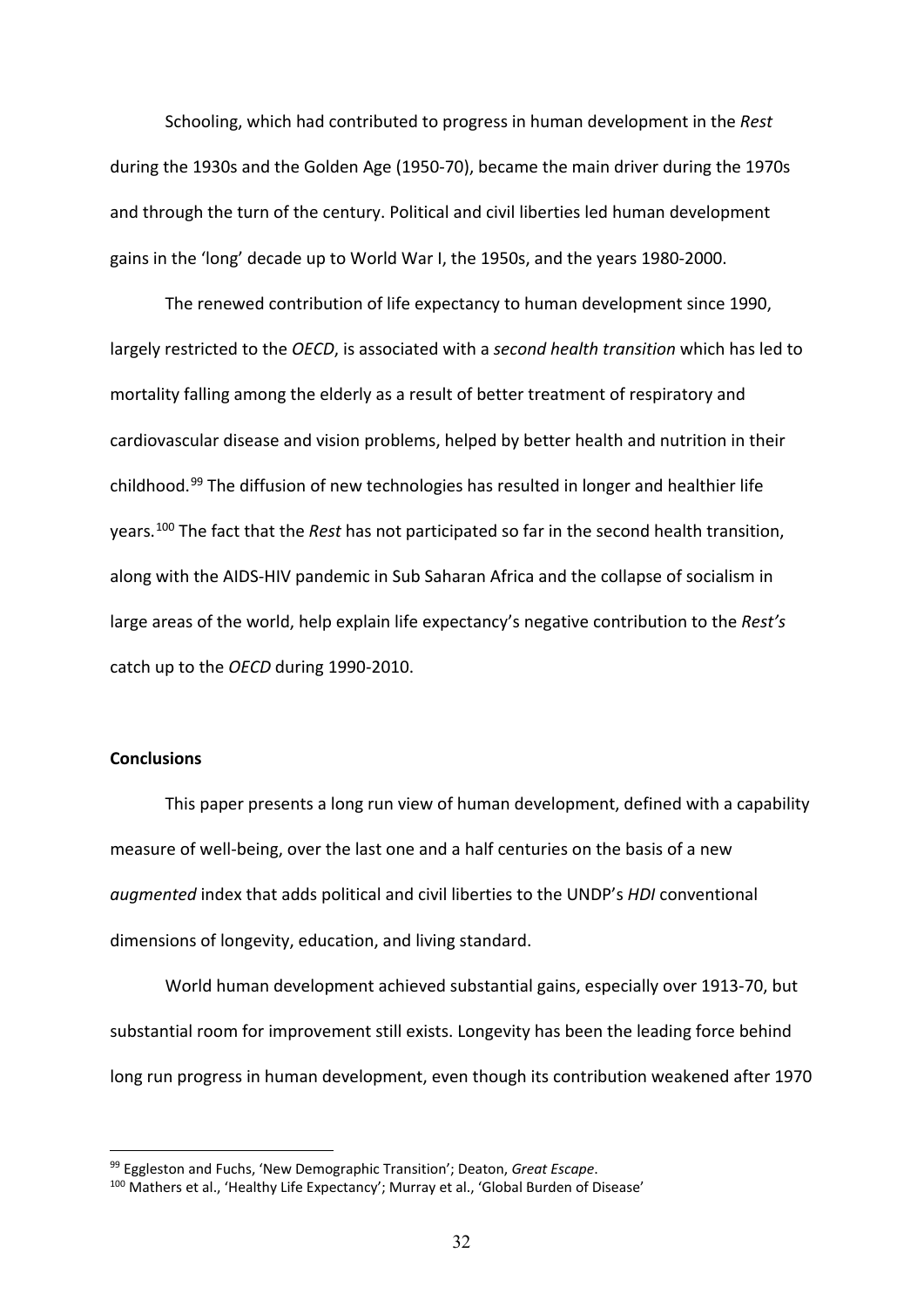once the epidemiological or health transition was exhausted. At this point, the lead passed to political and civil liberties. Advances in human development were unevenly spread. The absolute gap between the *OECD* and the *Rest* of the world deepened over time, but the gap fell in relative terms. This result compares favourably with the continuous growth in the income gap that is apparent until the end of the twentieth century.

This presents a development puzzle: economic growth and human development do not always go hand-in-hand, even if increases in income per head contribute to better health and education. The spread of medical progress, especially, and public policies account for the mismatch. The major advance across the board in human development during the backlash against globalization between 1914 and 1950 evidenced this.

A pressing question emerges from the period with which the paper and the *AHDI* close: why has a second health transition that would further contribute to catching up not yet begun in the *Rest* of the world? A lack of public policies and the polarizing effect of new medical technologies are potential explanatory hypotheses that deserve further investigation.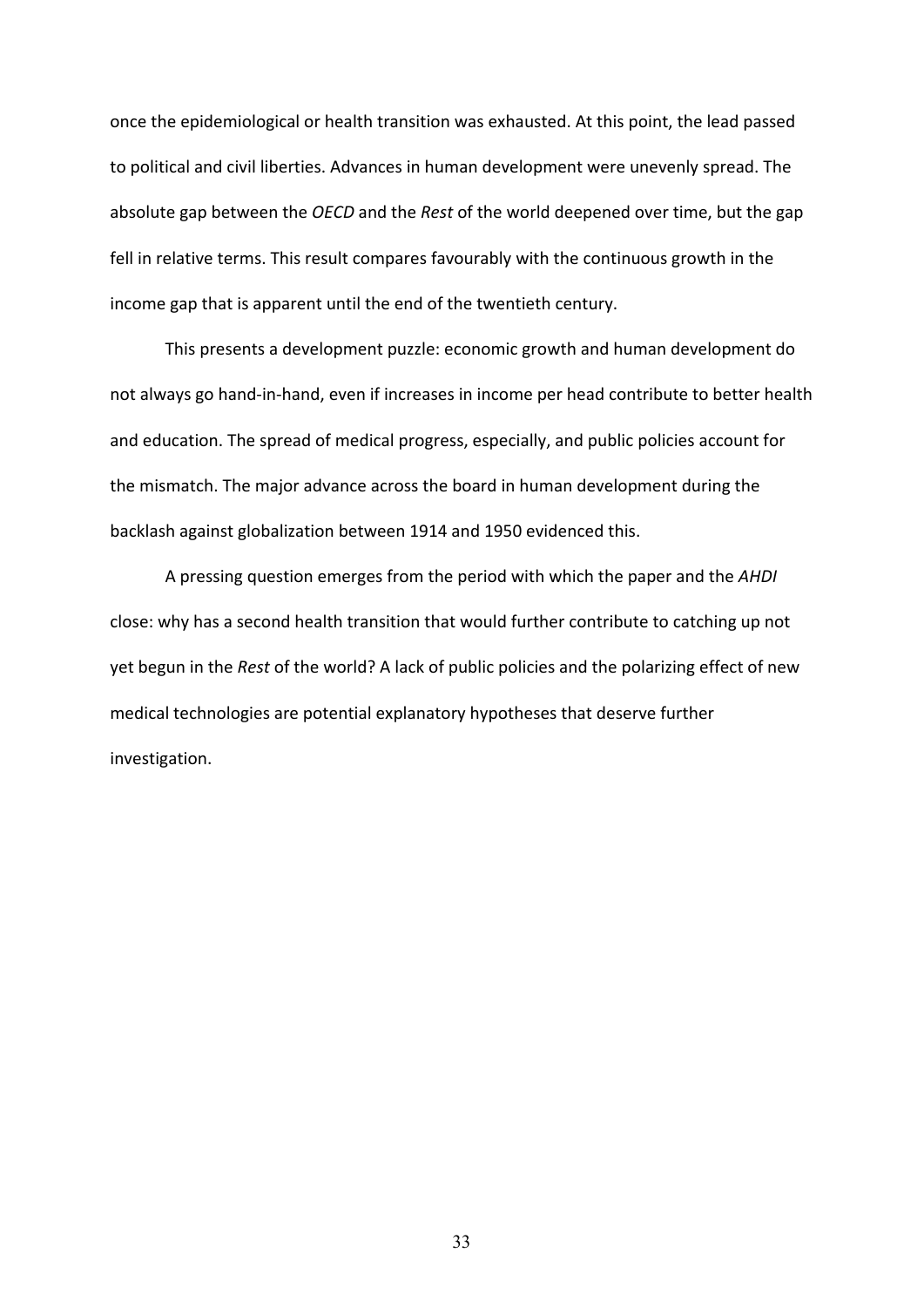|      | <b>Years of Schooling</b> |             | Life Expectancy at Birth |             |            |             | Per Capita income | <b>Liberal Democracy</b> |            |         |       |
|------|---------------------------|-------------|--------------------------|-------------|------------|-------------|-------------------|--------------------------|------------|---------|-------|
|      | Kakwani                   | <b>UNDP</b> | Kakwani                  | <b>UNDP</b> | <b>HMV</b> | <b>UNDP</b> | Bértola-Vecchi    | Zambrano                 | <b>HMV</b> | HMV-eei |       |
| 1870 | 0.032                     | 0.084       | 0.033                    | 0.128       | 0.334      | 0.350       | 0.016             | 0.094                    | 0.018      | 0.010   | 0.093 |
| 1880 | 0.037                     | 0.096       | 0.036                    | 0.138       | 0.341      | 0.368       | 0.018             | 0.102                    | 0.020      | 0.012   | 0.102 |
| 1890 | 0.042                     | 0.108       | 0.039                    | 0.151       | 0.351      | 0.386       | 0.021             | 0.110                    | 0.023      | 0.014   | 0.105 |
| 1900 | 0.048                     | 0.123       | 0.045                    | 0.170       | 0.365      | 0.408       | 0.024             | 0.121                    | 0.026      | 0.015   | 0.115 |
| 1913 | 0.055                     | 0.138       | 0.053                    | 0.198       | 0.387      | 0.438       | 0.029             | 0.138                    | 0.031      | 0.017   | 0.137 |
| 1929 | 0.070                     | 0.173       | 0.081                    | 0.286       | 0.454      | 0.465       | 0.035             | 0.154                    | 0.037      | 0.017   | 0.154 |
| 1938 | 0.081                     | 0.198       | 0.098                    | 0.335       | 0.492      | 0.471       | 0.037             | 0.158                    | 0.039      | 0.018   | 0.143 |
| 1950 | 0.094                     | 0.225       | 0.143                    | 0.450       | 0.579      | 0.496       | 0.043             | 0.174                    | 0.045      | 0.020   | 0.208 |
| 1960 | 0.115                     | 0.267       | 0.157                    | 0.482       | 0.604      | 0.540       | 0.057             | 0.206                    | 0.059      | 0.026   | 0.262 |
| 1975 | 0.153                     | 0.340       | 0.240                    | 0.633       | 0.719      | 0.604       | 0.085             | 0.262                    | 0.087      | 0.035   | 0.225 |
| 1985 | 0.184                     | 0.392       | 0.271                    | 0.677       | 0.753      | 0.626       | 0.098             | 0.283                    | 0.100      | 0.045   | 0.277 |
| 1995 | 0.212                     | 0.436       | 0.294                    | 0.707       | 0.776      | 0.645       | 0.111             | 0.303                    | 0.112      | 0.048   | 0.366 |
| 2005 | 0.244                     | 0.483       | 0.325                    | 0.742       | 0.803      | 0.683       | 0.141             | 0.347                    | 0.143      | 0.058   | 0.390 |
| 2015 | 0.274                     | 0.524       | 0.380                    | 0.796       | 0.844      | 0.718       | 0.175             | 0.392                    | 0.176      | 0.085   | 0.374 |

**Table 1. Alternative Indices of Years of Schooling, Life Expectancy, Per Capita income, and Liberal Democracy, 1870-2015**

Sources: See the text. \* HMV, Herrero, Martínez, and Villar

#### Notes

Transformation of social dimensions (life expectancy, years of schooling)

- UNDP, linear transformation (expression [1]),  $I = (x M_0) / (M M_0)$
- Kakwani, convex transformation (expression [5]) *I* = (log (*M Mo*) log (*M x*)) / log (*M Mo*)
- HMV (Herrero, Martínez, and Villar), (expression [3]) *I* = *x* / *M* \*\*

Transformation of per capita income

- UNDP, linear transformation (expression [1]) but with values in natural logarithms (ln),  $I = \frac{\ln x \ln x}{x}$ (ln*M* - ln*Mo*)
- Bértola et al. and Vecchi et al., (expression [1]), *I* = (*x Mo*) / (*M Mo*)
- HMV, (expression [3]) *I* = *x* / *M*
- HMV-eei, expression [3])  $I = x / M$  but replacing per capita income, y, with the egalitarian equivalent income,  $y^e = y^*$  (1- G), where *y* represents per capita income and G, the Gini.
- Zambrano (expression [6]),  $I = (x^r M_o^r) / (M^r M_o^r)$ , with  $r = 0.5 r$  (a fraction of per capita income growth that translates into capabilities)  $0 \le r \le 1$

Transformation of liberal democracy,

linear transformation (expression [1]),  $I = (x - M_0) / (M - M_0)$ 

*x* is the observed value of a given dimension of welfare, and *Mo* and *M* are the maximum and minimum values, or goalposts

\*\* in the case of years of schooling, since the minimum goalpost is 0, the results of the HMV and the UNDP transformations are identical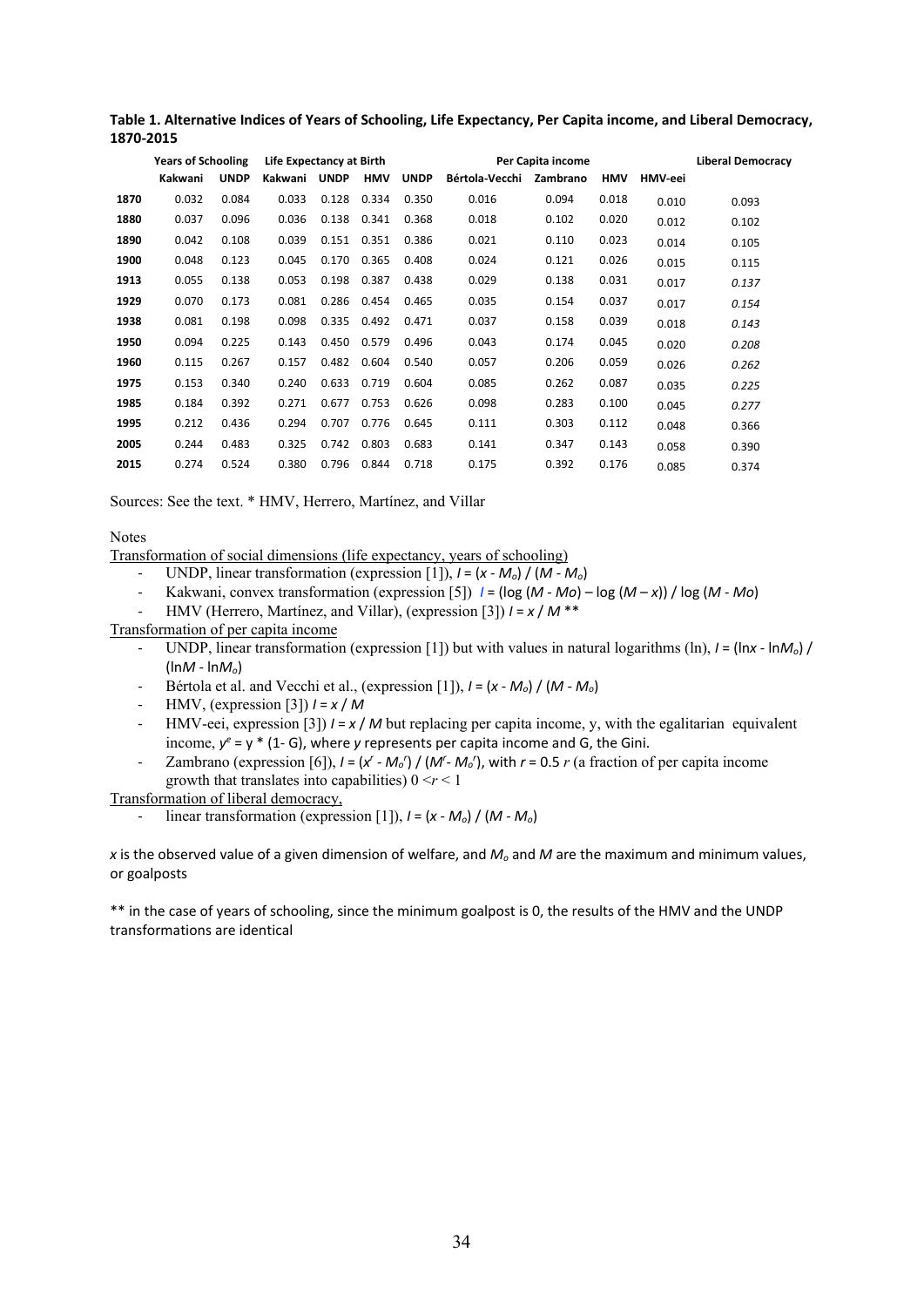# **Table 2. Multiplicative and Additive Augmented Human Development Indices**

|      | <b>Geometric Mean</b> | <b>Arithmetic Mean</b> | Ratio Geometric/Arithmetic |
|------|-----------------------|------------------------|----------------------------|
| 1870 | 0.077                 | 0.127                  | 0.60                       |
| 1880 | 0.084                 | 0.136                  | 0.62                       |
| 1890 | 0.091                 | 0.143                  | 0.63                       |
| 1900 | 0.100                 | 0.154                  | 0.65                       |
| 1913 | 0.115                 | 0.171                  | 0.67                       |
| 1929 | 0.142                 | 0.193                  | 0.74                       |
| 1938 | 0.152                 | 0.198                  | 0.77                       |
| 1950 | 0.193                 | 0.235                  | 0.82                       |
| 1960 | 0.225                 | 0.269                  | 0.84                       |
| 1975 | 0.266                 | 0.306                  | 0.87                       |
| 1985 | 0.305                 | 0.339                  | 0.90                       |
| 1995 | 0.348                 | 0.379                  | 0.92                       |
| 2005 | 0.381                 | 0.410                  | 0.93                       |
| 2015 | 0.409                 | 0.437                  | 0.94                       |

Sources: See the text.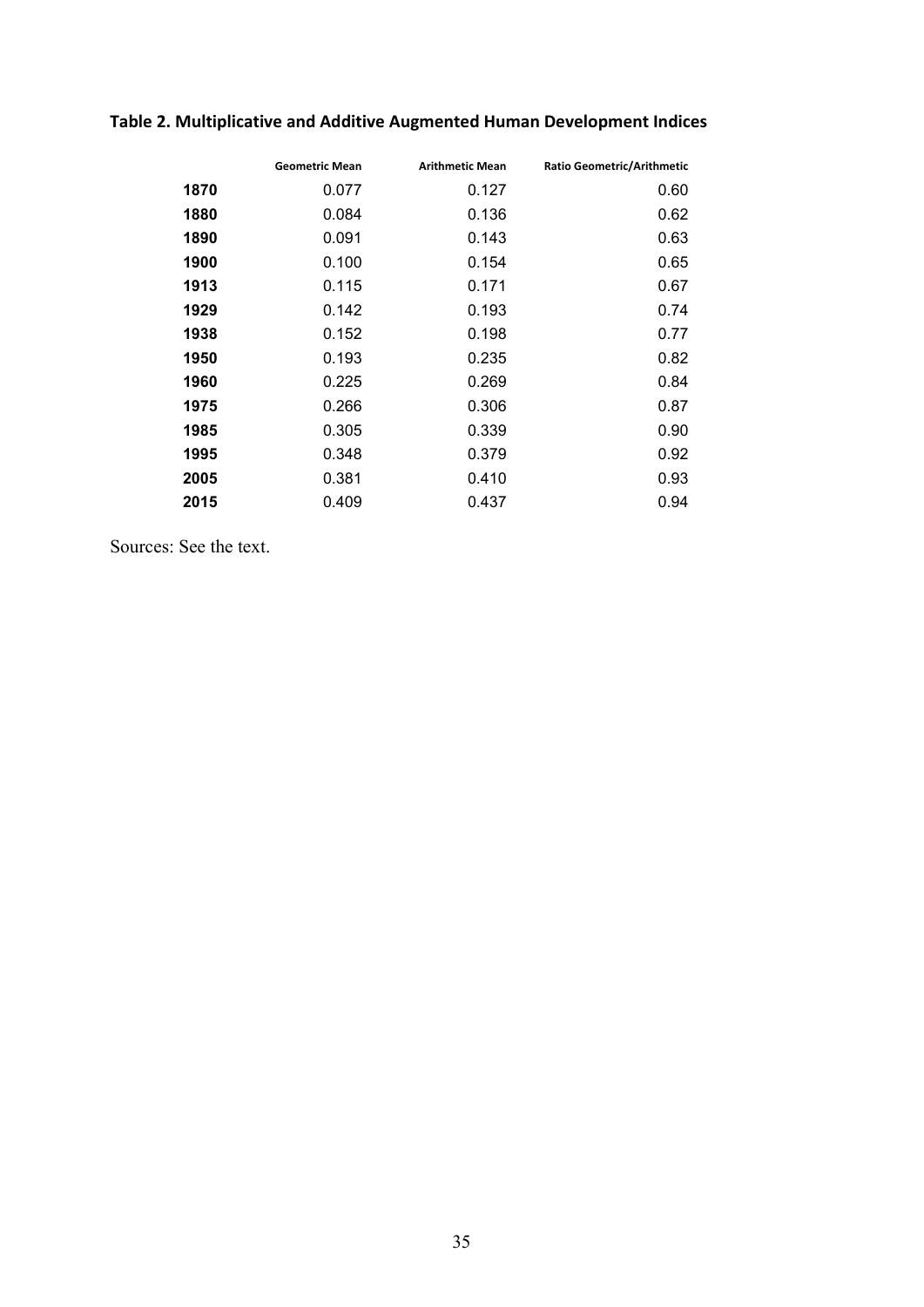| Prados de la Escosura | <b>UNDP</b> | Zambrano | Bértola & Vecchi | HMV*  | Bértola (Kakwani) | HMV-eei* |
|-----------------------|-------------|----------|------------------|-------|-------------------|----------|
| 1870<br>0.077         | 0.137       | 0.098    | 0.063            | 0.083 | 0.036             | 0.072    |
| 1880<br>0.084         | 0.149       | 0.108    | 0.071            | 0.091 | 0.040             | 0.079    |
| 1890<br>0.091         | 0.160       | 0.117    | 0.077            | 0.098 | 0.044             | 0.086    |
| 1900<br>0.100         | 0.177       | 0.131    | 0.087            | 0.108 | 0.049             | 0.093    |
| 1913<br>0.115         | 0.201       | 0.151    | 0.102            | 0.123 | 0.058             | 0.105    |
| 1929<br>0.142         | 0.244       | 0.185    | 0.128            | 0.146 | 0.074             | 0.120    |
| 1938<br>0.152         | 0.258       | 0.197    | 0.136            | 0.152 | 0.080             | 0.125    |
| 1950<br>0.193         | 0.320       | 0.246    | 0.173            | 0.187 | 0.105             | 0.153    |
| 1960<br>0.225         | 0.367       | 0.289    | 0.209            | 0.223 | 0.128             | 0.183    |
| 1975<br>0.266         | 0.414       | 0.335    | 0.254            | 0.263 | 0.163             | 0.209    |
| 1985<br>0.305         | 0.463       | 0.380    | 0.291            | 0.301 | 0.192             | 0.246    |
| 1995<br>0.348         | 0.520       | 0.430    | 0.334            | 0.344 | 0.224             | 0.277    |
| 2005<br>0.381         | 0.556       | 0.469    | 0.375            | 0.383 | 0.257             | 0.306    |
| 2015<br>0.409         | 0.579       | 0.497    | 0.406            | 0.413 | 0.287             | 0.344    |
|                       |             |          |                  |       |                   |          |

## **Table 3. Alternative Augmented Human Development Indices, 1870-2015**

Sources: See the text. \* HMV, Herrero, Martínez, and Villar

Note:

AHDI combines the social dimensions and per capita income with expression (7), *AHDI* = (I<sub>k Health</sub>. I<sub>k Education</sub>. I Income . I Liberal Democracy) 1/4

- Bértola-Vecchi and Zambrano use UNDP linear transformation of social variables (Table 1)
- UNDP, HMV, and HMV-eei use their own transformation of social variables and per capita income (Table 1)
- Bértola (Kakwani) combines the Kakwani transformation of years of schooling and life expectancy with Bértola-Vecchi transformation of per capita income (Table 1)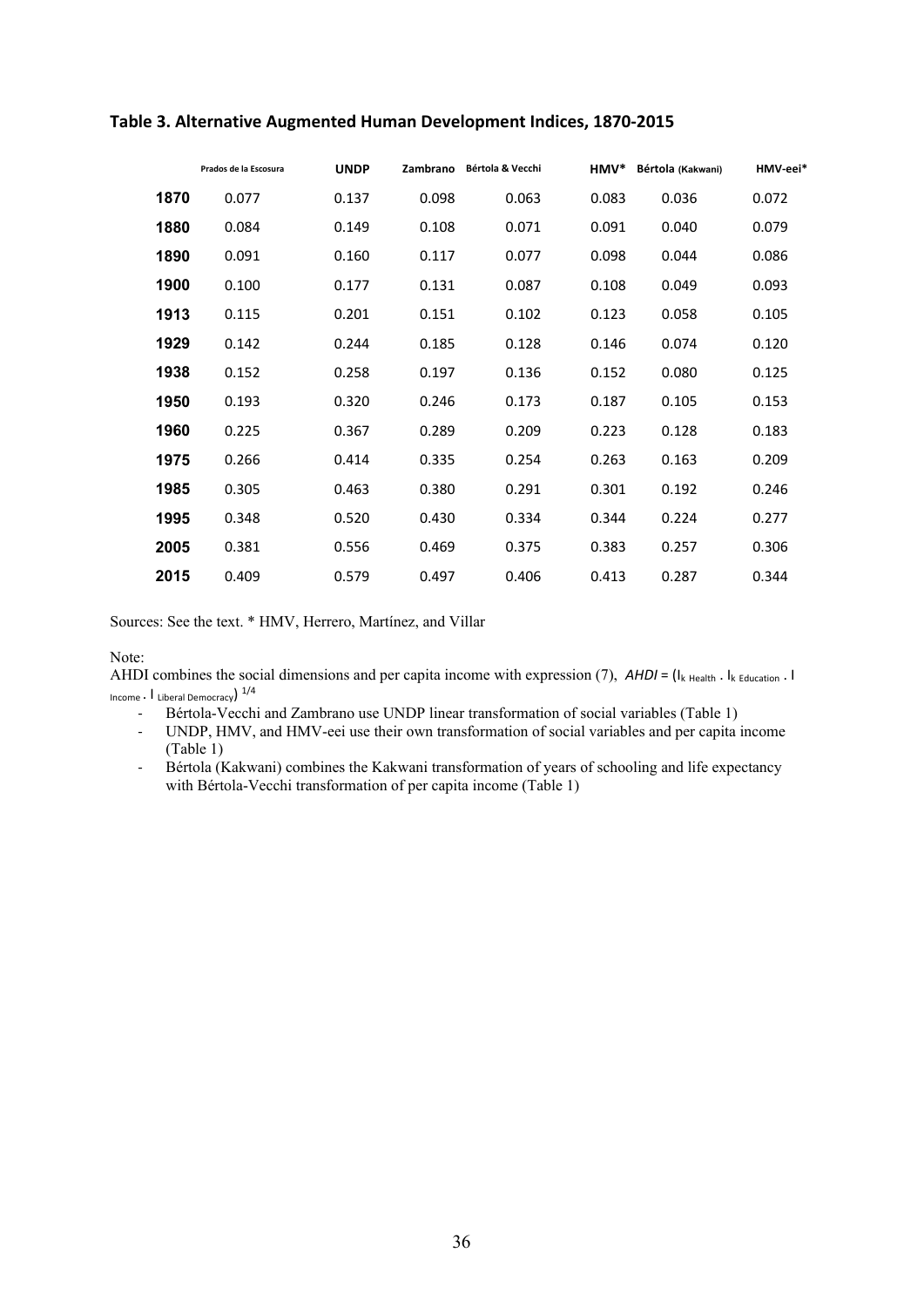|      | <b>Latin America</b> | <b>East Europe</b> | Russia | Sub Saharan Africa | <b>North Africa</b> | <b>Middle East</b> | China | East Asia | <b>South Asia</b> | Japan | <b>West Offshoots</b> | <b>West Europe</b> | <b>OECD</b> | <b>The Rest</b> |
|------|----------------------|--------------------|--------|--------------------|---------------------|--------------------|-------|-----------|-------------------|-------|-----------------------|--------------------|-------------|-----------------|
| 1870 | 0.063                | 0.103              | 0.069  | 0.027              | 0.038               | 0.038              | 0.040 | 0.035     | 0.030             | 0.087 | 0.239                 | 0.168              | 0.171       | 0.049           |
| 1880 | 0.067                | 0.108              | 0.066  | 0.028              | 0.038               | 0.037              | 0.041 | 0.036     | 0.032             | 0.095 | 0.238                 | 0.194              | 0.192       | 0.051           |
| 1890 | 0.075                | 0.115              | 0.066  | 0.029              | 0.045               | 0.038              | 0.041 | 0.036     | 0.035             | 0.116 | 0.265                 | 0.213              | 0.213       | 0.053           |
| 1900 | 0.081                | 0.130              | 0.070  | 0.035              | 0.052               | 0.041              | 0.041 | 0.041     | 0.042             | 0.139 | 0.301                 | 0.232              | 0.237       | 0.057           |
| 1913 | 0.100                | 0.151              | 0.097  | 0.041              | 0.056               | 0.051              | 0.056 | 0.048     | 0.045             | 0.172 | 0.331                 | 0.260              | 0.266       | 0.067           |
| 1929 | 0.127                | 0.212              | 0.089  | 0.051              | 0.071               | 0.068              | 0.067 | 0.070     | 0.066             | 0.209 | 0.387                 | 0.308              | 0.318       | 0.087           |
| 1938 | 0.133                | 0.223              | 0.102  | 0.061              | 0.079               | 0.084              | 0.076 | 0.091     | 0.082             | 0.223 | 0.415                 | 0.300              | 0.324       | 0.103           |
| 1950 | 0.192                | 0.192              | 0.127  | 0.077              | 0.109               | 0.124              | 0.068 | 0.127     | 0.118             | 0.304 | 0.469                 | 0.399              | 0.409       | 0.130           |
| 1960 | 0.230                | 0.237              | 0.181  | 0.104              | 0.116               | 0.132              | 0.077 | 0.154     | 0.153             | 0.465 | 0.507                 | 0.448              | 0.472       | 0.162           |
| 1975 | 0.240                | 0.281              | 0.200  | 0.121              | 0.154               | 0.221              | 0.125 | 0.185     | 0.176             | 0.575 | 0.598                 | 0.526              | 0.558       | 0.198           |
| 1985 | 0.316                | 0.302              | 0.228  | 0.139              | 0.212               | 0.238              | 0.179 | 0.211     | 0.227             | 0.656 | 0.660                 | 0.596              | 0.627       | 0.243           |
| 1995 | 0.405                | 0.461              | 0.377  | 0.186              | 0.250               | 0.289              | 0.212 | 0.295     | 0.270             | 0.719 | 0.712                 | 0.647              | 0.680       | 0.293           |
| 2005 | 0.458                | 0.513              | 0.352  | 0.214              | 0.289               | 0.342              | 0.245 | 0.392     | 0.305             | 0.779 | 0.748                 | 0.696              | 0.726       | 0.331           |
| 2015 | 0.480                | 0.545              | 0.373  | 0.266              | 0.313               | 0.354              | 0.250 | 0.415     | 0.323             | 0.803 | 0.776                 | 0.729              | 0.753       | 0.364           |

Sources: See the text.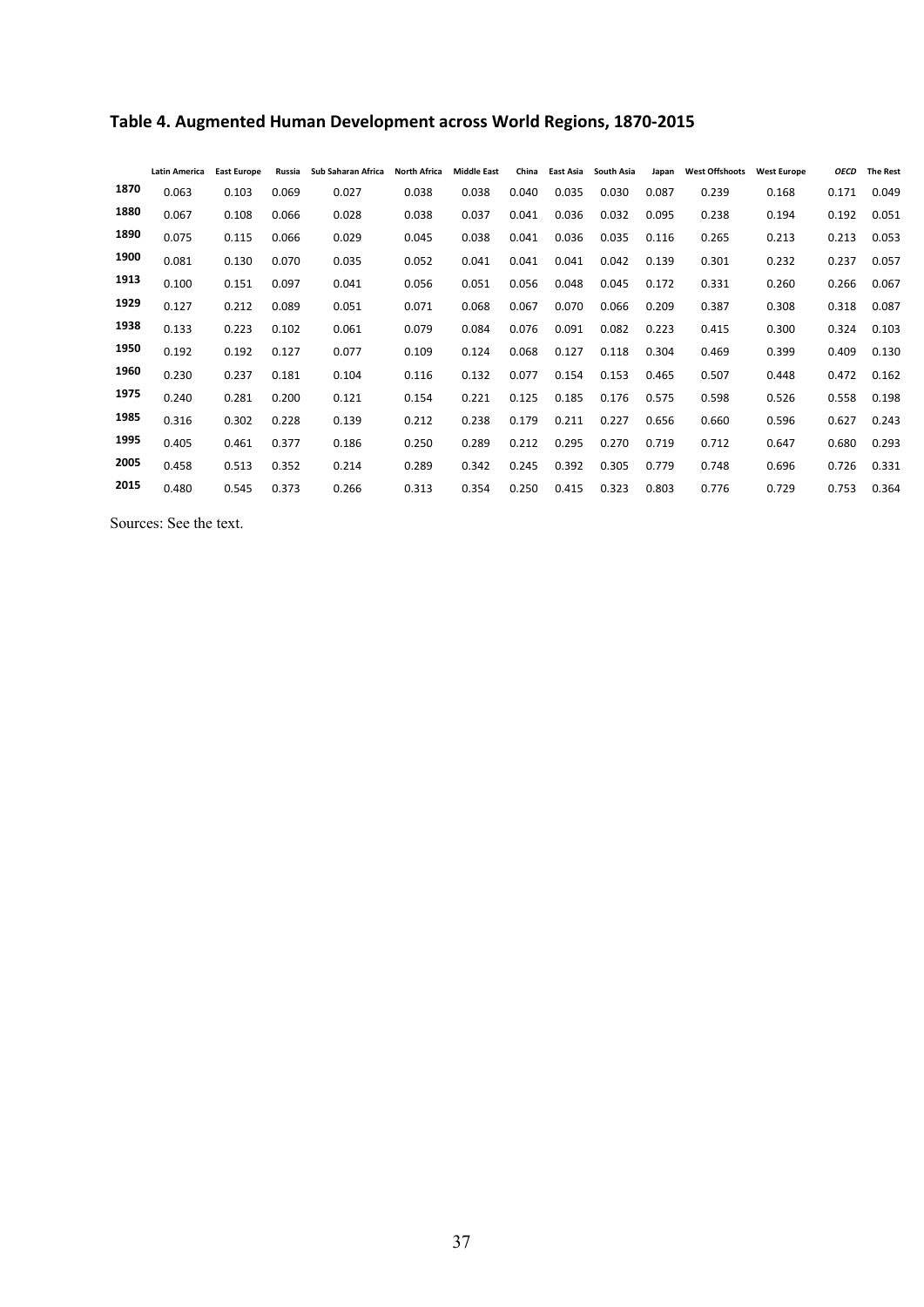

**Figure 1. Healthy Life Expectancy (HALE) and Life Expectancy at Birth (LEB) 1990-2016**

Sources**:** *Global Burden of Disease Study* (2016). Note: Pool of 1990, 2000, 2006, and 2016 benchmarks.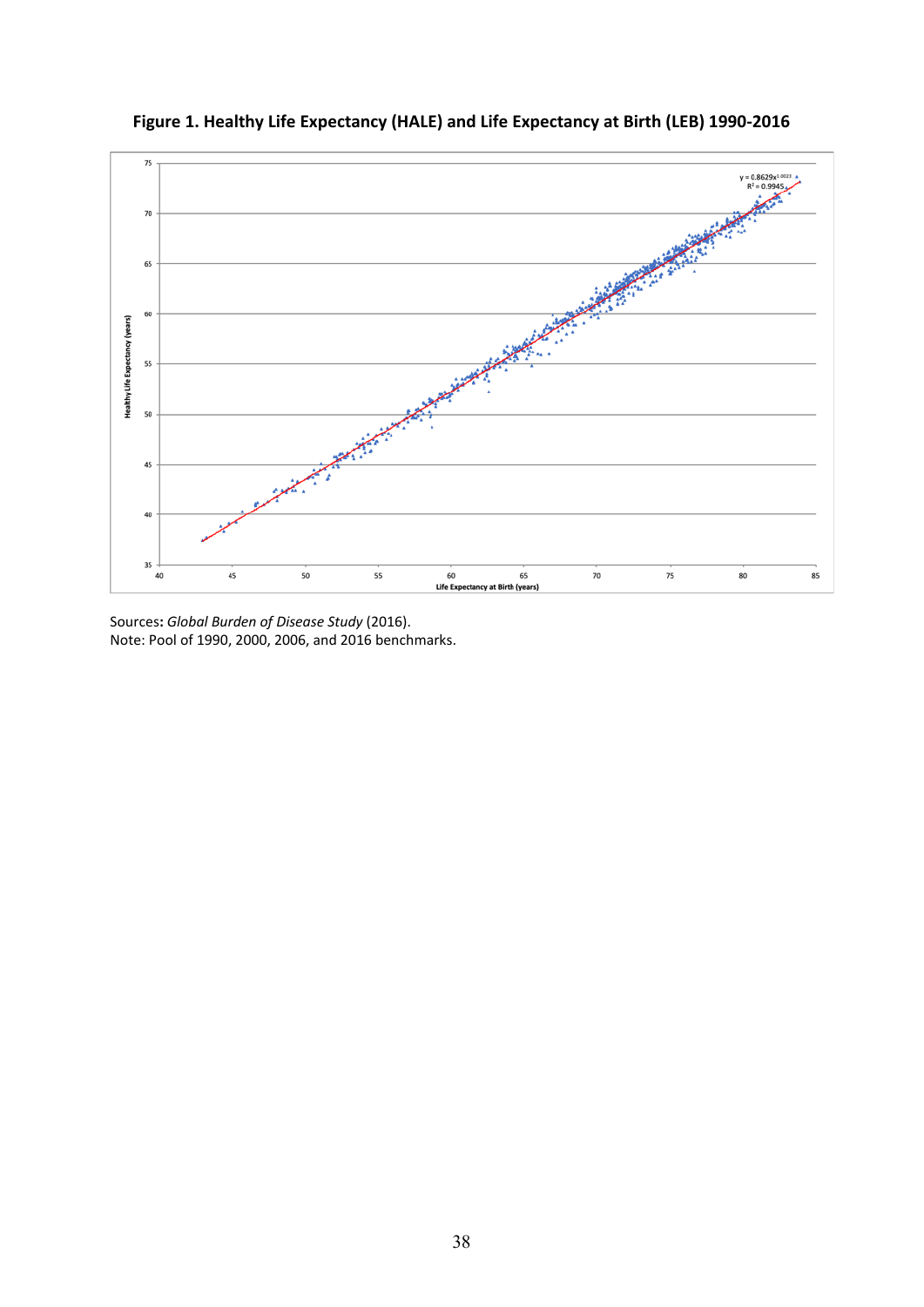

**Figure 2. Quality-adjusted and Raw Years of Schooling (1965-2015) (normalised)**

Sources**:** Cognitive Skills, Altinok et al. (2018); Years of Schooling, see the text and the Online Appendix. Note: Average 1965-2015.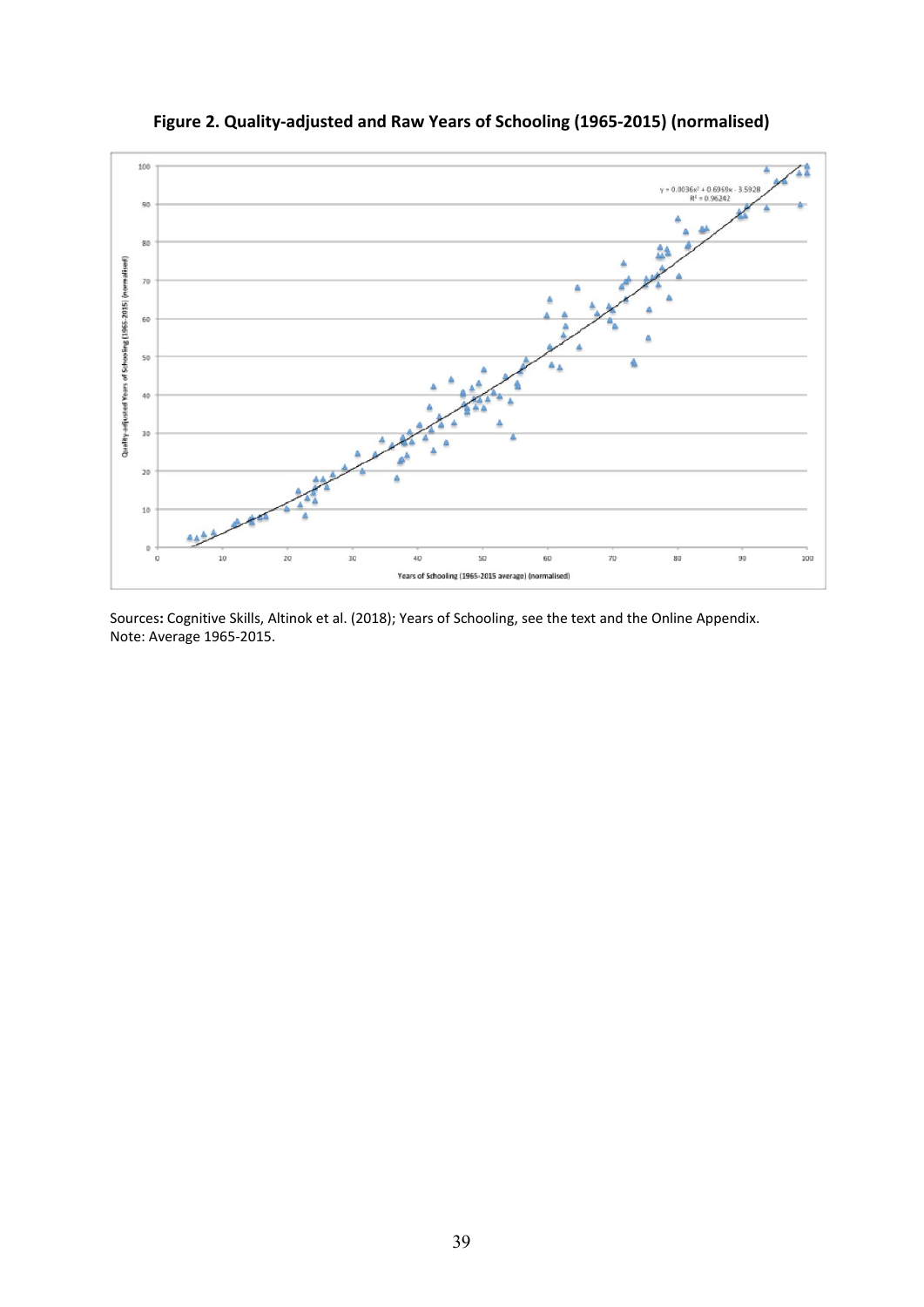**Figure 3. Relative and Absolute International** *AHDI* **Inequality, 1870-2015 (MLD, population weighted) (2015=1)**



Sources: See the text.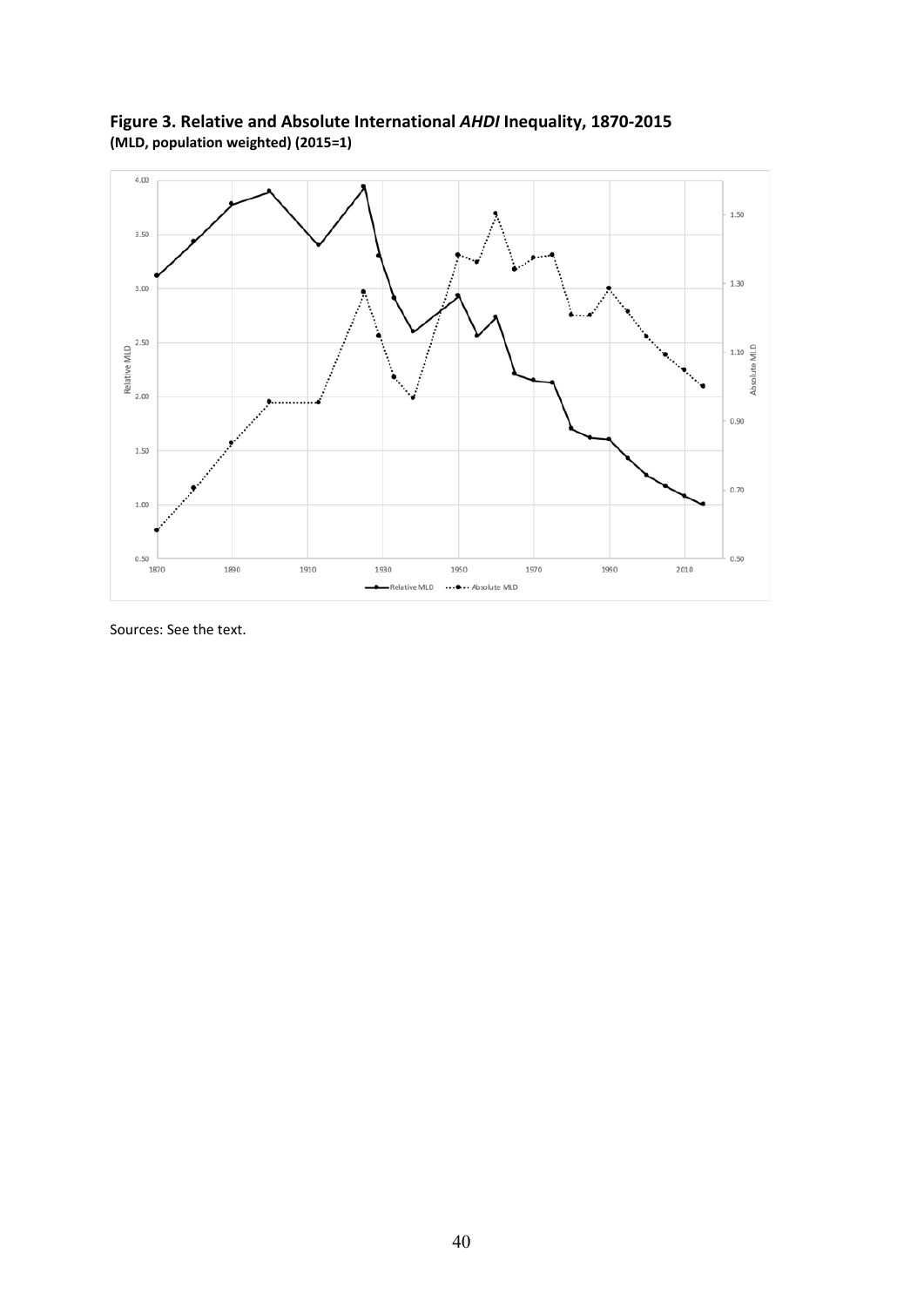

**Figure 4. Absolute and Relative** *AHDI* **Growth Incidence Curves, 1870-2015**

Sources: See the text. Note: Vertical axis, growth rate between 1870 and 2015; horizonal axis, distribution by deciles in 1870.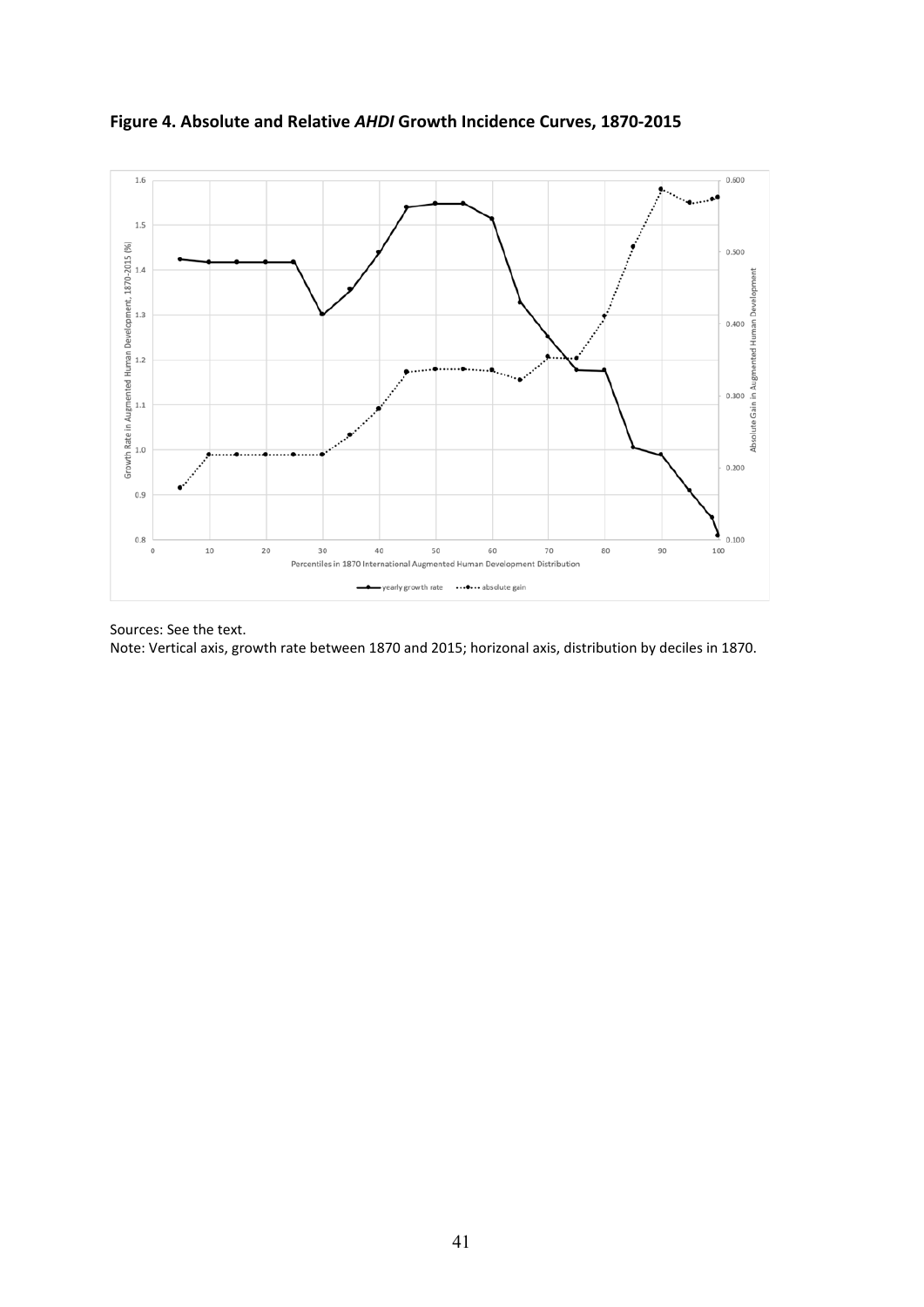

**Figure 5. Augmented Human Development\* and Real Per Capita GDP Growth (%) \* excluding the income dimension**

Sources. See the text.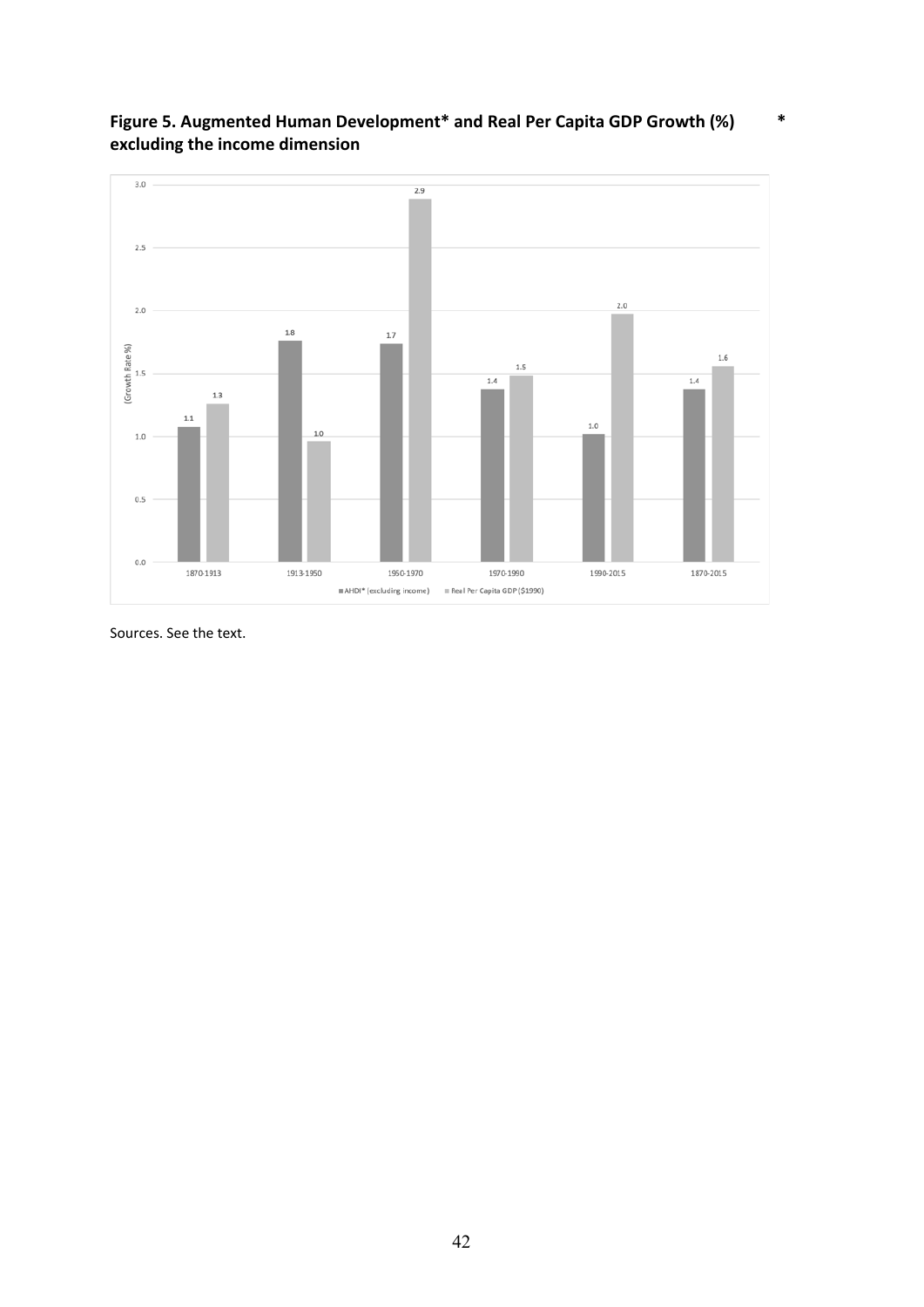

**Figure 6.** *Relative AHDI* **and Real GDP per Head in** *The Rest***, 1870–2015 (***OECD***=1)**

Sources. See the text.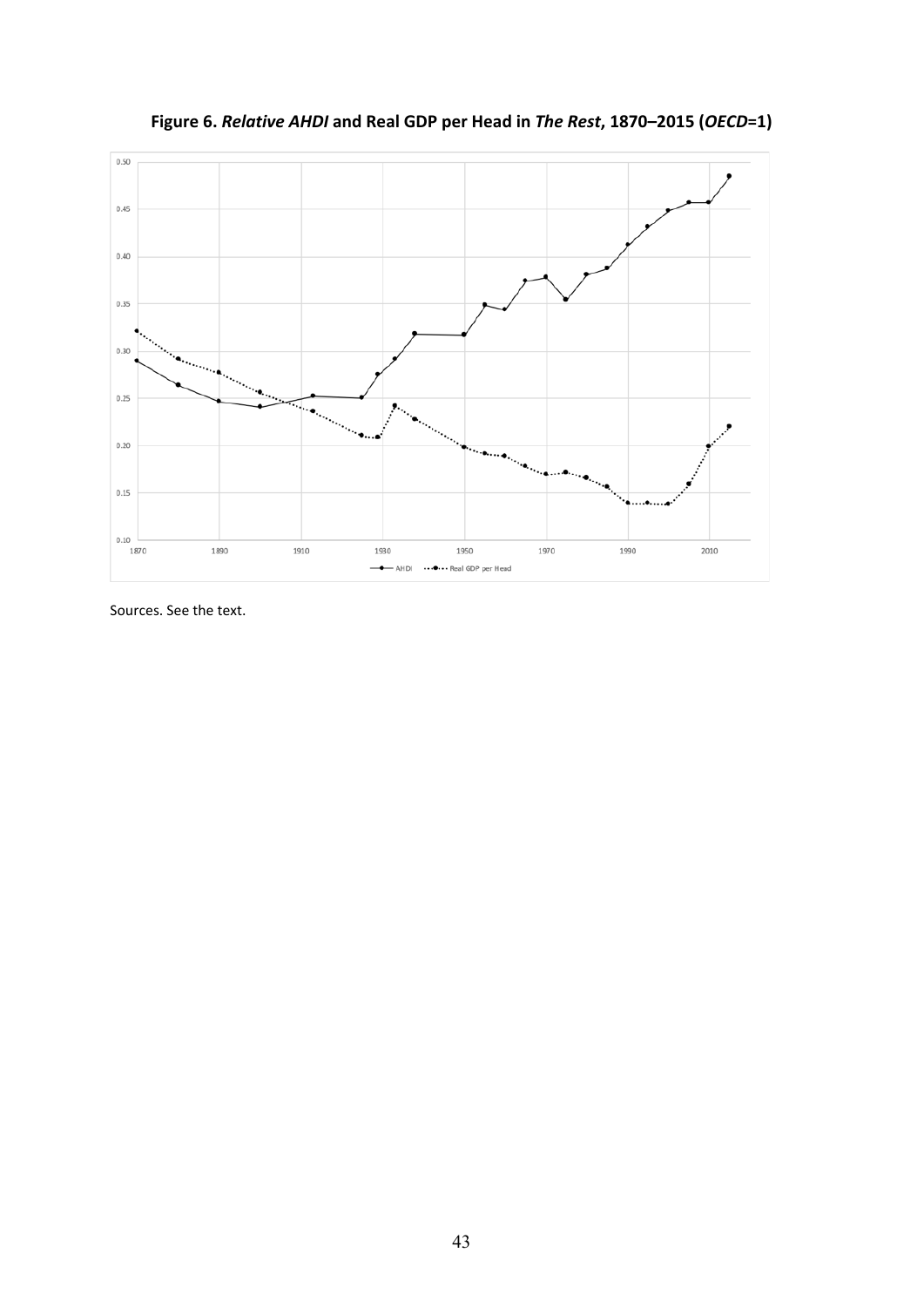

**Figure 7.** *Drivers of Augmented Human Development in the World, 1870-2015 (%)*

Sources. Derived with expression [10]. See the text.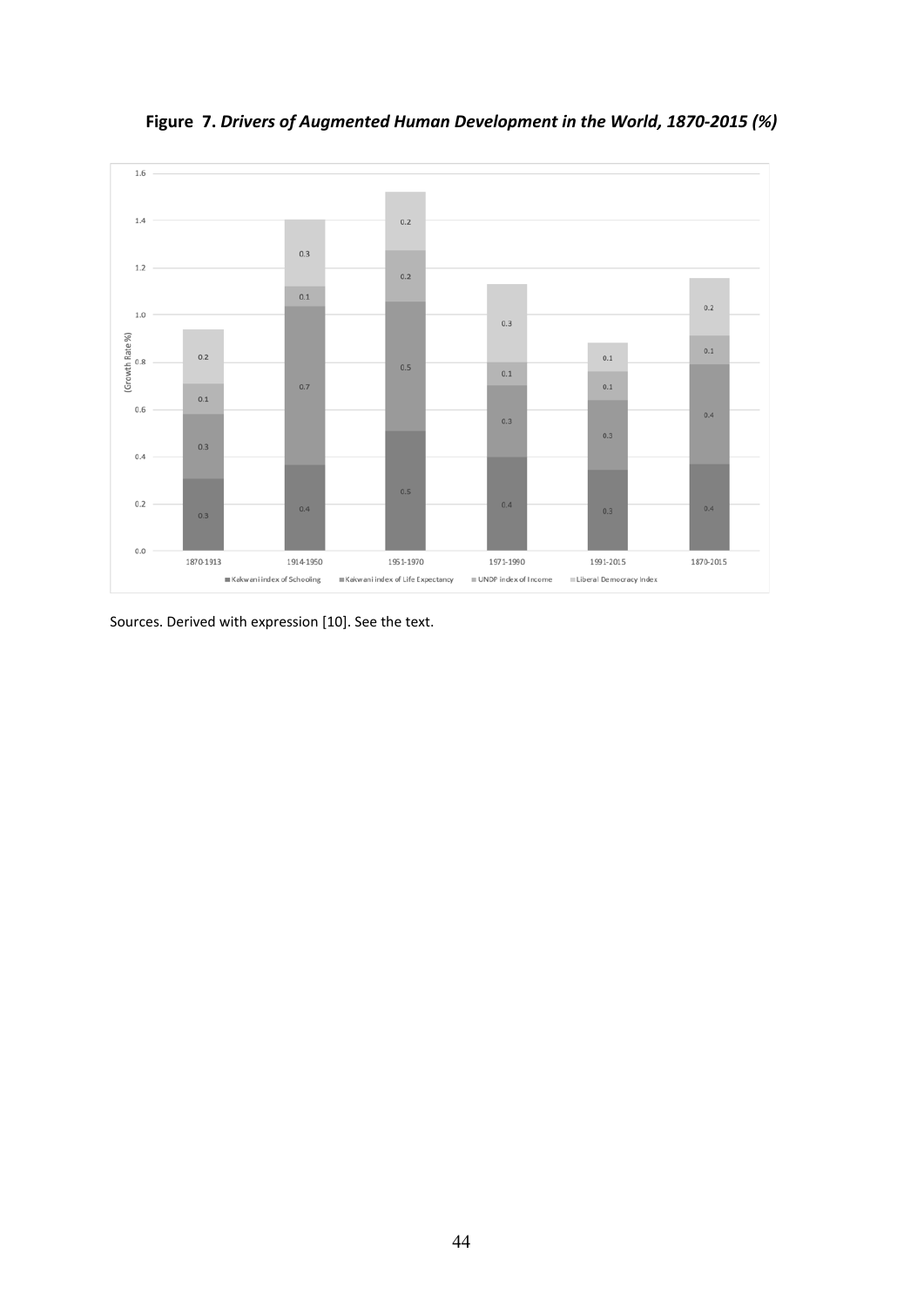

**Figure 8.** *Drivers of Augmented Human Development in the Rest, 1870-2015 (%)*

Sources. Derived with expression [10]. See the text.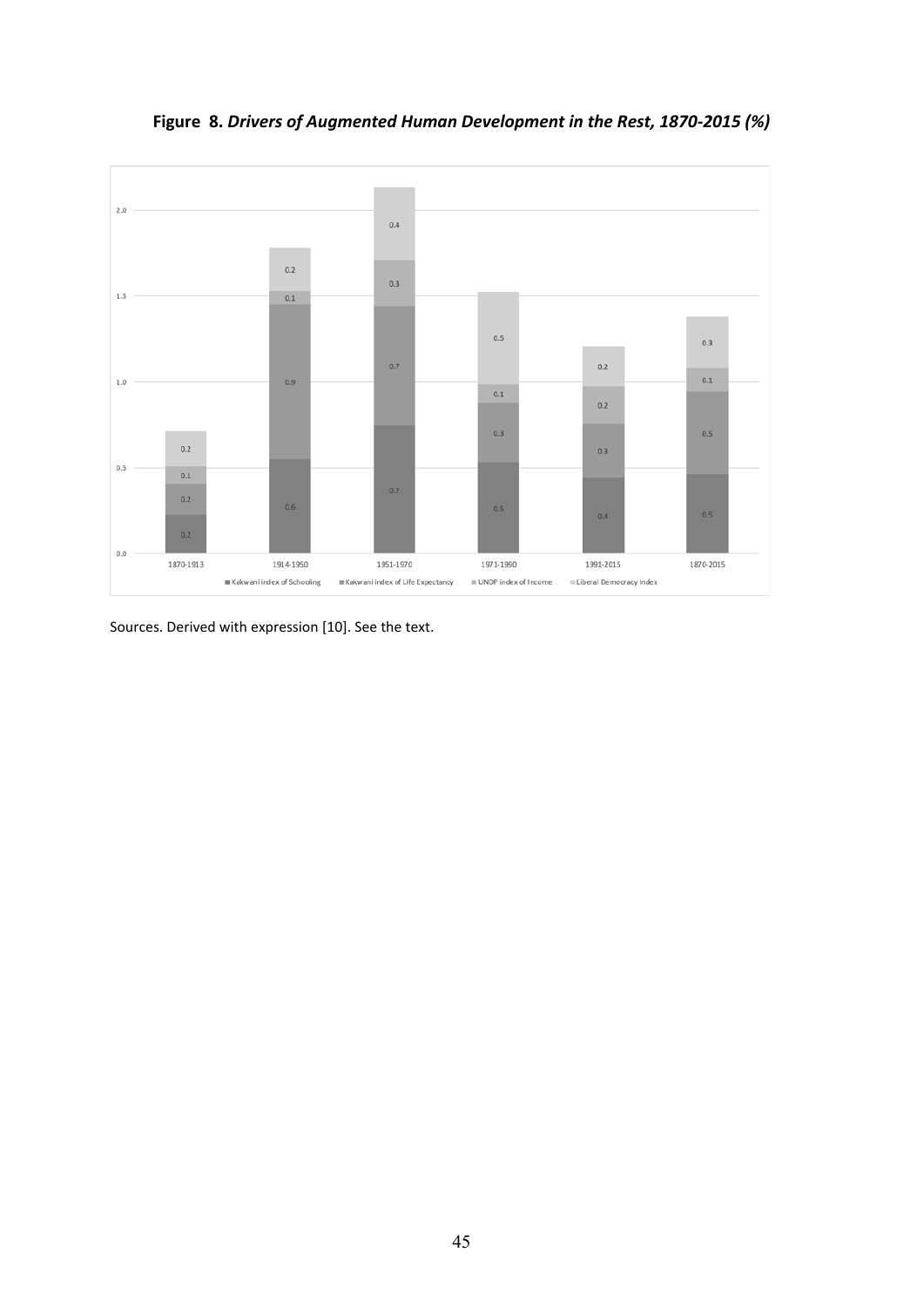# **References**

- Acemoglu, D. and Johnson, S., 'Disease and Development: The Effects of Life Expectancy on Economic Growth', *Journal of Political Economy*, 115 (2007), pp. 925–85.
- Alkire, S., 'Dimensions of Human Development', *World Development*, 30, 2 (2002), pp. 181- 205.
- Altinok, N., N. Angrist, and H.A. Patrinos, Global Data Set on Education Quality (1965-2015), World Bank Policy Research Working Paper 8314 (2018).
- Anand, S., Recasting Human Development Measures, UNDP Human Development Report Discussion Paper (2018).
- Anand, S. and Sen, A.K., 'The Income Component of the Human Development Index', *Journal of Human Development*, 1 (2000), pp. 83–106
- Anand, S. and P. Segal, 'The Global Distribution of Income', in A.B. Atkinson and F. Bourguignon, eds., *Handbook of Income Distribution*, 2A (Amsterdam, 2015), pp. 937- 79.
- Atkinson, A.B., 'On the Measurement of Inequality', *Journal of Economic Theory*, 2 (1970), pp. 244-63.
- Aturupane, H., P. Glewwe, and P. Isenman, 'Poverty, Human Development, and Growth: An Emerging Consensus?', *American Economic Review*, 84, 2 (1994): 244-49.
- Benavot, A. and Riddle, P., 'The Expansion of Primary Education, 1870–1940: Trends and Issues', *Sociology of Education*, 61 (1988), pp. 191–210.
- Berlin, I. (1958), *Two Concepts of Liberty* (Oxford, 1958).
- Bértola, L, M. Hernández, J. Rodríguez, and S. Siniscalchi, A Century of Human Development and inequality: A Comparative Perspective, HIPOD Working Paper (2011).
- Bértola, L. and J.A. Ocampo, *The Economic Development of Latin America since Independence* (Oxford, 2012).
- Bleakley, H., 'Disease and Development: Evidence from Hookworm Eradication in the American South', *Quarterly Journal of Economics*, 122, 1 (2007), pp. 73–117.
- Bleakley, H., 'Malaria Eradication in the Americas: A Retrospective Analysis of Childhood Exposure', *American Economic Journal: Applied Economics*, 2,1 (2010), pp. 1-45.
- Canning, D., 'Progress in Health around the World', *Journal of Development Studies*, 48, 12 (2012), pp. 1784-98.
- Chakravarty, S.R., 'A Generalized Human Development Index', *Review of Development Economics*, 7 (2003), pp. 99–114.
- Chakravarty, S.R., 'A Reconsideration of the Tradeoffs in the New Human Development Index', *Journal of Economic Inequality* 9 (2011), pp. 471-74.
- Chernew, M., D.M. Cutler, K. Ghosh, and M.B. Landrum, Understanding the Improvement in Disability Free Life Expectancy In the U.S. Elderly Population, NBER Working Paper 22306 (2016).
- Clark, A.E., 'Four Decades of the Economics of Happiness: Where Next', *Review of Income and Wealth*, 64, 2 (2018), pp. 245-69.
- Coppedge, M., J. Gerring, C.H. Knutsen, S.I. Lindberg, S.-E. Skaaning, J. Teorell, D. Altman, M. Bernhard, M.S. Fish, A. Cornell, S. Dahlum, H. Gjerløw, A. Glynn, A. Hicken, J. Krusell, A. Lührmann, K.L. Marquardt, K. McMann, V. Mechkova, J. Medzihorsky, M. Olin, P. Paxton, D. Pemstein, J. Pernes, J. von Römer, B. Seim, R. Sigman, J. Staton, N. Stepanova, A. Sundström, E. Tzelgov, Y. Wang, T. Wig, S. Wilson, and D. Ziblatt, V-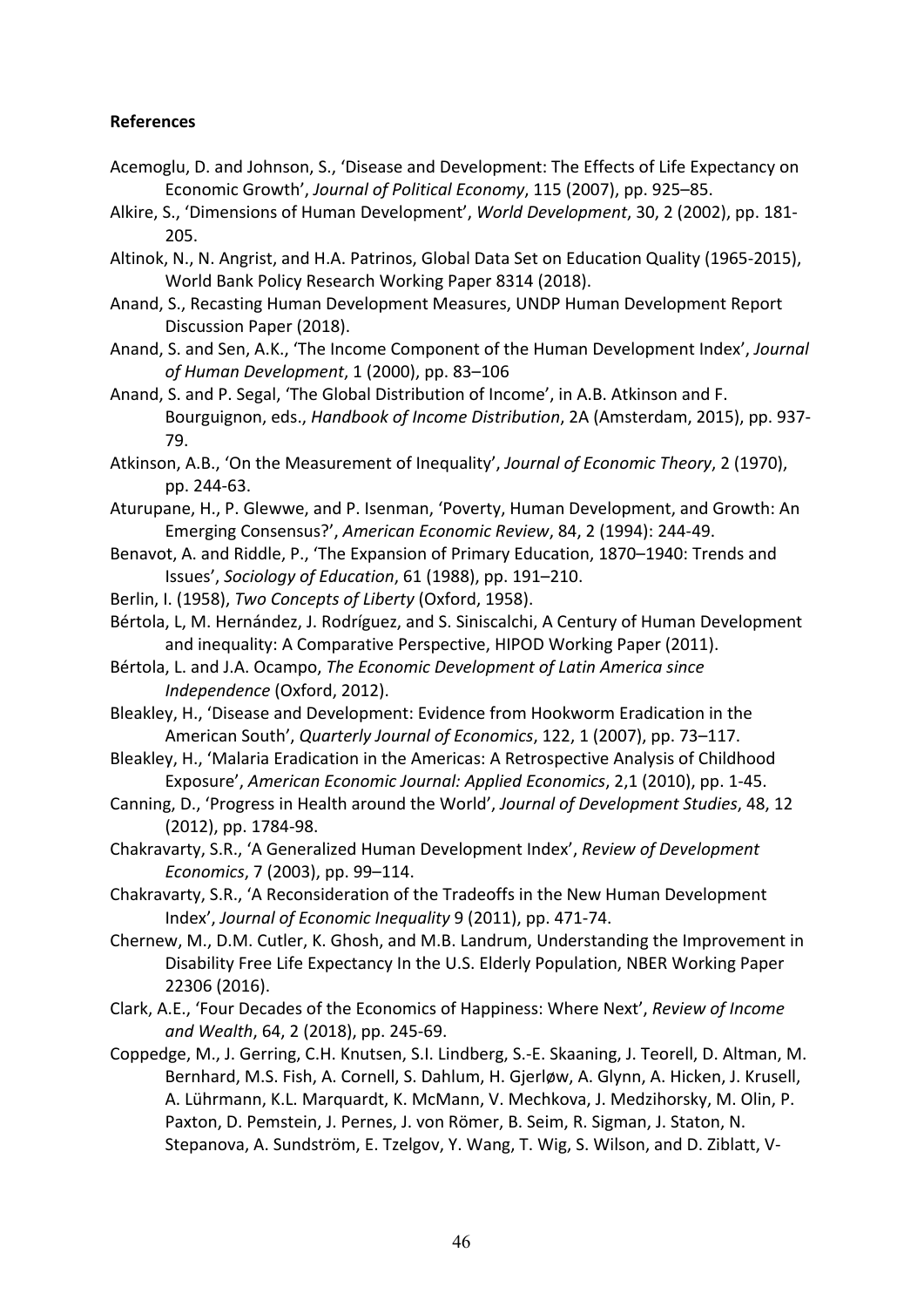Dem [Country-Year/Country-Date] Dataset v8, Varieties of Democracy (V-Dem) Project (2018) <https://doi.org/10.23696/vdemcy18> (Accessed on 4 May 2019).

- Cowell, F.A., Theil, Inequality, and the Structure of income Distribution, LSE, Toyota Centre DARP Discussion Paper 67 (2003).
- Crafts, N.F.R., 'Some Dimensions of the 'Quality of Life' during the British Industrial Revolution', *Economic History Review*, 50, 4 (1997), pp. 617-39.
- Crafts, N.F. R., 'The Human Development Index and Changes in the Standard of Living: Some Historical Comparisons', *European Review of Economic History*, 1, 3 (1997), pp. 299- 322.
- Cutler, D. and Miller, G., 'The Role of Public Health Improvements in Health Advance: The Twentieth Century United States', *Demography*, 42, 1 (2005), pp. 1-22.
- Cutler, D., Deaton, A. and Lleras-Muney, A., 'The Determinants of Mortality', *Journal of Economic Perspectives*, 20, 1 (2006), pp. 97–120
- Cutler, D., W. Fung, M. Kremer, M. Singhal and T Vogl, 'Early-life Malaria Exposure and Adult Outcomes: Evidence from Malaria Eradication in India', *American Economic Journal*: *Applied Economics*, 2 (2010), pp. 72-94.
- Cutler, D.M., K. Ghosh, and M.B. Landrum, 'Evidence for Significant Compression of Morbidity In the Elderly U.S. Population', in D.A. Wise, ed., *Discoveries in the Economics of Aging* (Chicago, 2014), pp. 21-51.
- Dasgupta, P., 'Well-Being and the Extent of its Realization in Poor Countries', *Economic Journal*, 100 (1990), pp. 1-32.
- Dasgupta, P. and M. Weale, 'On Measuring the Quality of Life', *World Development*, 20, (1992), pp. 119-31.
- Deaton, A., Global Patterns of Income and Health: Facts, Interpretations, and Policies, NBER Working Papers 12735 (2006).
- Deaton, A., *The Great Escape. Health, Wealth and the Origins of Inequality* (Princeton, 2013).
- Desai, M., 'Human Development: Concept and Measurement', *European Economic Review*, 35 (1991), pp. 350–57.
- Desowitz, R.S., *The Malaria Capers: More Tales of Parasites and People, Research and Reality* (New York, 1991).
- Dowrick, S., Y. Dunlop, and J. Quiggin (2003), 'Social Indicators and Comparisons of Living Standards', *Journal of Development Economics*, 70 (2003), pp. 501-29.
- Easterlin, R.A., 'How Beneficient is the Market? A Look at the Modern History of Mortality', *European Review of Economic History*, 3 (1999), pp. 257-94.
- Eggleston, K.N. and Fuchs, V., 'The New Demographic Transition: Most Gains in Life Expectancy Now Realized Late in Life', *Journal of Economic Perspectives*, 26, 1 (2012), pp. 137-56.
- Fleurbaey, M., 'Beyond Income and Wealth', *Review of Income and Wealth*, 61, 2 (2015), pp. 199-219.
- Fogel, R.W., *The Escape from Hunger and Premature Death, 1700–2010. Europe, American and the Third World* (New York, 2004).
- Fogel, R.W., 'Biotechnology and the Burden of Age-Related Diseases', in D. Eltis, F.D. Lewis and K.L. Sokoloff, eds., *Human Capital and Institutions. A Long-run View* (New York: 2009), pp. 11-26.
- Földvári, P., 'De Facto Versus de Jure Political Institutions in the Long-Run: A Multivariate Analysis, 1820–2000', *Social Indicators Research*, 130 (2017), pp. 759-77.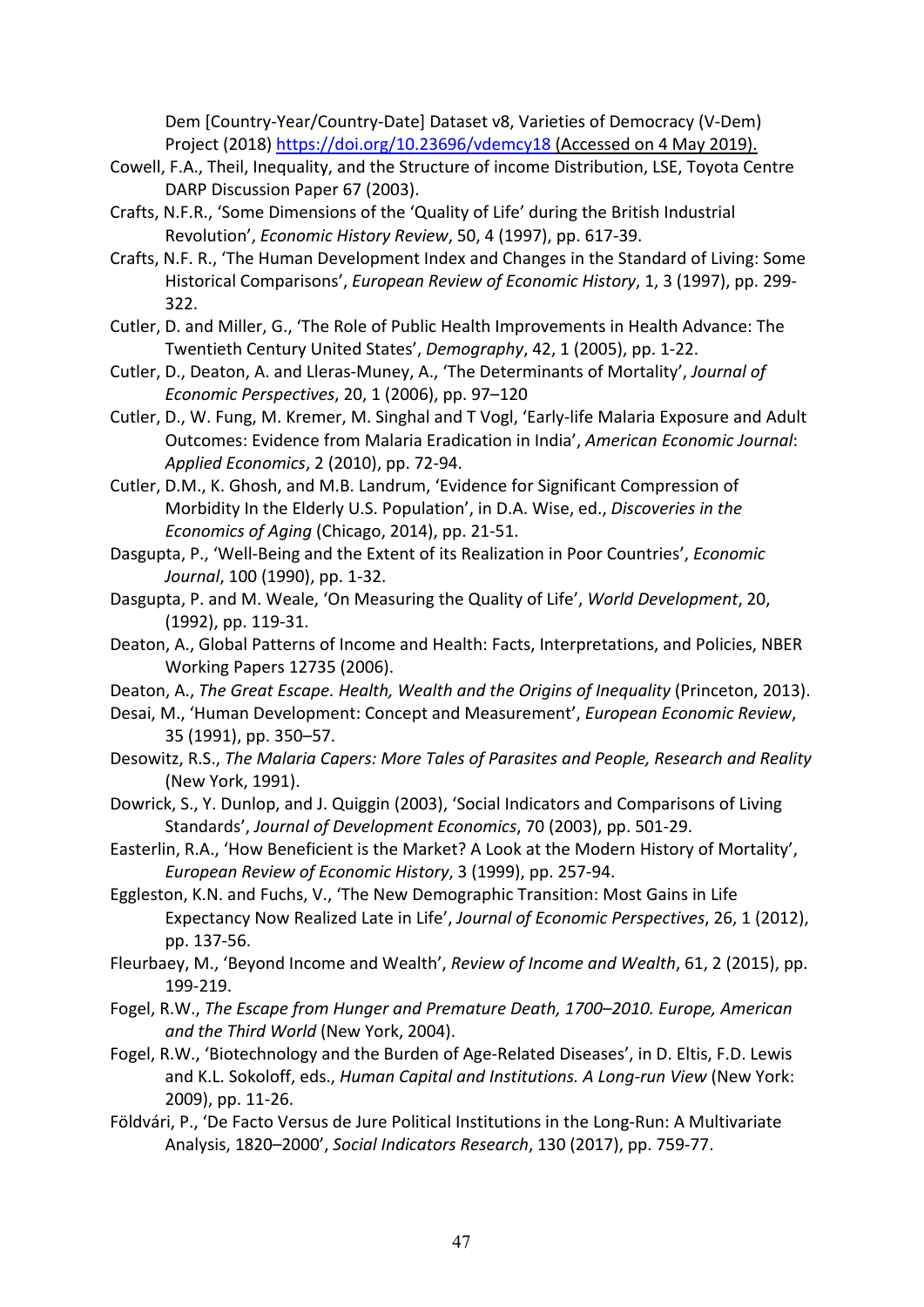- Fries, J.F., 'Aging, Natural Death, and the Compression of Morbidity', *New England Journal of Medicine*, 303, 3 (1980), pp. 130-35.
- Fries, J.F., B. Bruce, and E. Chakravarty, 'Compression of Morbidity 1980–2011: A Focused Review of Paradigms and Progress', *Journal of Aging Research* (2011) <http://dx.doi.org/10.4061/2011/261702> (Accessed on 22 April 2019)
- Gormely, P. J., 'The Human Development Index in 1994: Impact of Income on Country Rank', *Journal of Economic and Social Measurement*, 21, 4 (1995), pp. 253-67.
- Hatton, T.J. and Bray, B.E., 'Long Run Trends in the Heights of European Men, 19th–20th Centuries', *Economics and Human Biology*, 8 (2010), pp. 405–13.
- Heckman, J.J. and C.O. Corbin, 'Capabilities and Skills', *Journal of Human Development and Capabilities*, 17, 3 (2016), pp. 342-59.
- Herrero, C., R. Martínez, and A. Villar, 'A Newer Human Development index', *Journal of Human Development and Capabilities*, 13 (2012), pp. 247-68.
- Hicks, D.A., 'The Inequality-Adjusted Human Development Index: A Constructive Proposal', *World Development*, 25, 8 (1997), pp. 1283-98.
- Hopkins, M., 'Human Development Revisited: A New UNDP Report', *World Development*, 19, 10 (1991), pp. 1469-73.
- Howse, K., Increasing Life Expectancy and the Compression of Morbidity: a Critical Review of the Debate, Oxford Institute of Ageing Working Paper 226 (2006).
- Ivanov, A. and Peleah, M., From Centrally Planned Development to Human Development, UNDP Human Development Research Paper 38 (2010).
- Jayachandran, S., Lleras-Muney, A. and Smith, K.V., 'Modern Medicine and the Twentieth Century Decline in Mortality: Evidence on the Impact of Sulfa Drugs', *American Economic Journal: Applied Economics*, 2, 1 (2010), pp. 118–46.
- Jones, C.I. and P.J. Klenow (2016), 'Beyond GDP? Welfare across Countries and Time', *American Economic Review*, 106, 9 (2016): 2426-57.
- Kahneman, D. and A. Deaton, 'High Income Improves Evaluation of Life but Not Emotional Well-being', *Proceedings of the National Academy of Sciences*, 107, 38 (2010): 16489- 93
- Kakwani, N., 'Performance in Living Standards. An International Comparison', *Journal of Development Economics*, 41 (1993), pp. 307–36.
- Kelley, A.C., 'The Human Development Index: 'Handle with Care'', *Population and Development Review*, 17, 2 (1991): 315-24.
- Klasen, S., Human Development Indices and Indicators: A Critical Evaluation, UNDP Human Development Report Background Paper (2018).
- Klugman, J., F. Rodríguez, and H.-J. Choi, 'The HDI 2010: New Controversies, Old Critiques', *Journal of Economic Inequality*, 9 (2011), pp. 249-88.
- Krishnakumar, J., 'Trade-Offs in a Multidimensional Human Development Index', *Social Indicators Research* 138, 3 (2018), pp. 991-1022.
- Knutsen, C.H., J. Teorell, T. Wig, A. Cornell, J. Gerring, H. Gjerløw, S.-E. Skaaning, D. Ziblatt, K.L. Marquardt, D. Pemstein, and B. Seim (2019), "Introducing the Historical Varieties of Democracy Dataset: Political Institutions in the Long 19th Century", *Journal of Peace Research*, 56, 3 (2019), pp. 440-51.
- Lakner, C. and B. Milanovic, 'Global Income Distribution: From the Fall of the Berlin Wall to the Great Recession', *World Bank Economic Review*, 30, 2 (2016), pp. 203-32.
- Lindert, P.H., 'The Rise of Social Spending, 1880-1930', *Explorations in Economic History*, 31, 1 (1994), pp. 1-37.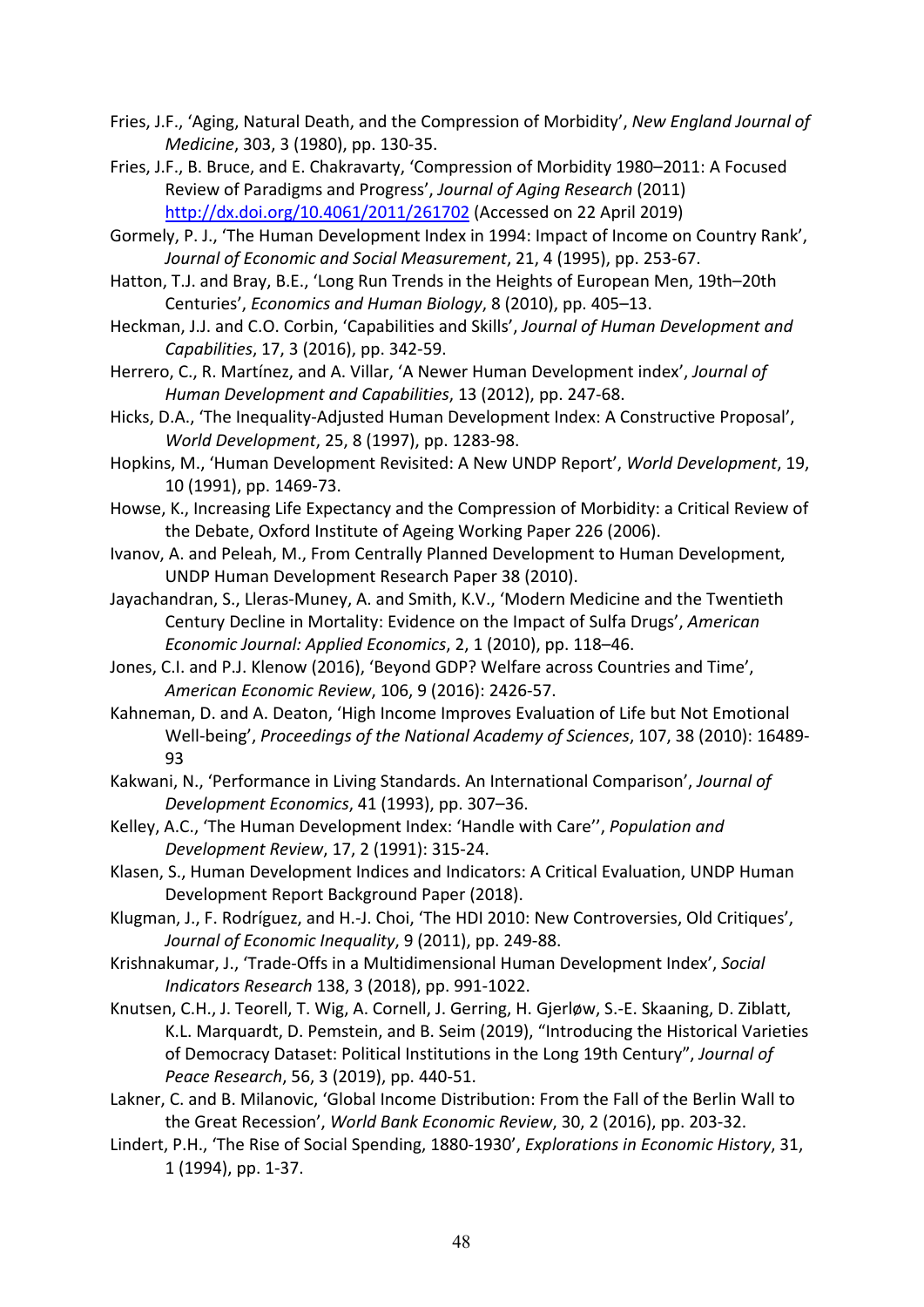Lindert, P.H., *Growing Public: Social Spending and Economic Growth since the Eighteenth Century* (Cambridge, 2004).

Lindert, P.H., The Rise and Future of Progressive Redistribution, Tulane University, CEQ Institute Working Paper 73 (2017).

Lindgren, B., The Rise in Life Expectancy, Health Trends among the Elderly, and the Demand for Care. A Selected Literature Review, NBER Working Paper 22521 (2016).

Loudon, I. (2000), 'Maternal Mortality in the Past and its Relevance to Developing Countries Today', *American Journal of Clinical Nutrition*, 72, 1 (2000) (supplement), pp. 241S-6S.

Manton, K.G., 'Changing Concepts of Morbidity and Mortality in the Elderly Population', *Milbank Memorial Fund Quarterly*/*Health and Society*, 60 (1982), pp. 183–244.

Marshall, M.G., T.R. Gurr, and K. Jaggers, Polity IV Project. Political Regime Characteristics and Transitions, 1800-2017, Center for Systemic Peace (Vienna, VA, 2018) <http://www.systemicpeace.org/inscrdata.html> (Accessed on 14 Feb., 2019).

Mathers, C.D., Sadana, R., Salomon, J.A., Murray, C.J.L. and Lopez, A.D., 'Healthy Life Expectancy in 191 Countries', *Lancet*, 357 (2001), pp. 1685–91.

McKeown, T. and R.G. Record, 'Reasons for the Decline of Mortality in England and Wales during the Nineteenth Century', *Population Studies* 16 (1962), pp. 94-122.

McKeown, T., R.G. Record, and R.D. Turner, 'An Interpretation of the Decline of Mortality in England and Wales during the Twentieth Century', *Population Studies*, 29 (1975), pp. 391-422.

Milanovic, B., After the Financial Crisis: the Evolution of the Global Income Distribution between 2008 and 2013, MPRA Paper No. 101560 (2020) [https://mpra.ub.uni](https://mpra.ub.uni-muenchen.de/101560/)[muenchen.de/101560/](https://mpra.ub.uni-muenchen.de/101560/) (Accessed on 7 July, 2020).

Milanovic, B., P.H. Lindert, and J.G. Williamson, 'Pre-Industrial Inequality', *Economic Journal* 121 (2011), pp. 255-72.

Morrison, C. and F. Murtin, 'The Century of Education', *Journal of Human Capital*, 3 (2009), pp. 1-42.

Murray, C.J.L*. et al.*, 'Global, Regional, and National Disability-adjusted Life-years (DALYs) for 333 Diseases and Injuries and Healthy Life Expectancy (HALE) for 195 Countries and Territories, 1990–2016: a Systematic Analysis for the Global Burden of Disease Study 2016', *Lancet*, 390 (2017), pp.1260-344.

Nguefack-Tsague, G., S. Klasen and W. Zucchini, 'On Weighting the Components of the Human Development Index: a Statistical Justification', *Journal of Human Development and Capabilities*, 12, 2 (2011), pp. 183-202.

Ogwang, T., The Choice of Principal Components for Computing the Human Development Index', *World Development*, 19 (1994), pp. 1461-68

Omran, A.R., 'The Epidemiological Transition: A Theory of Epidemiology of Population Change', *Milbank Memorial Fund Quarterly*, 49 (1971), pp. 509-38.

Oulton, P., Hooray for GDP! LSE Centre for Economic Performance Occasional Paper 30 (2012).

Prados de la Escosura, L., 'World Human Development, 1870–2007', *Review of Income and Wealth,* 61, 2 (2015), pp. 220-47.

Preston, S.H., 'Mortality and Level of Development', *Population Studies*, 29 (1975), pp. 231– 48

Ravallion, M., 'Good and Bad Growth: The Human Development Reports', *World Development* 25, 5 (1997), pp. 631-38.